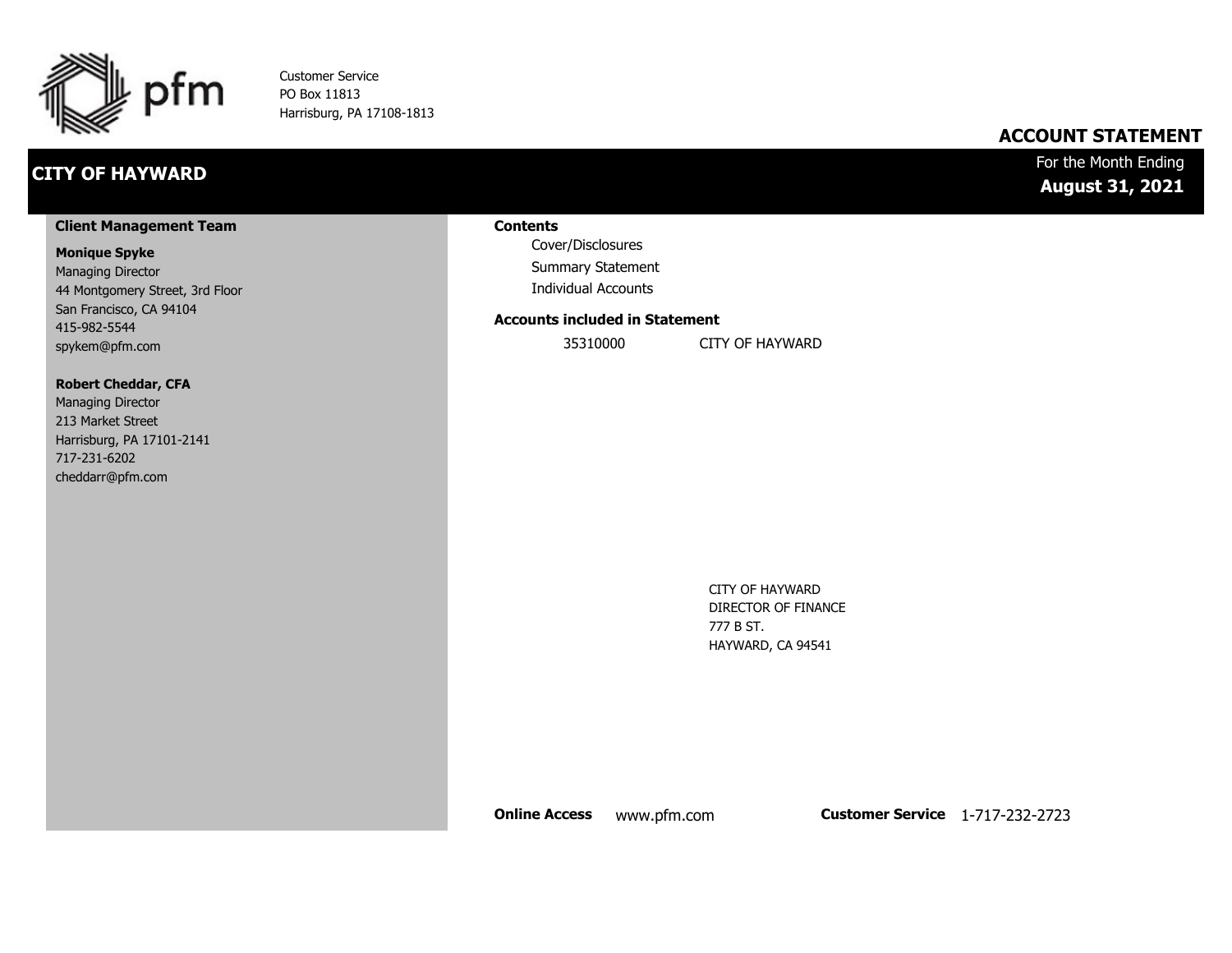

#### **Important Disclosures**

### Important Disclosures

This statement is for general information purposes only and is not intended to provide specific advice or recommendations. PFM Asset Management LLC ("PFM") is an investment advisor registered with the Securities and Exchange Commission, and is required to maintain a written disclosure statement of our background and business experience. If you would like to receive a copy of our current disclosure statement, please contact Service Operations at the address below.

**Proxy Voting** PFM does not normally receive proxies to vote on behalf of its clients. However, it does on occasion receive consent requests. In the event a consent request is received the portfolio manager contacts the client and then proceeds according to their instructions. PFM's Proxy Voting Policy is available upon request by contacting Service Operations at the address below. **Questions About an Account** PFM's monthly statement is intended to detail our investment advisory activity as well as the activity of any accounts held by clients in pools that are managed by PFM. The custodian bank maintains the control of assets and executes (i.e., settles) all investment transactions. The custodian statement is the official record of security and cash holdings and transactions. PFM recognizes that clients may use these reports to facilitate record keeping and that the custodian bank statement and the PFM statement should be reconciled and differences resolved. Many custodians use a settlement date basis which may result in the need to reconcile due to a timing

difference. **Account Control** PFM does not have the authority to withdraw funds from or deposit funds to the custodian. Our clients retain responsibility for their internal accounting policies; implementing and enforcing internal controls and

generating ledger entries or otherwise recording transactions. **Market Value** Generally, PFM's market prices are derived from closing bid prices as of the last business day of the month as supplied by Refinitiv or Bloomberg. Where prices are not available from generally recognized sources the securities are priced using a yield-based matrix system to arrive at an estimated market value. Prices that fall between data points are interpolated. Non-negotiable FDIC-insured bank certificates of deposit are priced at par. Although PFM believes the prices to be reliable, the values of the securities do not always represent the prices at which the securities could have been bought or sold. Explanation of the valuation methods for a registered investment company, local government investment program,or TERM funds is contained in the appropriate fund offering documentation or information statement. **Amortized Cost** The original cost of the principal of the security is adjusted for the amount of the periodic reduction of any discount or premium from the purchase date until the date of the report. Discount or premium with respect to short term securities (those with less than one year to maturity at time of issuance) is amortized on a straightline basis. Such discount or premium with respect to longer term securities is amortized using the constant yield basis.

**Tax Reporting** Cost data and realized gains / losses are provided for informational purposes only. Please review for accuracy and consult your tax advisor to determine the tax consequences of your security transactions. PFM does not report such information to the IRS or other taxing authorities and is not responsible for the accuracy of such information that may be required to be reported to federal, state or other taxing authorities.

**Financial Situation** In order to better serve you, PFM should be promptly notified of any material change in your investment objective or financial situation. **Callable Securities** Securities subject to redemption prior to maturity may be redeemed in whole or in part before maturity, which could affect the yield represented. Portfolio The securities in this portfolio, including shares of mutual funds, are not guaranteed or otherwise protected by PFM, the FDIC (except for certain non-negotiable certificates of deposit) or any government agency. Investment in securities involves risks, including the possible loss of the amount invested. Actual settlement values, accrued interest, and amortized cost amounts may vary for securities subject to an adjustable interest rate or subject to principal paydowns. Any changes to the values shown may be reflected within the next monthly statement's beginning values.

**Rating** Information provided for ratings is based upon a good faith inquiry of selected sources, but its accuracy and completeness cannot be guaranteed. Shares of some money market and TERM funds are marketed through representatives of PFM's wholly owned subsidiary, PFM Fund Distributors, Inc. PFM Fund Distributors, Inc. is registered with the SEC as a broker/dealer and is a member of the Financial Industry Regulatory Authority ("FINRA") and the Municipal Securities Rulemaking Board ("MSRB"). You may reach the FINRA by calling the FINRA Regulator Public Disclosure Hotline at 1-888-289-9999 or at the FINRA Regulation Internet website address www.nasd.com. A brochure describing the FINRA Regulation Public Disclosure Program is also available from the FINRA upon request. **Key Terms and Definitions**

*Dividends* on money market funds consist of interest earned, plus any discount ratably amortized to the date of maturity, plus all realized gains and losses on the sale of securities prior to maturity, less ratable amortization of any premium and all accrued expenses to the fund. Dividends are accrued daily and may be paid either monthly or quarterly. The monthly earnings on this statement represent the estimated dividend accrued for the month for any program that distributes earnings on a quarterly basis. There is no guarantee that the estimated amount will be paid on the actual distribution date.

*Current Yield* is the net change, exclusive of capital changes and income other than investment income, in the value of a hypothetical fund account with a balance of one share over the seven-day base period including the statement date, expressed as a percentage of the value of one share (normally \$1.00 per share) at the beginning of the seven-day period. This resulting net change in account value is then annualized by multiplying it by

365 and dividing the result by 7. The yields quoted should not be considered a representation of the yield of the fund in the future, since the yield is not fixed. *Average maturity* represents the average maturity of all securities and investments of a portfolio, determined by multiplying the par or principal value of each security or investment by its maturity (days or years), summing the products, and dividing the sum by the total principal value of the portfolio. The stated maturity date of mortgage backed or callable securities are used in this statement. However the actual maturity of these securities could vary depending on the level or prepayments on the underlying mortgages or whether a callable security has or is still able to be called.

*Monthly distribution yield* represents the net change in the value of one share (normally \$1.00 per share) resulting from all dividends declared during the month by a fund expressed as a percentage of the value of one share at the beginning of the month. This resulting net change is then annualized by multiplying it by 365 and dividing it by the number of calendar days in the month. *YTM at Cost* The yield to maturity at cost is the expected rate of return, based on the original cost, the annual interest receipts, maturity value and the time period from purchase date to maturity, stated as a percentage, on an annualized basis.

*YTM at Market* The yield to maturity at market is the rate of return, based on the current market value, the annual interest receipts, maturity value and the time period remaining until maturity, stated as a percentage, on an annualized basis. *Managed Account* A portfolio of investments managed discretely by PFM according to the client's specific investment policy and requirements. The investments are directly owned by the client and held by the client's custodian. *Unsettled Trade* A trade which has been executed however the final consummation of the security transaction and payment has not yet taken place.

Please review the detail pages of this statement carefully. If you think your statement is wrong, missing account information, or if you need more information about a transaction, please contact PFM within 60 days of receipt. If you have other concerns or questions regarding your account you should contact a member of your client management team or PFM Service Operations at the address below.

> PFM Asset Management LLC Attn: Service Operations 213 Market Street Harrisburg, PA 17101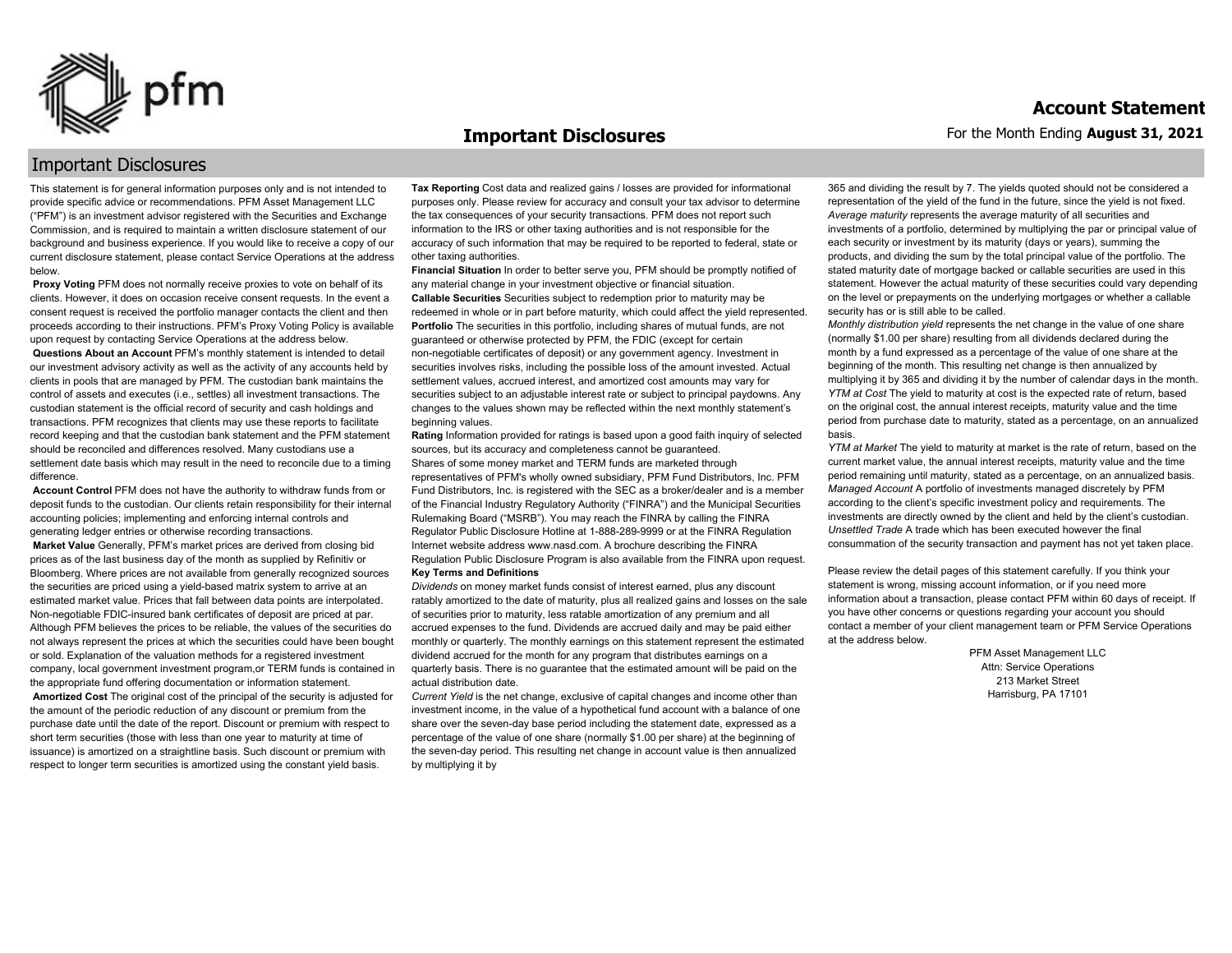

# **Managed Account Summary Statement** For the Month Ending August 31, 2021

| <b>Transaction Summary - Managed Account</b> | <b>Cash Transactions Summary - Managed Account</b> |                                 |                |
|----------------------------------------------|----------------------------------------------------|---------------------------------|----------------|
| <b>Opening Market Value</b>                  | \$129,513,124.01                                   | Maturities/Calls                | 0.00           |
| Maturities/Calls                             | (441, 342.92)                                      | Sale Proceeds                   | 3,526,128.57   |
| <b>Principal Dispositions</b>                | (3,512,764.85)                                     | Coupon/Interest/Dividend Income | 120,474.40     |
| <b>Principal Acquisitions</b>                | 3,698,973.03                                       | Principal Payments              | 441,342.92     |
| <b>Unsettled Trades</b>                      | 0.00                                               | <b>Security Purchases</b>       | (3,699,785.19) |
| Change in Current Value                      | (114, 999.76)                                      | Net Cash Contribution           | (388, 160.70)  |
|                                              |                                                    | Reconciling Transactions        | 0.00           |
| <b>Closing Market Value</b>                  | \$129,142,989.51                                   |                                 |                |

| <b>Earnings Reconciliation (Cash Basis) - Managed Account</b> |                  | <b>Cash Balance</b>         |        |
|---------------------------------------------------------------|------------------|-----------------------------|--------|
| Interest/Dividends/Coupons Received                           | 133,838.12       | <b>Closing Cash Balance</b> | \$0.00 |
| Less Purchased Interest Related to Interest/Coupons           | (812.16)         |                             |        |
| Plus Net Realized Gains/Losses                                | 2,138.44         |                             |        |
| <b>Total Cash Basis Earnings</b>                              | \$135,164.40     |                             |        |
| <b>Earnings Reconciliation (Accrual Basis)</b>                | <b>Total</b>     |                             |        |
| Ending Amortized Value of Securities                          | 128,448,698.83   |                             |        |
| <b>Ending Accrued Interest</b>                                | 256,360.09       |                             |        |
| Plus Proceeds from Sales                                      | 3,526,128.57     |                             |        |
| Plus Proceeds of Maturities/Calls/Principal Payments          | 441,342.92       |                             |        |
| Plus Coupons/Dividends Received                               | 120,474.40       |                             |        |
| Less Cost of New Purchases                                    | (3,699,785.19)   |                             |        |
| Less Beginning Amortized Value of Securities                  | (128,688,766.24) |                             |        |
| Less Beginning Accrued Interest                               | (282,096.52)     |                             |        |
| <b>Total Accrual Basis Earnings</b>                           | \$122,356.86     |                             |        |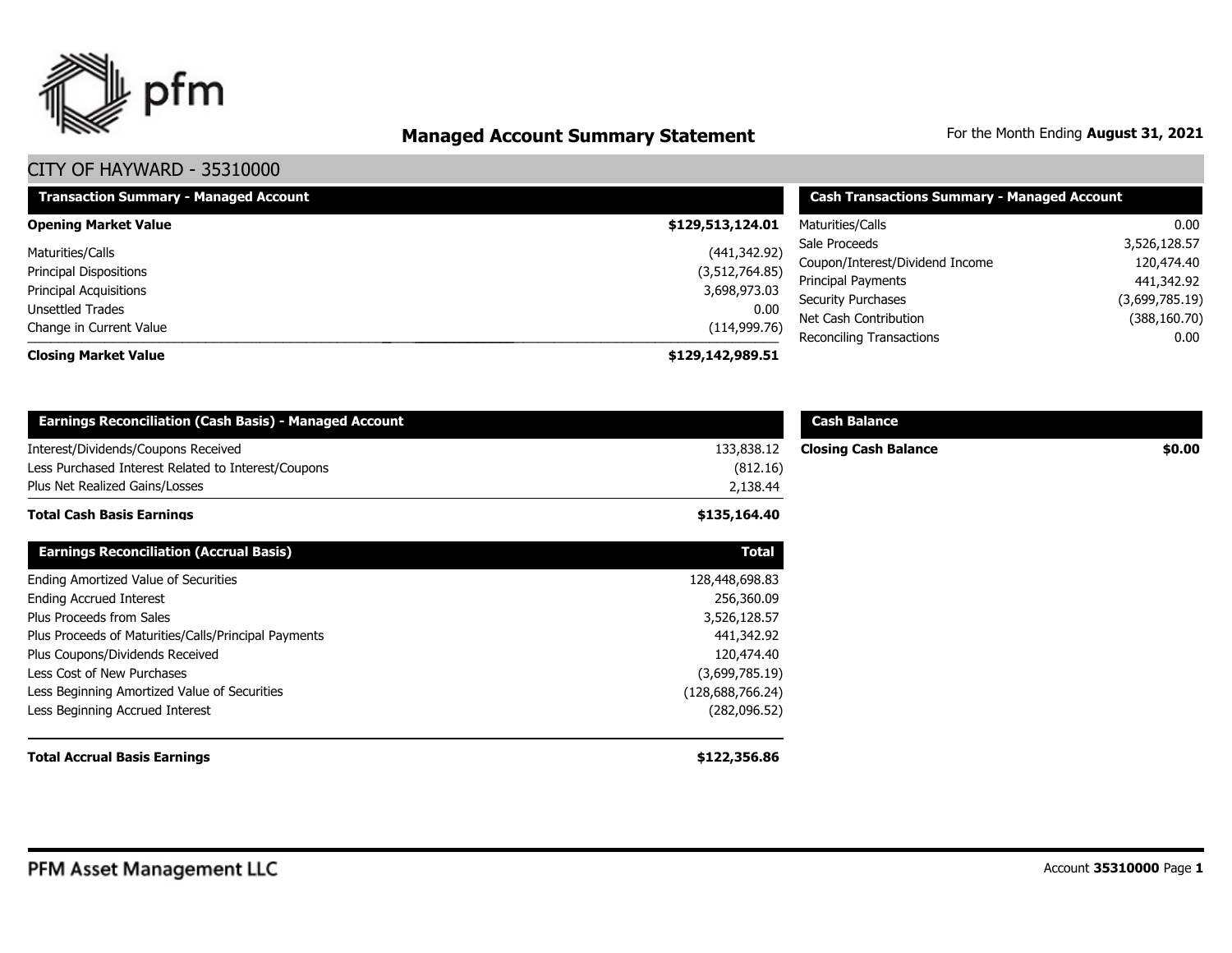

# **Portfolio Summary and Statistics** For the Month Ending August 31, 2021

### CITY OF HAYWARD - 35310000

| <b>Account Summary</b>                 |                  |                     |                |  |  |  |  |  |  |
|----------------------------------------|------------------|---------------------|----------------|--|--|--|--|--|--|
| <b>Description</b>                     | <b>Par Value</b> | <b>Market Value</b> | <b>Percent</b> |  |  |  |  |  |  |
| U.S. Treasury Bond / Note              | 46,230,000.00    | 46,714,839.38       | 36.18          |  |  |  |  |  |  |
| Supra-National Agency Bond / Note      | 3,570,000.00     | 3,574,211.68        | 2.77           |  |  |  |  |  |  |
| Municipal Bond / Note                  | 13,875,000.00    | 14, 121, 121. 25    | 10.93          |  |  |  |  |  |  |
| Federal Agency Collateralized Mortgage | 9,317,113.76     | 9,432,599.25        | 7.30           |  |  |  |  |  |  |
| Obligation                             |                  |                     |                |  |  |  |  |  |  |
| Federal Agency Bond / Note             | 31,975,000.00    | 32,067,439.49       | 24.84          |  |  |  |  |  |  |
| Corporate Note                         | 12,024,000.00    | 12,257,532.75       | 9.49           |  |  |  |  |  |  |
| Certificate of Deposit                 | 4,300,000.00     | 4,338,683.23        | 3.36           |  |  |  |  |  |  |
| <b>Bank Note</b>                       | 300,000.00       | 316,100.70          | 0.24           |  |  |  |  |  |  |
| <b>Asset-Backed Security</b>           | 6,299,500.57     | 6.320.461.78        | 4.89           |  |  |  |  |  |  |
| <b>Managed Account Sub-Total</b>       | 127,890,614.33   | 129,142,989.51      | 100.00%        |  |  |  |  |  |  |
| <b>Accrued Interest</b>                |                  | 256,360.09          |                |  |  |  |  |  |  |
| <b>Total Portfolio</b>                 | 127,890,614.33   | 129,399,349.60      |                |  |  |  |  |  |  |

| <b>Unsettled Trades</b> | 0.00<br>$  -$                | 0.00<br>$  -$ |                                       |
|-------------------------|------------------------------|---------------|---------------------------------------|
|                         | <b>Maturity Distribution</b> |               | Ch <sub>3</sub> .<br>terístics<br>ыаг |



#### **Sector Allocation**



| <b>Characteristics</b>            |          |
|-----------------------------------|----------|
| Yield to Maturity at Cost         | 0.82%    |
| Yield to Maturity at Market       | $0.37\%$ |
| Weighted Average Days to Maturity | 723      |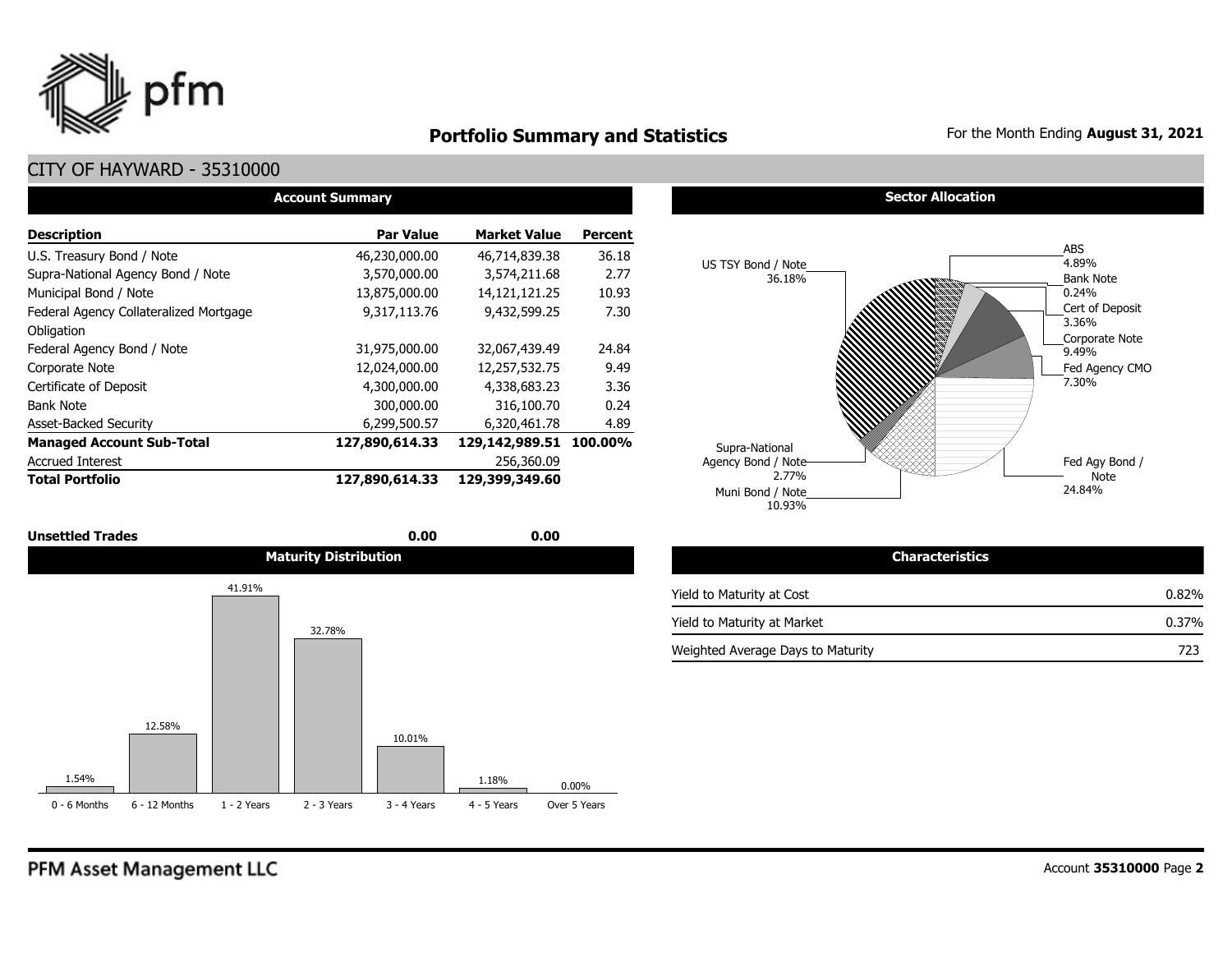

# **Managed Account Issuer Summary** For the Month Ending August 31, 2021

## CITY OF HAYWARD - 35310000

| <b>Issuer Summary</b>                         |                     |                |
|-----------------------------------------------|---------------------|----------------|
|                                               | <b>Market Value</b> |                |
| <b>Issuer</b>                                 | of Holdings         | <b>Percent</b> |
| ADOBE INC                                     | 306,272.10          | 0.24           |
| AMAZON.COM INC                                | 354,919.42          | 0.27           |
| ARIZONA TRANSPORTATION BOARD                  | 1,270,555.65        | 0.98           |
| <b>ASTRAZENECA PLC</b>                        | 665,339.82          | 0.52           |
| <b>BANK OF AMERICA CO</b>                     | 1,103,996.55        | 0.85           |
| BMW FINANCIAL SERVICES NA LLC                 | 501,562.97          | 0.39           |
| BRISTOL-MYERS SQUIBB CO                       | 503,596.61          | 0.39           |
| <b>BURLINGTON NORTHERN SANTA FE</b>           | 321,990.30          | 0.25           |
| CALIFORNIA EARTHQUAKE AUTHORITY               | 305,733.00          | 0.24           |
| CALIFORNIA STATE UNIVERSITY                   | 323,732.50          | 0.25           |
| CAPITAL ONE FINANCIAL CORP                    | 92,485.53           | 0.07           |
| CARMAX AUTO OWNER TRUST                       | 1,424,297.33        | 1.10           |
| <b>CATERPILLAR INC</b>                        | 650,888.88          | 0.50           |
| CHAFFEY COMMUNITY COLLEGE DISTRICT            | 784,360.50          | 0.61           |
| CHAFFEY JOINT UNION HIGH SCHOOL DISTRICT      | 608,220.00          | 0.47           |
| <b>CHARLES SCHWAB</b>                         | 407,589.17          | 0.32           |
| <b>CHEVRON CORPORATION</b>                    | 151,888.65          | 0.12           |
| <b>CITIGROUP INC</b>                          | 632,698.65          | 0.49           |
| CITY OF SAN JOSE                              | 1,174,529.50        | 0.91           |
| <b>COMCAST CORP</b>                           | 161,938.65          | 0.13           |
| <b>CREDIT SUISSE GROUP RK</b>                 | 1,952,796.30        | 1.51           |
| <b>DEERE &amp; COMPANY</b>                    | 370,665.34          | 0.29           |
| <b>DNB ASA</b>                                | 639,019.38          | 0.49           |
| <b>EXXON MOBIL CORP</b>                       | 471,564.90          | 0.37           |
| <b>FANNIE MAE</b>                             | 12,287,766.13       | 9.51           |
| FEDERAL HOME LOAN BANKS                       | 2,177,822.36        | 1.69           |
| FIFTH THIRD AUTO TRUST                        | 105,983.11          | 0.08           |
| FLORIDA STATE BOARD OF ADMIN FIN CORP         | 298,755.35          | 0.23           |
| FORD CREDIT AUTO OWNER TRUST                  | 46,553.17           | 0.04           |
| <b>FREDDIE MAC</b>                            | 27,034,450.25       | 20.94          |
| <b>GM FINANCIAL CONSUMER AUTOMOBILE TRUST</b> | 594,432.31          | 0.46           |
| <b>GM FINANCIAL LEASINGTRUST</b>              | 806,262.93          | 0.62           |

#### **Credit Quality (S&P Ratings)**



PFM Asset Management LLC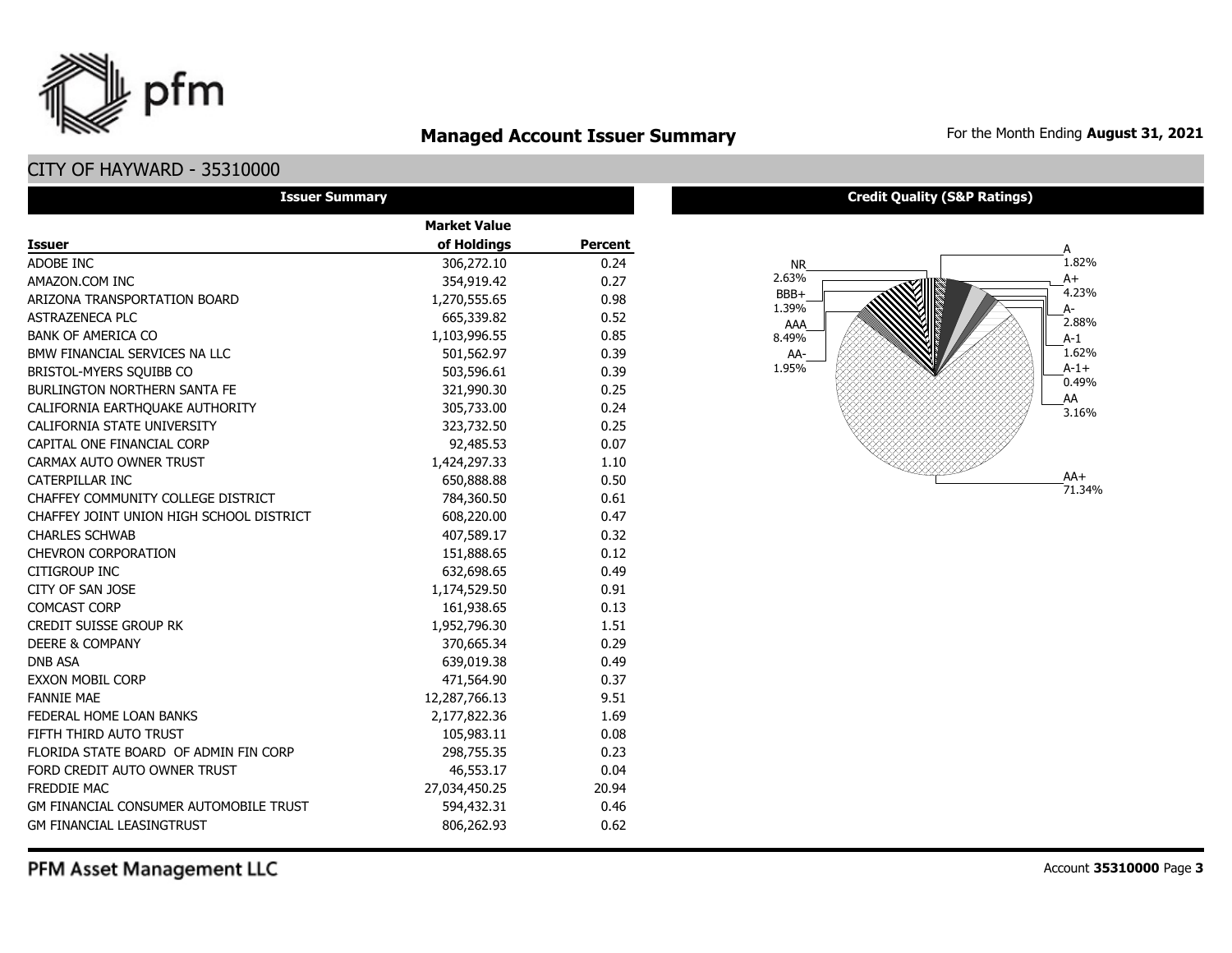

# **Managed Account Issuer Summary** For the Month Ending August 31, 2021

|                                         | <b>Market Value</b> |                |
|-----------------------------------------|---------------------|----------------|
| <b>Issuer</b>                           | of Holdings         | <b>Percent</b> |
| <b>GOLDMAN SACHS GROUP INC</b>          | 602,092.98          | 0.47           |
| HARLEY-DAVIDSON MOTORCYCLE TRUST        | 259,346.02          | 0.20           |
| <b>HONDA AUTO RECEIVABLES</b>           | 72,477.08           | 0.06           |
| <b>HYUNDAI AUTO RECEIVABLES</b>         | 267,288.92          | 0.21           |
| <b>IBM CORP</b>                         | 295,321.95          | 0.23           |
| INTER-AMERICAN DEVELOPMENT BANK         | 1,292,013.53        | 1.00           |
| INTL BANK OF RECONSTRUCTION AND DEV     | 2,282,198.15        | 1.77           |
| JP MORGAN CHASE & CO                    | 1,490,512.12        | 1.15           |
| KUBOTA CREDIT OWNER TRUST               | 766,672.93          | 0.59           |
| LONG BEACH COMMUNITY COLLEGE DISTRICT   | 933,202.00          | 0.72           |
| LOS ANGELES COMMUNITY COLLEGE DISTRICT  | 311,224.50          | 0.24           |
| MERCEDES-BENZ AUTO LEASE TRUST          | 170,351.90          | 0.13           |
| MERCK & CO INC                          | 313,661.70          | 0.24           |
| MORGAN STANLEY                          | 561,410.64          | 0.43           |
| NEW YORK ST URBAN DEVELOPMENT CORP      | 1,171,307.10        | 0.91           |
| NISSAN AUTO RECEIVABLES                 | 73,889.16           | 0.06           |
| <b>NORDEA BANK ABP</b>                  | 634,951.25          | 0.49           |
| OREGON DEPARTMENT OF TRANSPORTATION     | 611,106.00          | 0.47           |
| PACCAR FINANCIAL CORP                   | 501,253.38          | 0.39           |
| PALOMAR COMMMUNITY COLLEGE DISTRICT     | 726,271.00          | 0.56           |
| PNC FINANCIAL SERVICES GROUP            | 316,100.70          | 0.24           |
| SAN DIEGO COMMUNITY COLLEGE DISTRICT    | 685,179.00          | 0.53           |
| SKANDINAVISKA ENSKILDA BANKEN AB        | 635,012.50          | 0.49           |
| STATE OF CONNECTICUT                    | 1,076,768.85        | 0.83           |
| <b>STATE OF MARYLAND</b>                | 1,222,776.50        | 0.95           |
| STATE OF MISSISSIPPI                    | 476,638.75          | 0.37           |
| STATE OF WISCONSIN                      | 626,712.50          | 0.49           |
| SUMITOMO MITSUI FINANCIAL GROUP INC     | 476,903.80          | 0.37           |
| TAMALPAIS UNION HIGH SCHOOL DISTRICT    | 1,012,203.55        | 0.78           |
| THE BANK OF NEW YORK MELLON CORPORATION | 333,515.00          | 0.26           |
| Toyota Lease Owner Trust                | 340,562.17          | 0.26           |
| <b>TOYOTA MOTOR CORP</b>                | 1,130,460.07        | 0.88           |
| <b>UNILEVER PLC</b>                     | 225,218.25          | 0.17           |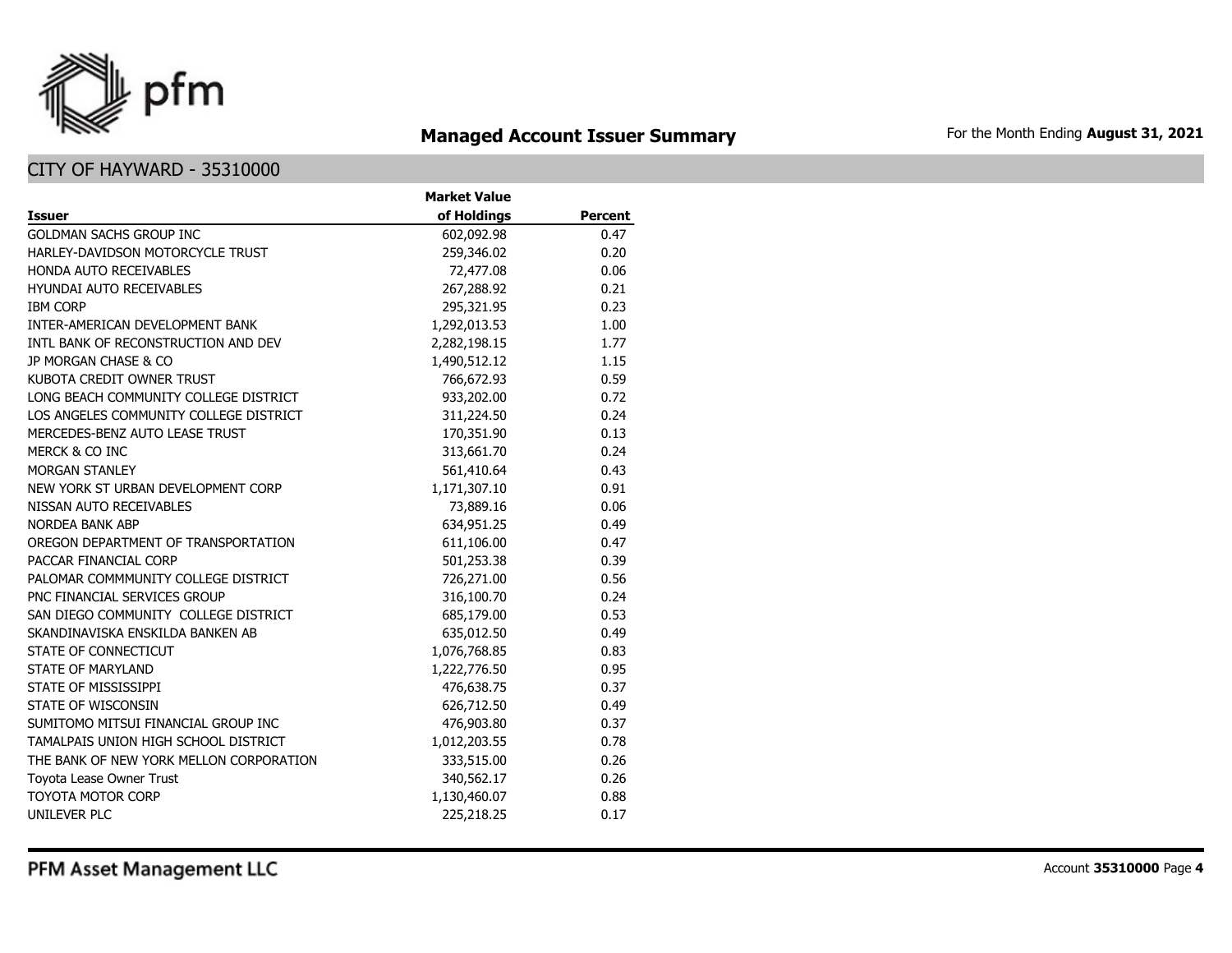

# **Managed Account Issuer Summary** For the Month Ending August 31, 2021

|                                    | <b>Market Value</b> |                |
|------------------------------------|---------------------|----------------|
| <b>Issuer</b>                      | of Holdings         | <b>Percent</b> |
| UNITED STATES TREASURY             | 46,714,839.38       | 36.18          |
| UNITEDHEALTH GROUP INC             | 434,421.89          | 0.34           |
| UNIVERSITY OF CALIFORNIA           | 501,845.00          | 0.39           |
| <b>VERIZON OWNER TRUST</b>         | 829,557.40          | 0.64           |
| <b>VOLKSWAGEN AUTO LEASE TURST</b> | 235,054.58          | 0.18           |
| <b>Total</b>                       | \$129,142,989.51    | 100.00%        |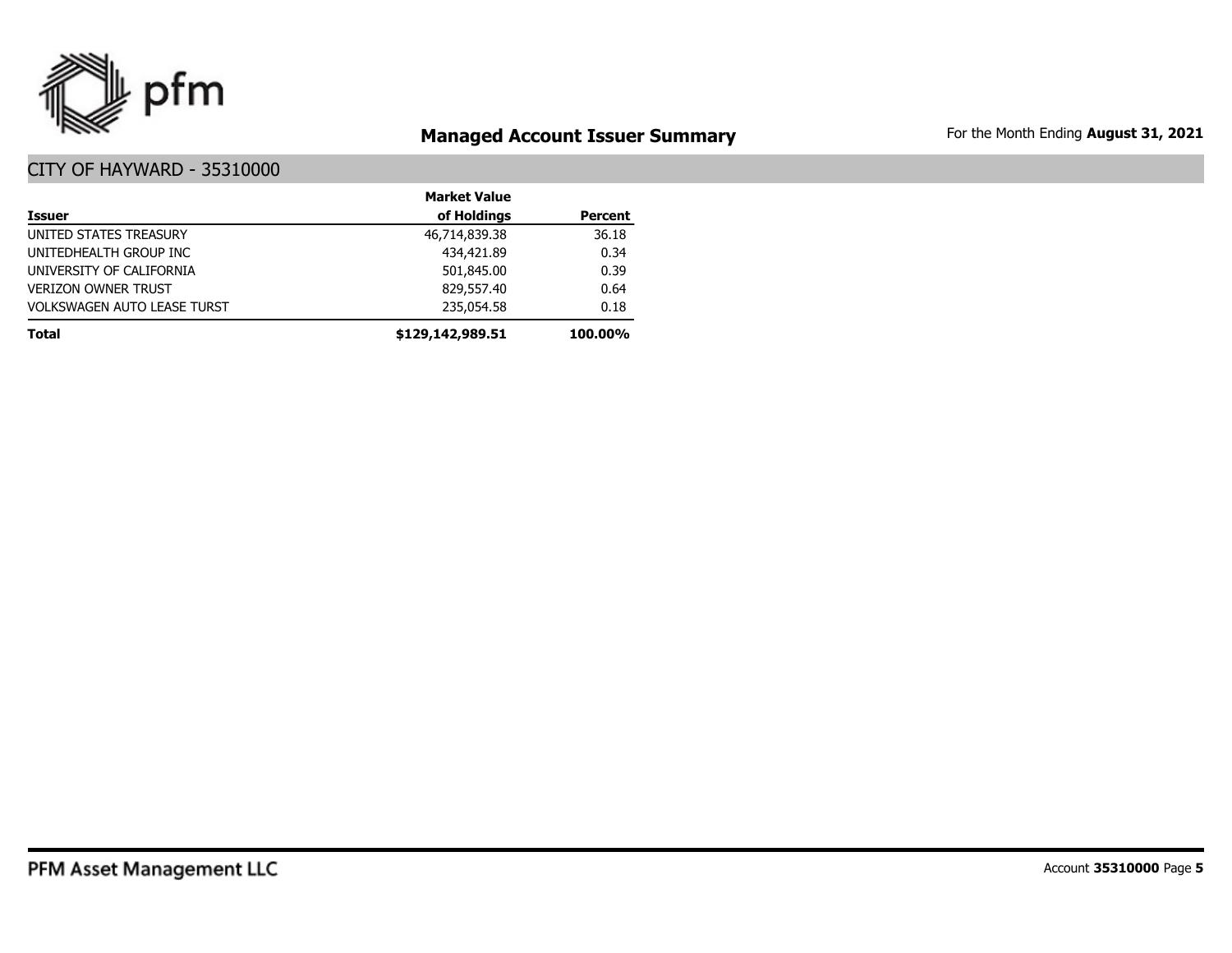

| <b>Security Type/Description</b><br><b>Dated Date/Coupon/Maturity</b> | <b>CUSIP</b> |                  | S&P<br>Par Rating | Moody's<br><b>Rating</b> | <b>Trade</b><br><b>Date</b> | Settle<br><b>Date</b> | <b>Original</b><br>Cost | <b>YTM</b><br>at Cost | <b>Accrued</b><br><b>Interest</b> | <b>Amortized</b><br>Cost | Market<br><b>Value</b> |
|-----------------------------------------------------------------------|--------------|------------------|-------------------|--------------------------|-----------------------------|-----------------------|-------------------------|-----------------------|-----------------------------------|--------------------------|------------------------|
| <b>U.S. Treasury Bond / Note</b>                                      |              |                  |                   |                          |                             |                       |                         |                       |                                   |                          |                        |
| <b>US TREASURY NOTES</b><br>DTD 07/31/2017 1.875% 07/31/2022          | 9128282P4    | 1,600,000.00 AA+ |                   | Aaa                      | 07/01/19                    | 07/03/19              | 1,605,437.50            | 1.76                  | 2,608.70                          | 1,601,610.93             | 1,626,249.92           |
| <b>US TREASURY NOTES</b><br>DTD 07/31/2017 1.875% 07/31/2022          | 9128282P4    | 2,400,000.00 AA+ |                   | Aaa                      | 06/03/19                    | 06/05/19              | 2,401,968.75            | 1.85                  | 3,913.04                          | 2,400,569.09             | 2,439,374.88           |
| <b>US TREASURY NOTES</b><br>DTD 08/31/2017 1.625% 08/31/2022          | 9128282S8    | 125,000.00 AA+   |                   | Aaa                      | 08/02/19                    | 08/05/19              | 124,750.98              | 1.69                  | 5.61                              | 124,919.21               | 126,914.06             |
| <b>US TREASURY NOTES</b><br>DTD 10/15/2019 1.375% 10/15/2022          | 912828YK0    | 5,250,000.00 AA+ |                   | Aaa                      | 12/02/19                    | 12/04/19              | 5,213,085.94            | 1.63                  | 27,415.47                         | 5,235,566.11             | 5,324,648.70           |
| <b>US TREASURY NOTES</b><br>DTD 01/15/2020 1.500% 01/15/2023          | 912828Z29    | 2,500,000.00 AA+ |                   | Aaa                      | 02/03/20                    | 02/05/20              | 2,512,207.03            | 1.33                  | 4,891.30                          | 2,505,689.04             | 2,546,875.00           |
| <b>US TREASURY NOTES</b><br>DTD 02/01/2016 1.750% 01/31/2023          | 912828P38    | 150,000.00 AA+   |                   | Aaa                      | 01/02/20                    | 01/06/20              | 150,609.38              | 1.61                  | 228.26                            | 150,281.04               | 153,421.88             |
| <b>US TREASURY N/B NOTES</b><br>DTD 05/31/2021 0.125% 05/31/2023      | 91282CCD1    | 1,900,000.00 AA+ |                   | Aaa                      | 06/16/21                    | 06/16/21              | 1,898,738.28            | 0.16                  | 603.48                            | 1,898,874.35             | 1,898,515.72           |
| <b>US TREASURY NOTES</b><br>DTD 08/01/2016 1.250% 07/31/2023          | 912828S92    | 660,000.00 AA+   |                   | Aaa                      | 05/26/21                    | 05/28/21              | 675,649.22              | 0.16                  | 717.39                            | 673,757.12               | 673,303.09             |
| US TREASURY NOTES<br>DTD 11/15/2020 0.250% 11/15/2023                 | 91282CAW1    | 3,450,000.00 AA+ |                   | Aaa                      | 12/01/20                    | 12/03/20              | 3,453,234.38            | 0.22                  | 2,554.69                          | 3,452,417.53             | 3,450,538.89           |
| <b>US TREASURY NOTES</b><br>DTD 12/15/2020 0.125% 12/15/2023          | 91282CBA8    | 2.260.000.00 AA+ |                   | Aaa                      | 04/29/21                    | 04/30/21              | 2,251,171.88            | 0.27                  | 602.05                            | 2,252,313.37             | 2,252,937.50           |
| <b>US TREASURY NOTES</b><br>DTD 12/15/2020 0.125% 12/15/2023          | 91282CBA8    | 3,250,000.00 AA+ |                   | Aaa                      | 01/06/21                    | 01/07/21              | 3,242,255.86            | 0.21                  | 865.78                            | 3,243,967.95             | 3,239,843.75           |
| <b>US TREASURY NOTES</b><br>DTD 01/15/2021 0.125% 01/15/2024          | 91282CBE0    | 2,450,000.00 AA+ |                   | Aaa                      | 02/02/21                    | 02/03/21              | 2,446,076.17            | 0.18                  | 399.46                            | 2,446,841.97             | 2,440,812.50           |
| <b>US TREASURY NOTES</b><br>DTD 02/15/2021 0.125% 02/15/2024          | 91282CBM2    | 4,500,000.00 AA+ |                   | Aaa                      | 03/01/21                    | 03/03/21              | 4,480,488.28            | 0.27                  | 259.85                            | 4,483,779.41             | 4,482,422.10           |
| <b>US TREASURY NOTES</b><br>DTD 05/01/2017 2.000% 04/30/2024          | 912828X70    | 400,000.00 AA+   |                   | Aaa                      | 05/21/21                    | 05/25/21              | 419,656.25              | 0.31                  | 2,695.65                          | 417,839.29               | 417,687.52             |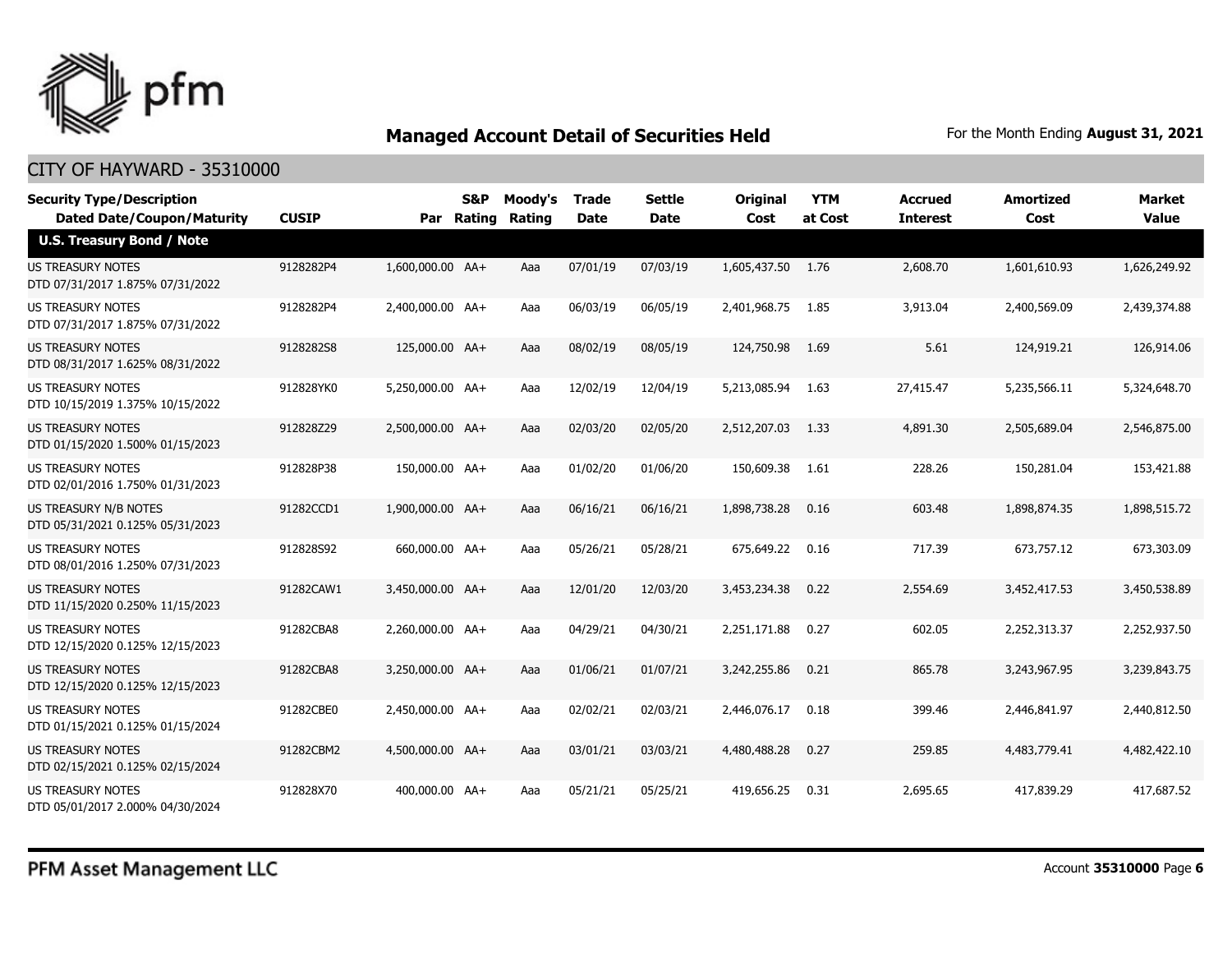

| <b>Security Type/Description</b><br><b>Dated Date/Coupon/Maturity</b> | <b>CUSIP</b> | Par              | S&P<br>Rating | Moody's<br>Rating | <b>Trade</b><br><b>Date</b> | <b>Settle</b><br><b>Date</b> | <b>Original</b><br>Cost | <b>YTM</b><br>at Cost | <b>Accrued</b><br><b>Interest</b> | <b>Amortized</b><br>Cost | <b>Market</b><br><b>Value</b> |
|-----------------------------------------------------------------------|--------------|------------------|---------------|-------------------|-----------------------------|------------------------------|-------------------------|-----------------------|-----------------------------------|--------------------------|-------------------------------|
| <b>U.S. Treasury Bond / Note</b>                                      |              |                  |               |                   |                             |                              |                         |                       |                                   |                          |                               |
| <b>US TREASURY NOTES</b><br>DTD 05/01/2017 2.000% 04/30/2024          | 912828X70    | 2,300,000.00 AA+ |               | Aaa               | 04/01/21                    | 04/05/21                     | 2,414,191.41            | 0.37                  | 15,500.00                         | 2,399,013.43             | 2,401,703.24                  |
| US TREASURY N/B NOTES<br>DTD 06/15/2021 0.250% 06/15/2024             | 91282CCG4    | 3,400,000.00 AA+ |               | Aaa               | 07/01/21                    | 07/07/21                     | 3,377,953.13            | 0.47                  | 1,811.48                          | 3,379,102.69             | 3,389,375.00                  |
| US TREASURY N/B NOTES<br>DTD 07/15/2021 0.375% 07/15/2024             | 91282CCL3    | 750,000.00 AA+   |               | Aaa               | 08/04/21                    | 08/06/21                     | 750,878.91              | 0.33                  | 366.85                            | 750,857.63               | 749,765.63                    |
| US TREASURY N/B NOTES<br>DTD 07/15/2021 0.375% 07/15/2024             | 91282CCL3    | 760,000.00 AA+   |               | Aaa               | 08/05/21                    | 08/09/21                     | 759,910.94              | 0.38                  | 371.74                            | 759,912.85               | 759,762.50                    |
| US TREASURY N/B NOTES<br>DTD 07/15/2021 0.375% 07/15/2024             | 91282CCL3    | 1,700,000.00 AA+ |               | Aaa               | 08/09/21                    | 08/10/21                     | 1,698,207.03            | 0.41                  | 831.52                            | 1,698,243.89             | 1,699,468.75                  |
| <b>US TREASURY NOTES</b><br>DTD 10/31/2019 1.500% 10/31/2024          | 912828YM6    | 2,000,000.00 AA+ |               | Aaa               | 05/04/21                    | 05/06/21                     | 2,073,046.88            | 0.44                  | 10,108.70                         | 2,066,281.16             | 2,066,875.00                  |
| US TREASURY NOTES<br>DTD 11/30/2019 1.500% 11/30/2024                 | 912828YV6    | 425,000.00 AA+   |               | Aaa               | 06/15/21                    | 06/17/21                     | 440,456.05              | 0.44                  | 1,619.88                          | 439,525.26               | 439,343.75                    |
| <b>US TREASURY NOTES</b><br>DTD 11/30/2019 1.500% 11/30/2024          | 912828YV6    | 4,000,000.00 AA+ |               | Aaa               | 06/02/21                    | 06/07/21                     | 4,148,437.50            | 0.42                  | 15,245.90                         | 4,138,401.63             | 4,135,000.00                  |
| <b>Security Type Sub-Total</b>                                        |              | 46,230,000.00    |               |                   |                             |                              | 46,538,411.75           | 0.66                  | 93,616.80                         | 46,519,764.95            | 46,714,839.38                 |
| <b>Supra-National Agency Bond / Note</b>                              |              |                  |               |                   |                             |                              |                         |                       |                                   |                          |                               |
| INTL BK OF RECON AND DEV NOTE<br>DTD 04/20/2021 0.125% 04/20/2023     | 459058JV6    | 910,000.00 AAA   |               | Aaa               | 04/13/21                    | 04/20/21                     | 908,116.30              | 0.23                  | 413.92                            | 908,462.08               | 909,132,77                    |
| INTER-AMERICAN DEVEL BK NOTES<br>DTD 04/24/2020 0.500% 05/24/2023     | 4581X0DM7    | 1,285,000.00 AAA |               | Aaa               | 04/17/20                    | 04/24/20                     | 1,284,563.10            | 0.51                  | 1,731.18                          | 1,284,755.34             | 1,292,013.53                  |
| INTL BK RECON & DEVELOP NOTES<br>DTD 11/24/2020 0.250% 11/24/2023     | 459058JM6    | 1,375,000.00 AAA |               | Aaa               | 11/17/20                    | 11/24/20                     | 1,372,043.75            | 0.32                  | 926.22                            | 1,372,802.39             | 1,373,065.38                  |
| <b>Security Type Sub-Total</b>                                        |              | 3,570,000.00     |               |                   |                             |                              | 3,564,723.15            | 0.37                  | 3,071.32                          | 3,566,019.81             | 3,574,211.68                  |
| <b>Municipal Bond / Note</b>                                          |              |                  |               |                   |                             |                              |                         |                       |                                   |                          |                               |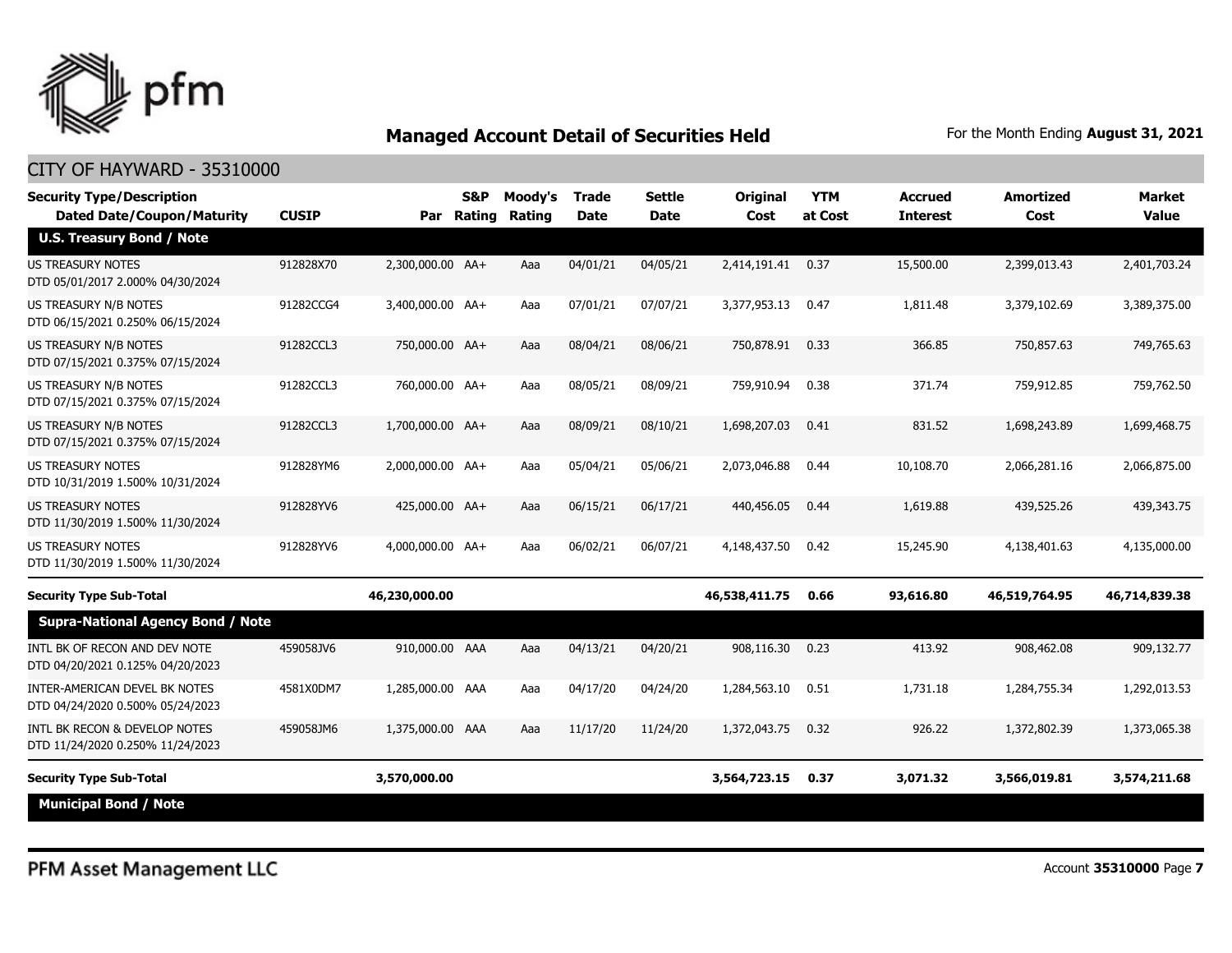

| <b>Security Type/Description</b><br><b>Dated Date/Coupon/Maturity</b>                  | <b>CUSIP</b> |                  | S&P<br>Par Rating | Moody's<br><b>Rating</b> | Trade<br><b>Date</b> | <b>Settle</b><br><b>Date</b> | <b>Original</b><br>Cost | <b>YTM</b><br>at Cost | <b>Accrued</b><br><b>Interest</b> | <b>Amortized</b><br>Cost | <b>Market</b><br><b>Value</b> |
|----------------------------------------------------------------------------------------|--------------|------------------|-------------------|--------------------------|----------------------|------------------------------|-------------------------|-----------------------|-----------------------------------|--------------------------|-------------------------------|
| <b>Municipal Bond / Note</b>                                                           |              |                  |                   |                          |                      |                              |                         |                       |                                   |                          |                               |
| CT ST T/E GO BONDS<br>DTD 06/25/2020 3.000% 06/01/2022                                 | 20772KKE8    | 750,000.00 A+    |                   | Aa3                      | 06/12/20             | 06/25/20                     | 784,837.50              | 0.58                  | 5,625.00                          | 763,471.16               | 765,952.50                    |
| CT ST TXBL GO BONDS<br>DTD 06/11/2020 2.500% 07/01/2022                                | 20772KJU4    | 305,000.00 A+    |                   | Aa3                      | 05/29/20             | 06/11/20                     | 310,130.10              | 1.66                  | 1,270.83                          | 307,072.56               | 310,816.35                    |
| PALOMAR COMM COLL DIST, CA TXBL GO<br><b>BONDS</b><br>DTD 11/03/2020 0.441% 08/01/2022 | 697511EZ2    | 375,000.00 AA    |                   | Aa2                      | 10/16/20             | 11/03/20                     | 375,000.00              | 0.44                  | 137.81                            | 375,000.00               | 375,480.00                    |
| CHAFFEY UHSD, CA TXBL GO BONDS<br>DTD 12/05/2019 1.913% 08/01/2022                     | 157411TH2    | 600,000.00 AA-   |                   | Aa1                      | 11/06/19             | 12/05/19                     | 600,000.00              | 1.91                  | 956.50                            | 600,000.00               | 608,220.00                    |
| SAN DIEGO CCD, CA TXBL GO BONDS<br>DTD 10/16/2019 1.936% 08/01/2022                    | 7972720M6    | 675,000.00 AAA   |                   | Aaa                      | 09/18/19             | 10/16/19                     | 675,000.00              | 1.94                  | 1,089.00                          | 675,000.00               | 685,179.00                    |
| LONG BEACH CCD, CA TXBL GO BONDS<br>DTD 10/23/2019 1.702% 08/01/2022                   | 542411NG4    | 920,000.00 AA    |                   | Aa2                      | 10/09/19             | 10/23/19                     | 920,000.00              | 1.70                  | 1,304.87                          | 920,000.00               | 933,202.00                    |
| TAMALPAIS UHSD, CA TXBL GO BONDS<br>DTD 10/09/2019 1.925% 08/01/2022                   | 874857KH7    | 995,000.00 NR    |                   | Aaa                      | 09/20/19             | 10/09/19                     | 995,000.00              | 1.93                  | 1,596.15                          | 995,000.00               | 1,012,203.55                  |
| SAN JOSE, CA TXBL GO BONDS<br>DTD 07/25/2019 2.300% 09/01/2022                         | 798135H44    | 1,150,000.00 AA+ |                   | Aa1                      | 07/09/19             | 07/25/19                     | 1,157,544.00            | 2.08                  | 13,225.00                         | 1,152,428.18             | 1,174,529.50                  |
| OR ST DEPT OF TRANS TXBL REV BONDS<br>DTD 11/20/2019 1.855% 11/15/2022                 | 68607DTT2    | 600,000.00 AAA   |                   | Aa1                      | 11/07/19             | 11/20/19                     | 600,000.00              | 1.86                  | 3,277.17                          | 600,000.00               | 611,106.00                    |
| NY ST URBAN DEV CORP TXBL REV BONDS<br>DTD 12/23/2020 0.480% 03/15/2023                | 650036DR4    | 290,000.00 AA+   |                   | <b>NR</b>                | 12/16/20             | 12/23/20                     | 290,000.00              | 0.48                  | 641.87                            | 290,000.00               | 290,867.10                    |
| UNIV OF CAL TXBL REV BONDS<br>DTD 07/16/2020 0.628% 05/15/2023                         | 91412HFK4    | 500,000.00 AA    |                   | Aa2                      | 07/10/20             | 07/16/20                     | 500,000.00              | 0.63                  | 924.56                            | 500,000.00               | 501,845.00                    |
| CHAFFEY CMTY CLG DIST, CA TXBL GO<br><b>BONDS</b><br>DTD 09/24/2019 1.617% 06/01/2023  | 157432KD6    | 770,000.00 AA    |                   | Aa2                      | 10/13/20             | 10/15/20                     | 792,314.60              | 0.51                  | 3,112.73                          | 784,845.38               | 784,360.50                    |
| CA ST EARTHQUAKE AUTH TXBL REV<br><b>BONDS</b><br>DTD 11/24/2020 1.477% 07/01/2023     | 13017HAK2    | 300,000.00 NR    |                   | <b>NR</b>                | 11/19/20             | 11/24/20                     | 301,599.00              | 1.27                  | 738.50                            | 301,125.53               | 305,733.00                    |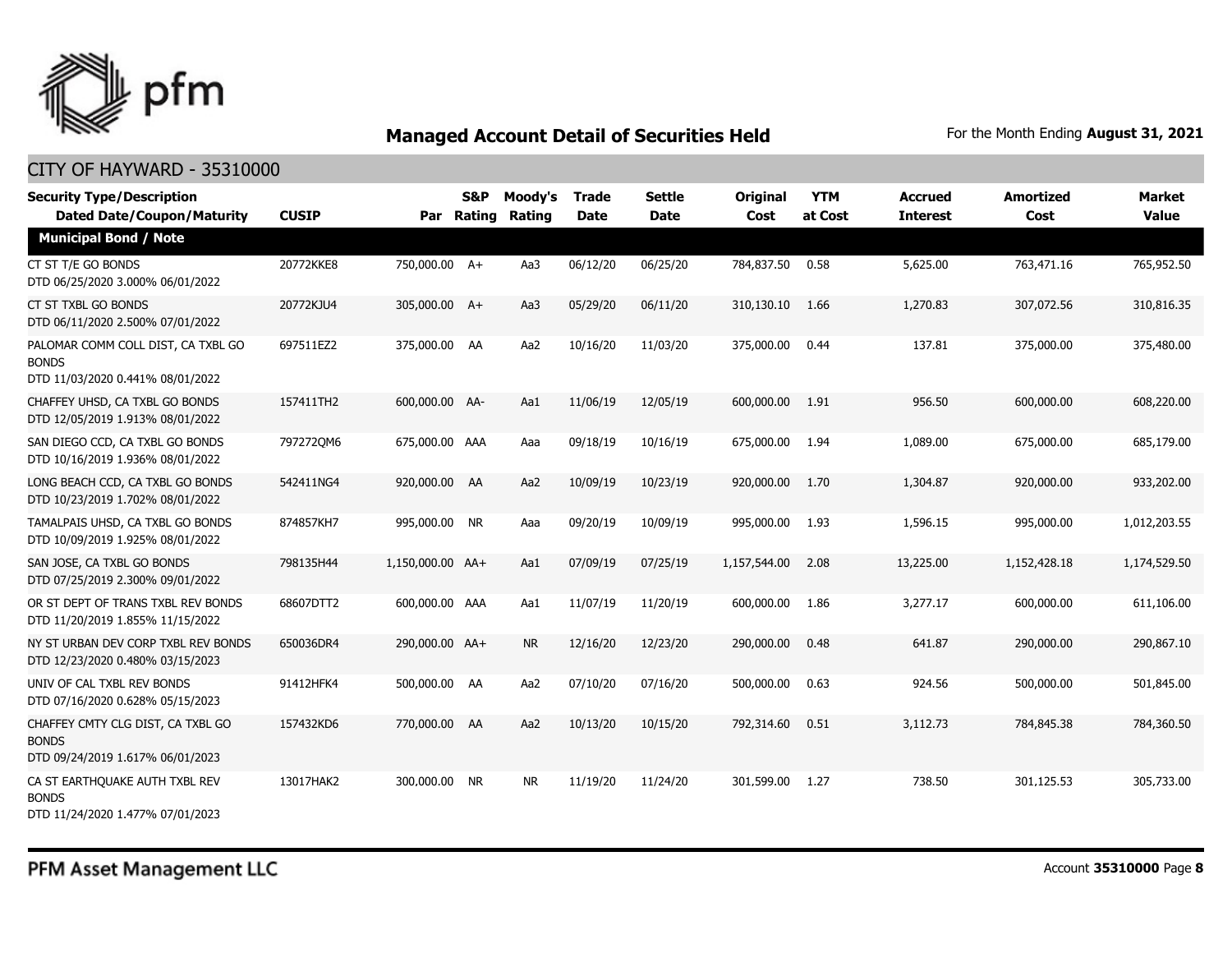

| <b>Security Type/Description</b><br><b>Dated Date/Coupon/Maturity</b>                  | <b>CUSIP</b> | Par              | S&P<br>Rating | Moody's<br>Rating | <b>Trade</b><br><b>Date</b> | <b>Settle</b><br><b>Date</b> | <b>Original</b><br>Cost | <b>YTM</b><br>at Cost | <b>Accrued</b><br><b>Interest</b> | <b>Amortized</b><br>Cost | <b>Market</b><br><b>Value</b> |
|----------------------------------------------------------------------------------------|--------------|------------------|---------------|-------------------|-----------------------------|------------------------------|-------------------------|-----------------------|-----------------------------------|--------------------------|-------------------------------|
| <b>Municipal Bond / Note</b>                                                           |              |                  |               |                   |                             |                              |                         |                       |                                   |                          |                               |
| WI DEPT OF TRANS TXBL REV BONDS<br>DTD 07/30/2020 0.420% 07/01/2023                    | 977123X52    | 625,000.00 AAA   |               | <b>NR</b>         | 07/10/20                    | 07/30/20                     | 625,000.00              | 0.42                  | 437.50                            | 625,000.00               | 626,712.50                    |
| AZ TRAN BOARD TXBL REV BONDS<br>DTD 02/12/2020 1.795% 07/01/2023                       | 040654XT7    | 1,235,000.00 AA+ |               | Aa1               | 01/10/20                    | 02/12/20                     | 1,235,000.00            | 1.80                  | 3,694.71                          | 1,235,000.00             | 1,270,555.65                  |
| LOS ANGELES CCD, CA TXBL GO BONDS<br>DTD 11/10/2020 0.444% 08/01/2023                  | 54438CYH9    | 310,000.00 AA+   |               | Aaa               | 10/30/20                    | 11/10/20                     | 310,000.00              | 0.44                  | 114.70                            | 310,000.00               | 311,224.50                    |
| PALOMAR COMM COLL DIST, CA TXBL GO<br><b>BONDS</b><br>DTD 11/03/2020 0.580% 08/01/2023 | 697511FA6    | 350,000.00 AA    |               | Aa2               | 10/16/20                    | 11/03/20                     | 350,000.00              | 0.58                  | 169.17                            | 350,000.00               | 350,791.00                    |
| MD ST TXBL GO BONDS<br>DTD 08/05/2020 0.410% 08/01/2023                                | 574193TP3    | 650,000.00 AAA   |               | Aaa               | 07/23/20                    | 08/05/20                     | 650,000.00              | 0.41                  | 222.08                            | 650,000.00               | 652,281.50                    |
| CA ST UNIV TXBL REV BONDS<br>DTD 09/17/2020 0.475% 11/01/2023                          | 13077DMJ8    | 325,000.00 AA-   |               | Aa2               | 08/27/20                    | 09/17/20                     | 325,000.00              | 0.48                  | 514.58                            | 325,000.00               | 323,732.50                    |
| MS ST TXBL GO BONDS<br>DTD 08/06/2020 0.422% 11/01/2023                                | 605581MY0    | 475,000.00 AA    |               | Aa2               | 07/24/20                    | 08/06/20                     | 475,000.00              | 0.42                  | 668.17                            | 475,000.00               | 476,638.75                    |
| NY ST URBAN DEV CORP TXBL REV BONDS<br>DTD 12/23/2020 0.620% 03/15/2024                | 650036DS2    | 880,000.00 AA+   |               | <b>NR</b>         | 12/16/20                    | 12/23/20                     | 880,000.00              | 0.62                  | 2,515.82                          | 880,000.00               | 880,440.00                    |
| MD ST T/E GO BONDS<br>DTD 08/30/2017 5.000% 08/01/2024                                 | 574193PK8    | 500,000.00 AAA   |               | Aaa               | 05/01/20                    | 05/05/20                     | 583,925.00              | 0.95                  | 2,083.33                          | 557,701.82               | 570,495.00                    |
| FL ST BOARD OF ADMIN TXBL REV BONDS<br>DTD 09/16/2020 1.258% 07/01/2025                | 341271AD6    | 295,000.00 AA    |               | Aa3               | 09/03/20                    | 09/16/20                     | 295,000,00              | 1.26                  | 618.52                            | 295,000.00               | 298,755.35                    |
| <b>Security Type Sub-Total</b>                                                         |              | 13,875,000.00    |               |                   |                             |                              | 14,030,350.20           | 1.20                  | 44,938.57                         | 13,966,644.63            | 14,121,121.25                 |
| <b>Federal Agency Collateralized Mortgage Obligation</b>                               |              |                  |               |                   |                             |                              |                         |                       |                                   |                          |                               |
| FNA 2018-M5 A2<br>DTD 04/01/2018 3.560% 09/01/2021                                     | 3136B1XP4    | 24.67 AA+        |               | Aaa               | 04/11/18                    | 04/30/18                     | 25.16                   | 2.93                  | 0.07                              | 24.67                    | 24.67                         |
| FHLMC MULTIFAMILY STRUCTURED P<br>DTD 05/01/2015 2.791% 01/01/2022                     | 3137BHXY8    | 1,012,204.05 AA+ |               | Aaa               | 08/16/19                    | 08/21/19                     | 1,030,550.25            | 2.00                  | 2,354.22                          | 1,014,794.60             | 1,017,182.13                  |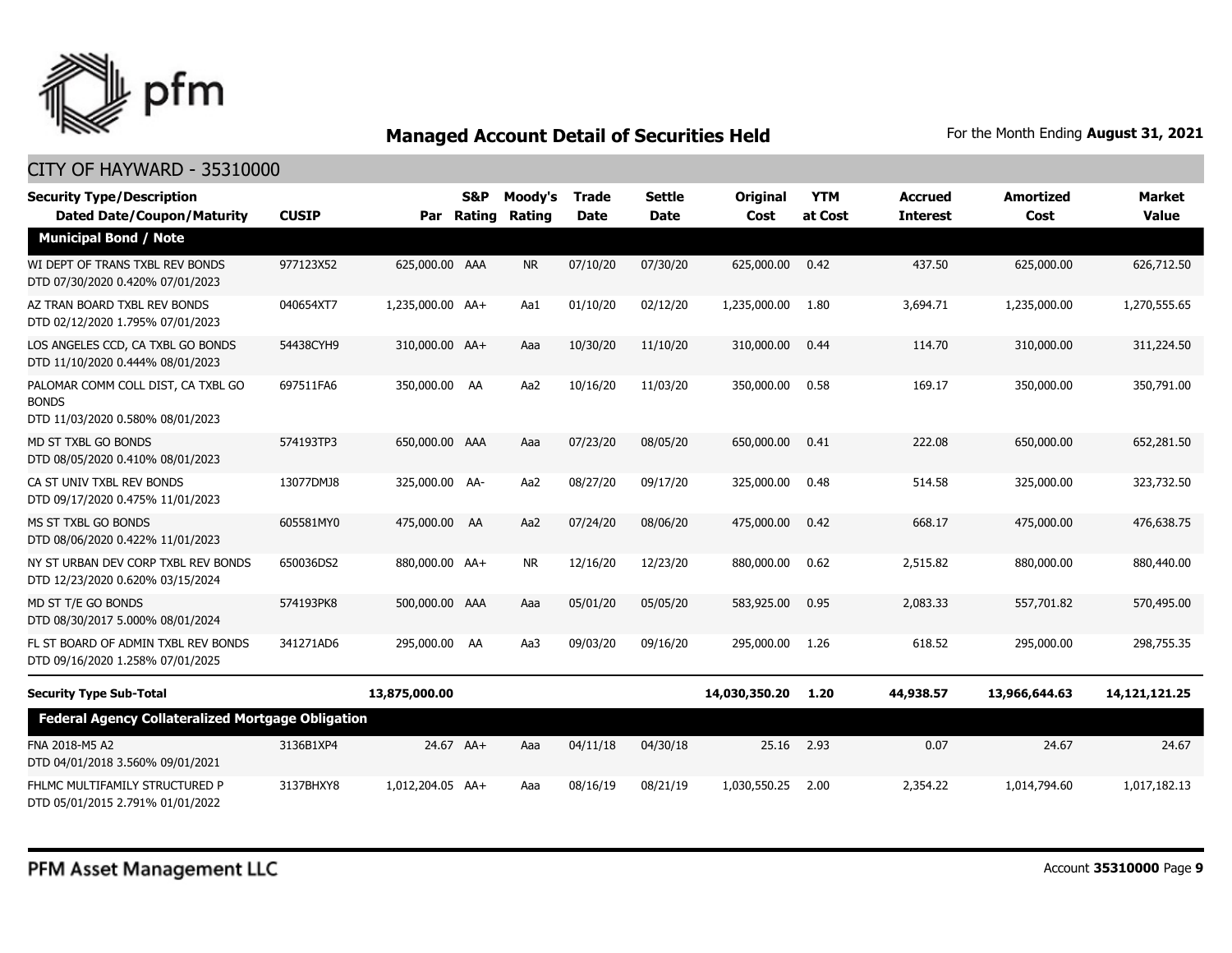

| <b>Security Type/Description</b>                                   |              |                  | <b>S&amp;P</b> | Moody's | <b>Trade</b> | <b>Settle</b> | <b>Original</b>   | <b>YTM</b> | <b>Accrued</b>  | <b>Amortized</b> | <b>Market</b> |
|--------------------------------------------------------------------|--------------|------------------|----------------|---------|--------------|---------------|-------------------|------------|-----------------|------------------|---------------|
| <b>Dated Date/Coupon/Maturity</b>                                  | <b>CUSIP</b> | Par              | <b>Rating</b>  | Rating  | <b>Date</b>  | <b>Date</b>   | Cost              | at Cost    | <b>Interest</b> | Cost             | <b>Value</b>  |
| <b>Federal Agency Collateralized Mortgage Obligation</b>           |              |                  |                |         |              |               |                   |            |                 |                  |               |
| FHMS K019 A2<br>DTD 08/01/2012 2.272% 03/01/2022                   | 3137ASNJ9    | 547,920.40 AA+   |                | Aaa     | 03/29/19     | 04/03/19      | 543,875.21 2.54   |            | 1,037.40        | 547,231.61       | 551,509.42    |
| FHMS K023 A1<br>DTD 12/01/2012 1.583% 04/01/2022                   | 3137AWQG3    | 21,291.77 AA+    |                | Aaa     | 03/06/18     | 03/09/18      | 20,829.33 2.14    |            | 28.09           | 21,225.71        | 21,378.08     |
| FHMS K023 A1<br>DTD 12/01/2012 1.583% 04/01/2022                   | 3137AWQG3    | 93,476.04 AA+    |                | Aaa     | 07/12/18     | 07/17/18      | 91,113.58         | 2.30       | 123.31          | 93,106.14        | 93,855.00     |
| FHMS K023 A1<br>DTD 12/01/2012 1.583% 04/01/2022                   | 3137AWQG3    | 192,145.19 AA+   |                | Aaa     | 03/07/18     | 03/09/18      | 187,942.01 2.15   |            | 253.47          | 191,544.74       | 192,924.16    |
| FHLMC MULTIFAMILY STRUCTURED P<br>DTD 11/01/2015 2.716% 06/01/2022 | 3137BLUR7    | 580,997.90 AA+   |                | Aaa     | 03/13/19     | 03/18/19      | 580,275.06        | 2.76       | 1,314.99        | 580,829.38       | 587,551.42    |
| FHLMC MULTIFAMILY STRUCTURED P<br>DTD 12/01/2012 2.355% 07/01/2022 | 3137AVXN2    | 563,380.55 AA+   |                | Aaa     | 06/12/19     | 06/17/19      | 565,449.22 2.23   |            | 1,105.64        | 563,945.24       | 570,952.56    |
| FHLMC MULTIFAMILY STRUCTURED P<br>DTD 12/01/2012 2.355% 07/01/2022 | 3137AVXN2    | 1,213,132.28 AA+ |                | Aaa     | 03/28/19     | 04/02/19      | 1,208,393.48      | 2.48       | 2,380.77        | 1,211,921.61     | 1,229,437.15  |
| FHLMC MULTIFAMILY STRUCTURED P<br>DTD 12/01/2012 2.307% 08/01/2022 | 3137AWOH1    | 1,250,000.00 AA+ |                | Aaa     | 09/04/19     | 09/09/19      | 1,268,457.03      | 1.78       | 2,403.13        | 1,255,832.21     | 1,269,304.03  |
| FHLMC MULTIFAMILY STRUCTURED P<br>DTD 05/01/2013 2.510% 11/01/2022 | 3137B1BS0    | 500,000.00 AA+   |                | Aaa     | 02/18/20     | 02/21/20      | 509,648.44        | 1.78       | 1,045.83        | 504,177.07       | 510,724.57    |
| <b>FANNIEMAE-ACES</b><br>DTD 02/01/2013 2.509% 11/01/2022          | 3136ACGJ4    | 873,184.76 AA+   |                | Aaa     | 06/24/19     | 06/27/19      | 883,963.15        | 2.13       | 1,825.34        | 876,939.13       | 883,390.51    |
| FHLMC MULTIFAMILY STRUCTURED P<br>DTD 05/01/2013 2.510% 11/01/2022 | 3137B1BS0    | 1,065,000.00 AA+ |                | Aaa     | 06/12/19     | 06/17/19      | 1,074,318,75 2,24 |            | 2,227.63        | 1,068,219.62     | 1,087,843,32  |
| FNA 2013-M7 A2<br>DTD 05/01/2013 2.280% 12/01/2022                 | 3136AEGO4    | 265,522.88 AA+   |                | Aaa     | 09/11/19     | 09/16/19      | 267,177.36        | 2.08       | 504.49          | 266,166.60       | 268,842.88    |
| FNA 2013-M7 A2<br>DTD 05/01/2013 2.280% 12/01/2022                 | 3136AEGO4    | 351,761.07 AA+   |                | Aaa     | 09/04/19     | 09/09/19      | 356,369.49        | 1.86       | 668.35          | 353,543.46       | 356,159.38    |
| FHMS KP05 A<br>DTD 12/01/2018 3.203% 07/01/2023                    | 3137FKK39    | 47,339.44 AA+    |                | Aaa     | 12/07/18     | 12/17/18      | 47,339.29         | 3.20       | 126.36          | 47,339.38        | 48,160.48     |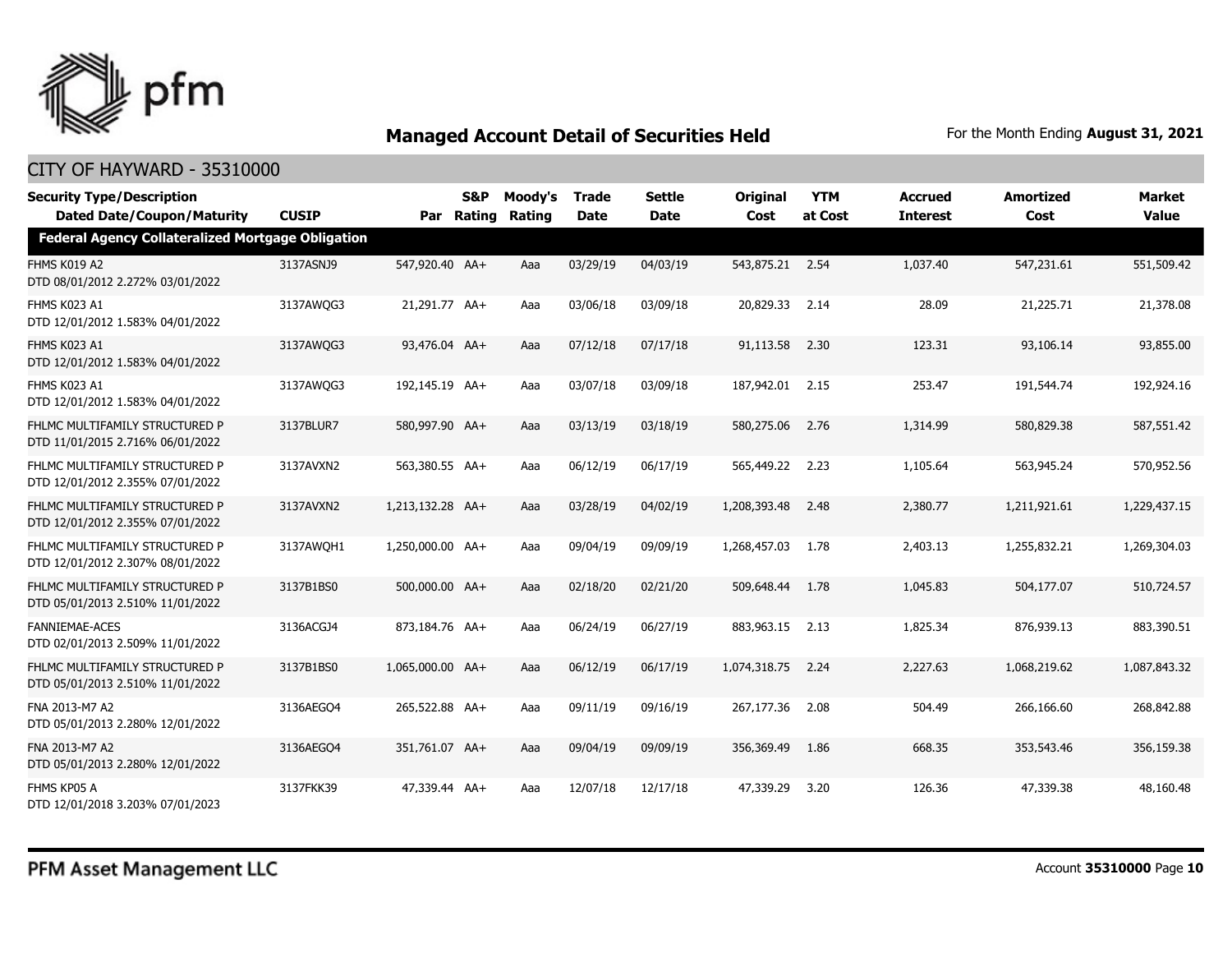

### CITY OF HAYWARD - 35310000

| <b>Security Type/Description</b><br><b>Dated Date/Coupon/Maturity</b> | <b>CUSIP</b> | Par              | <b>S&amp;P</b><br>Rating | Moody's<br>Rating | <b>Trade</b><br>Date | Settle<br>Date | <b>Original</b><br>Cost | <b>YTM</b><br>at Cost | <b>Accrued</b><br><b>Interest</b> | Amortized<br>Cost | <b>Market</b><br><b>Value</b> |
|-----------------------------------------------------------------------|--------------|------------------|--------------------------|-------------------|----------------------|----------------|-------------------------|-----------------------|-----------------------------------|-------------------|-------------------------------|
| <b>Federal Agency Collateralized Mortgage Obligation</b>              |              |                  |                          |                   |                      |                |                         |                       |                                   |                   |                               |
| FHMS KJ27 A1<br>DTD 11/01/2019 2.092% 07/01/2024                      | 3137FQ3V3    | 358,193.86 AA+   |                          | Aaa               | 11/20/19             | 11/26/19       | 358,185.27              | 2.09                  | 624.45                            | 358,188.57        | 365,273.46                    |
| FHMS KJ30 A1<br>DTD 07/01/2020 0.526% 01/01/2025                      | 3137FUZN7    | 381,538.91 AA+   |                          | Aaa               | 07/23/20             | 07/30/20       | 381,531.67              | 0.53                  | 167.24                            | 381,533.45        | 378,086.03                    |
| <b>Security Type Sub-Total</b>                                        |              | 9,317,113.76     |                          |                   |                      |                | 9,375,443.75            | 2.11                  | 18,190.78                         | 9,336,563.19      | 9,432,599.25                  |
| <b>Federal Agency Bond / Note</b>                                     |              |                  |                          |                   |                      |                |                         |                       |                                   |                   |                               |
| FREDDIE MAC NOTES<br>DTD 07/23/2020 0.125% 07/25/2022                 | 3137EAET2    | 1,100,000.00 AA+ |                          | Aaa               | 07/21/20             | 07/23/20       | 1,097,514.00            | 0.24                  | 137.50                            | 1,098,889.45      | 1,100,169.40                  |
| <b>FANNIE MAE NOTES</b><br>DTD 09/06/2019 1.375% 09/06/2022           | 3135G0W33    | 1,250,000.00 AA+ |                          | Aaa               | 09/05/19             | 09/06/19       | 1,245,650.00            | 1.49                  | 8,355.03                          | 1,248,531.48      | 1,265,975.00                  |
| FEDERAL HOME LOAN BANKS NOTES<br>DTD 02/21/2020 1.375% 02/17/2023     | 3130AJ7E3    | 2,140,000.00 AA+ |                          | Aaa               | 02/20/20             | 02/21/20       | 2,136,062.40            | 1.44                  | 1,144.31                          | 2,138,074.47      | 2,177,822.36                  |
| FREDDIE MAC NOTES<br>DTD 04/20/2020 0.375% 04/20/2023                 | 3137EAEQ8    | 3,825,000.00 AA+ |                          | Aaa               | 04/17/20             | 04/20/20       | 3,815,437.50            | 0.46                  | 5,219.53                          | 3,819,795.21      | 3,836,964.60                  |
| <b>FREDDIE MAC NOTES</b><br>DTD 05/07/2020 0.375% 05/05/2023          | 3137EAER6    | 1,750,000.00 AA+ |                          | Aaa               | 06/02/20             | 06/03/20       | 1,753,605.00            | 0.30                  | 2,114.58                          | 1,752,066.28      | 1,755,320.00                  |
| <b>FREDDIE MAC NOTES</b><br>DTD 05/07/2020 0.375% 05/05/2023          | 3137EAER6    | 2,410,000.00 AA+ |                          | Aaa               | 05/05/20             | 05/07/20       | 2,408,987.80            | 0.39                  | 2,912.09                          | 2,409,434.17      | 2,417,326,40                  |
| <b>FANNIE MAE NOTES</b><br>DTD 05/22/2020 0.250% 05/22/2023           | 3135G04Q3    | 1,550,000.00 AA+ |                          | Aaa               | 06/02/20             | 06/03/20       | 1,547,287.50            | 0.31                  | 1,065.62                          | 1,548,427.10      | 1,551,509.70                  |
| <b>FANNIE MAE NOTES</b><br>DTD 05/22/2020 0.250% 05/22/2023           | 3135G04Q3    | 2,550,000.00 AA+ |                          | Aaa               | 05/20/20             | 05/22/20       | 2,542,324.50            | 0.35                  | 1,753.13                          | 2,545,597.98      | 2,552,483.70                  |
| FREDDIE MAC NOTES<br>DTD 06/26/2020 0.250% 06/26/2023                 | 3137EAES4    | 2,340,000.00 AA+ |                          | Aaa               | 06/24/20             | 06/26/20       | 2,333,167.20            | 0.35                  | 1,056.25                          | 2,335,862.88      | 2,341,977.30                  |
| <b>FANNIE MAE NOTES</b><br>DTD 07/10/2020 0.250% 07/10/2023           | 3135G05G4    | 1,000,000.00 AA+ |                          | Aaa               | 10/07/20             | 10/08/20       | 999,640.00              | 0.26                  | 354.17                            | 999,757.49        | 1,000,897.00                  |
| <b>FANNIE MAE NOTES</b><br>DTD 07/10/2020 0.250% 07/10/2023           | 3135G05G4    | 2.455.000.00 AA+ |                          | Aaa               | 07/08/20             | 07/10/20       | 2,449,721.75            | 0.32                  | 869.48                            | 2,451,736.64      | 2,457,202.14                  |

PFM Asset Management LLC

Account **35310000** Page **11**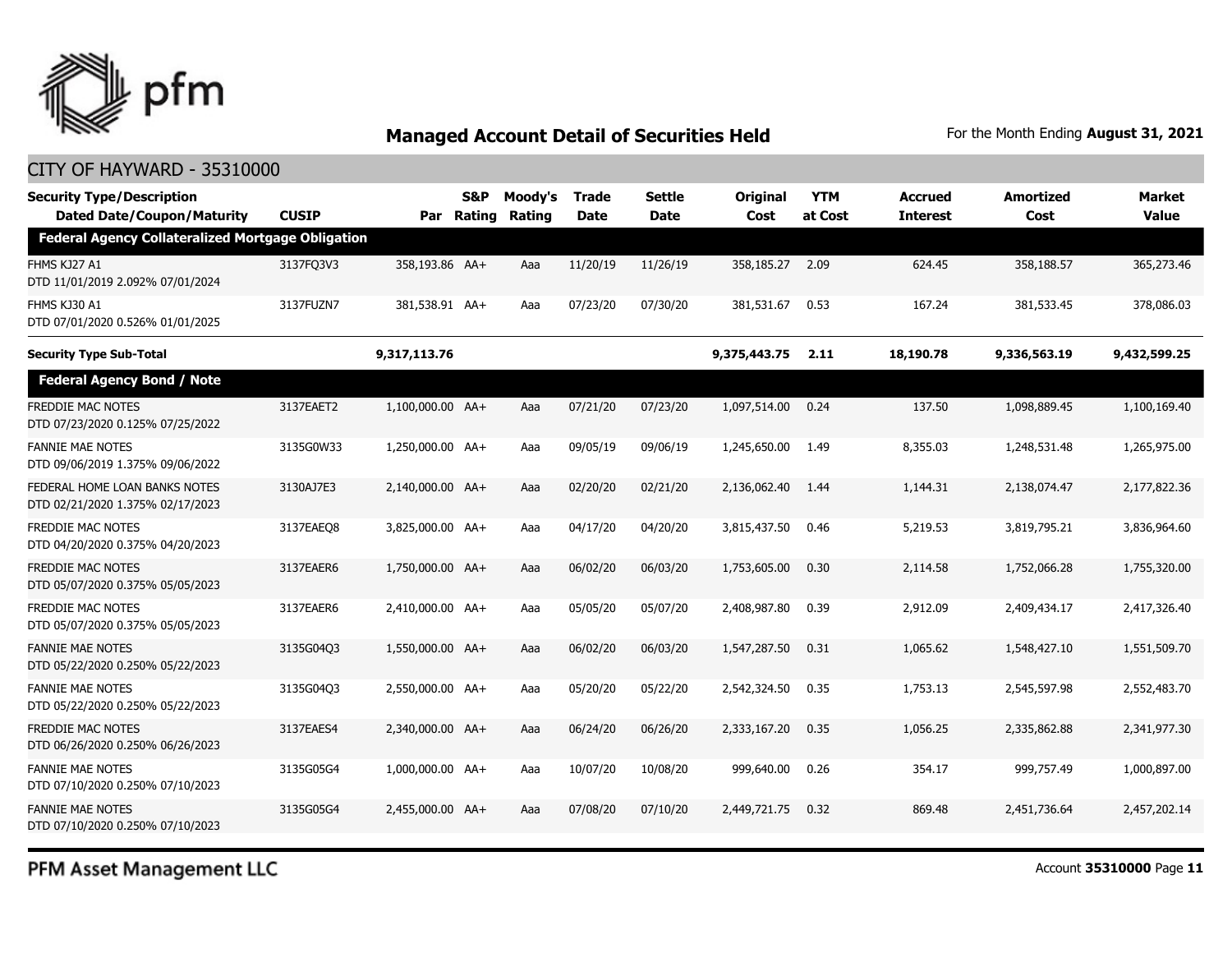

| <b>Security Type/Description</b><br><b>Dated Date/Coupon/Maturity</b>                  | <b>CUSIP</b> | Par              | <b>S&amp;P</b><br>Rating | Moody's<br><b>Rating</b> | <b>Trade</b><br><b>Date</b> | Settle<br><b>Date</b> | <b>Original</b><br>Cost | <b>YTM</b><br>at Cost | <b>Accrued</b><br><b>Interest</b> | <b>Amortized</b><br>Cost | <b>Market</b><br><b>Value</b> |
|----------------------------------------------------------------------------------------|--------------|------------------|--------------------------|--------------------------|-----------------------------|-----------------------|-------------------------|-----------------------|-----------------------------------|--------------------------|-------------------------------|
| <b>Federal Agency Bond / Note</b>                                                      |              |                  |                          |                          |                             |                       |                         |                       |                                   |                          |                               |
| FANNIE MAE NOTES (CALLABLE)<br>DTD 08/10/2020 0.300% 08/10/2023                        | 3135G05R0    | 1,950,000.00 AA+ |                          | Aaa                      | 08/11/20                    | 08/12/20              | 1,946,334.00            | 0.36                  | 341.25                            | 1,947,625.32             | 1,951,281.15                  |
| <b>FREDDIE MAC NOTES</b><br>DTD 08/21/2020 0.250% 08/24/2023                           | 3137EAEV7    | 2,325,000.00 AA+ |                          | Aaa                      | 08/19/20                    | 08/21/20              | 2,322,628.50            | 0.28                  | 113.02                            | 2,323,440.60             | 2,326,762.35                  |
| FREDDIE MAC NOTES<br>DTD 09/04/2020 0.250% 09/08/2023                                  | 3137EAEW5    | 710,000.00 AA+   |                          | Aaa                      | 09/02/20                    | 09/04/20              | 710,129.66              | 0.24                  | 852.99                            | 710,086.95               | 710,405.41                    |
| FREDDIE MAC NOTES<br>DTD 09/04/2020 0.250% 09/08/2023                                  | 3137EAEW5    | 900,000.00 AA+   |                          | Aaa                      | 10/07/20                    | 10/08/20              | 899,712.00              | 0.26                  | 1,081.25                          | 899,800.70               | 900,513.90                    |
| <b>FREDDIE MAC NOTES</b><br>DTD 09/04/2020 0.250% 09/08/2023                           | 3137EAEW5    | 1,590,000.00 AA+ |                          | Aaa                      | 09/02/20                    | 09/04/20              | 1,589,475.30            | 0.26                  | 1,910.21                          | 1,589,648.13             | 1,590,907.89                  |
| <b>FREDDIE MAC NOTES</b><br>DTD 12/04/2020 0.250% 12/04/2023                           | 3137EAFA2    | 2,130,000.00 AA+ |                          | Aaa                      | 12/02/20                    | 12/04/20              | 2,127,891.30            | 0.28                  | 1,286.88                          | 2,128,413.18             | 2,129,921.19                  |
| <b>Security Type Sub-Total</b>                                                         |              | 31,975,000.00    |                          |                          |                             |                       | 31,925,568.41           | 0.45                  | 30,567.29                         | 31,947,188.03            | 32,067,439.49                 |
|                                                                                        |              |                  |                          |                          |                             |                       |                         |                       |                                   |                          |                               |
| <b>Corporate Note</b>                                                                  |              |                  |                          |                          |                             |                       |                         |                       |                                   |                          |                               |
| ADOBE INC CORP NOTE<br>DTD 02/03/2020 1.700% 02/01/2023                                | 00724PAA7    | 300,000.00 A+    |                          | A <sub>2</sub>           | 01/23/20                    | 02/03/20              | 299,931.00 1.71         |                       | 425.00                            | 299,967.33               | 306,272.10                    |
| TOYOTA MOTOR CREDIT CORP CORPORATE<br><b>NOTES</b><br>DTD 04/01/2020 2.900% 03/30/2023 | 89236TGW9    | 575,000.00 A+    |                          | A1                       | 04/27/20                    | 04/29/20              | 601,588.00              | 1.28                  | 6,994.24                          | 589,355.02               | 598,478.40                    |
| EXXON MOBIL CORPORATION CORPORATE<br><b>NOTES</b><br>DTD 04/15/2020 1.571% 04/15/2023  | 30231GBL5    | 150,000.00 AA-   |                          | Aa2                      | 05/12/20                    | 05/14/20              | 151,872,00              | 1.14                  | 890.23                            | 151,037.85               | 152,995.50                    |
| CHEVRON CORP CORPORATE NOTES<br>DTD 05/11/2020 1.141% 05/11/2023                       | 166764BV1    | 150,000.00 AA-   |                          | Aa2                      | 05/07/20                    | 05/11/20              | 150,000.00              | 1.14                  | 522.96                            | 150,000.00               | 151,888.65                    |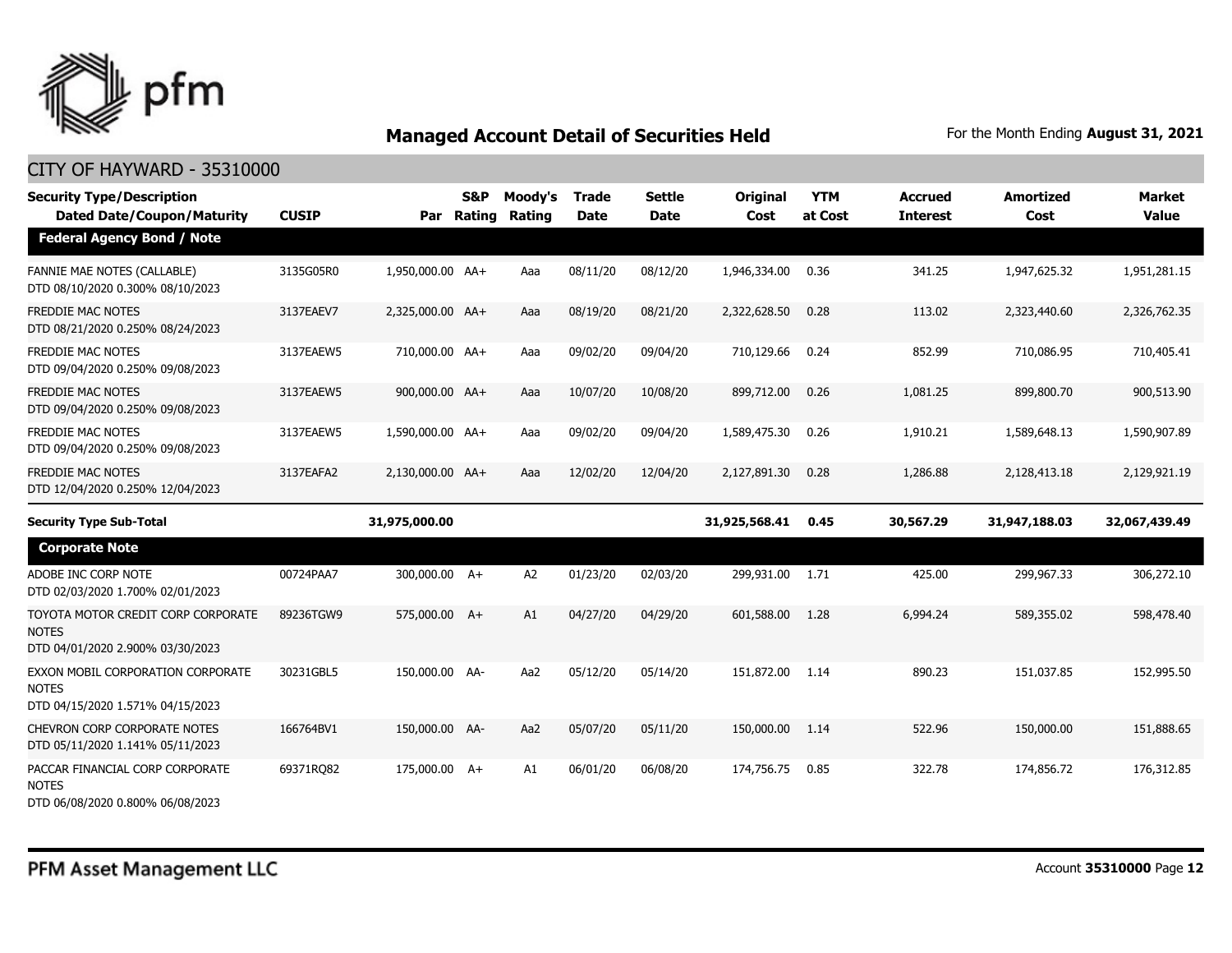

| <b>Security Type/Description</b><br><b>Dated Date/Coupon/Maturity</b>                  | <b>CUSIP</b> | Par             | S&P<br>Rating | Moody's<br>Rating | <b>Trade</b><br><b>Date</b> | <b>Settle</b><br><b>Date</b> | Original<br>Cost | <b>YTM</b><br>at Cost | <b>Accrued</b><br><b>Interest</b> | <b>Amortized</b><br>Cost | Market<br><b>Value</b> |
|----------------------------------------------------------------------------------------|--------------|-----------------|---------------|-------------------|-----------------------------|------------------------------|------------------|-----------------------|-----------------------------------|--------------------------|------------------------|
| <b>Corporate Note</b>                                                                  |              |                 |               |                   |                             |                              |                  |                       |                                   |                          |                        |
| JOHN DEERE CAPITAL CORP CORPORATE<br><b>NOTES</b><br>DTD 06/04/2020 0.700% 07/05/2023  | 24422EVH9    | 200,000.00      | A             | A2                | 06/01/20                    | 06/04/20                     | 199,836.00       | 0.73                  | 217.78                            | 199,902.12               | 201,324.60             |
| CATERPILLAR FINL SERVICE CORPORATE<br><b>NOTES</b><br>DTD 07/08/2020 0.650% 07/07/2023 | 14913R2D8    | 325,000.00      | A             | A <sub>2</sub>    | 07/06/20                    | 07/08/20                     | 324,818.00       | 0.67                  | 316.88                            | 324,887.87               | 326,663.68             |
| PACCAR FINANCIAL CORP CORPORATE<br><b>NOTES</b><br>DTD 08/11/2020 0.350% 08/11/2023    | 69371RQ90    | 325,000.00 A+   |               | A1                | 08/04/20                    | 08/11/20                     | 324,574.25       | 0.39                  | 63.19                             | 324,724.33               | 324,940.53             |
| TOYOTA MOTOR CREDIT CORP CORPORATE<br><b>NOTES</b><br>DTD 08/14/2020 0.500% 08/14/2023 | 89236THF5    | 530,000.00 A+   |               | A1                | 08/11/20                    | 08/14/20                     | 529,591.90       | 0.53                  | 125.14                            | 529,734.64               | 531,981.67             |
| BRISTOL-MYERS SQUIBB CO (CALLABLE)<br><b>CORP</b><br>DTD 11/13/2020 0.537% 11/13/2023  | 110122DT2    | 350,000.00 A+   |               | A2                | 11/09/20                    | 11/13/20                     | 350,000.00       | 0.54                  | 563.85                            | 350,000.00               | 350,070.00             |
| GOLDMAN SACHS GROUP INC CORPORATE<br><b>NOTES</b><br>DTD 11/19/2020 0.627% 11/17/2023  | 38141GXL3    | 250,000.00 BBB+ |               | A2                | 11/16/20                    | 11/19/20                     | 250,000.00       | 0.63                  | 452.83                            | 250,000.00               | 250,266.50             |
| <b>IBM CORP NOTES</b><br>DTD 02/12/2014 3.625% 02/12/2024                              | 459200HU8    | 275,000.00 A-   |               | A <sub>2</sub>    | 10/02/20                    | 10/06/20                     | 302,315.75       | 0.62                  | 526.13                            | 294,951.21               | 295,321.95             |
| <b>GOLDMAN SACHS CORP NOTES</b><br>DTD 03/03/2014 4.000% 03/03/2024                    | 38141GVM3    | 325,000.00 BBB+ |               | A2                | 01/21/21                    | 01/25/21                     | 358,228.00       | 0.67                  | 6,427.78                          | 351,805.29               | 351,826.48             |
| <b>CHARLES SCHWAB CORP NOTES</b><br>(CALLABLE)<br>DTD 03/18/2021 0.750% 03/18/2024     | 808513BN4    | 405,000.00      | A             | A2                | 03/16/21                    | 03/18/21                     | 404,797.50       | 0.77                  | 1,375.31                          | 404,828.36               | 407,589.17             |
| MORGAN STANLEY CORP NOTES<br>(CALLABLE)<br>DTD 04/22/2021 0.731% 04/05/2024            | 61772BAA1    | 245,000.00 BBB+ |               | A1                | 04/19/21                    | 04/22/21                     | 245,000.00       | 0.73                  | 641.76                            | 245,000.00               | 245,627.94             |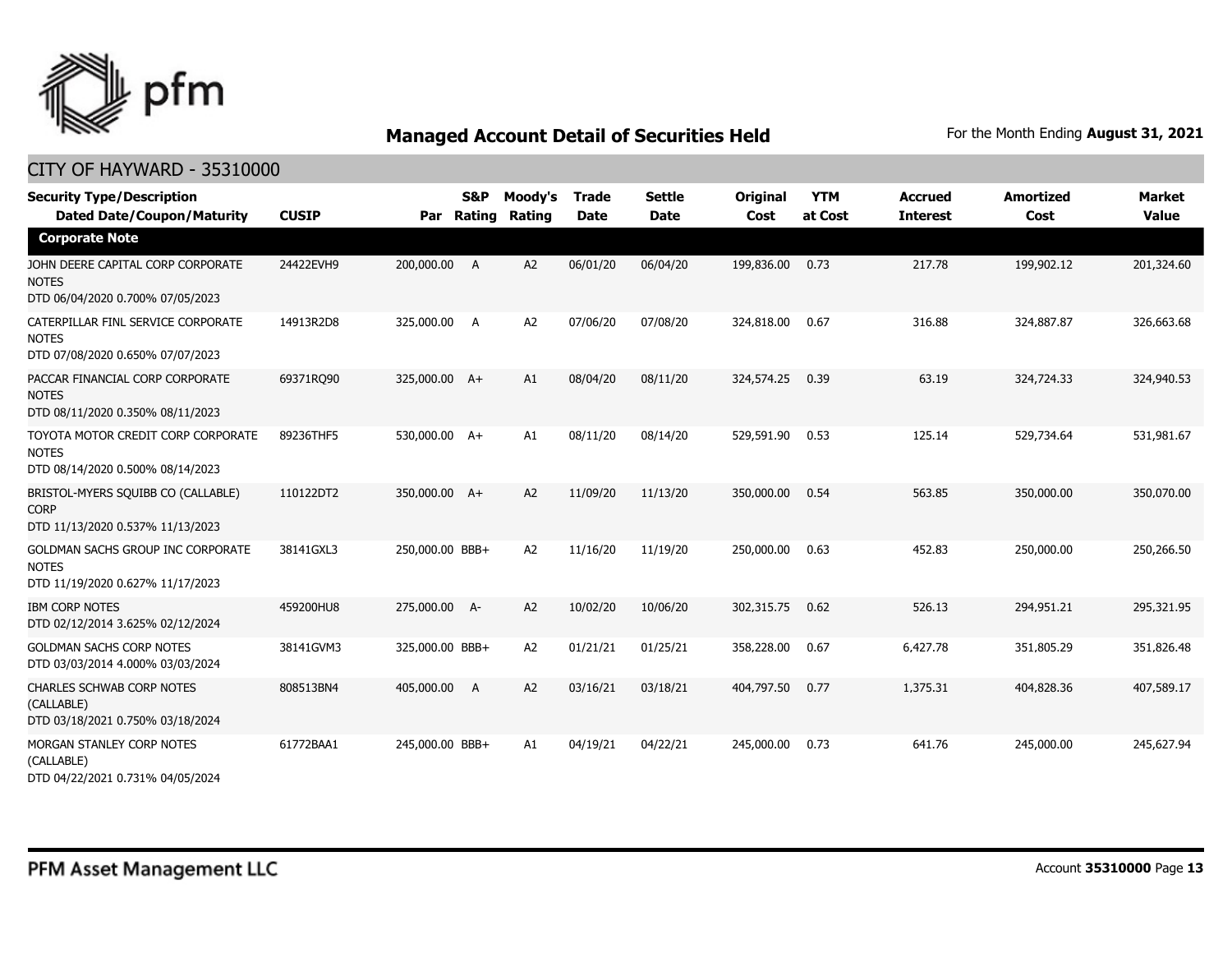

| <b>Security Type/Description</b><br><b>Dated Date/Coupon/Maturity</b>                  | <b>CUSIP</b> | Par             | <b>S&amp;P</b><br>Rating | Moody's<br>Rating | <b>Trade</b><br><b>Date</b> | <b>Settle</b><br><b>Date</b> | Original<br>Cost | <b>YTM</b><br>at Cost | <b>Accrued</b><br><b>Interest</b> | <b>Amortized</b><br>Cost | <b>Market</b><br><b>Value</b> |
|----------------------------------------------------------------------------------------|--------------|-----------------|--------------------------|-------------------|-----------------------------|------------------------------|------------------|-----------------------|-----------------------------------|--------------------------|-------------------------------|
| <b>Corporate Note</b>                                                                  |              |                 |                          |                   |                             |                              |                  |                       |                                   |                          |                               |
| COMCAST CORP (CALLABLE) CORPORATE<br><b>NOTES</b><br>DTD 10/05/2018 3.700% 04/15/2024  | 20030NCR0    | 150,000.00 A-   |                          | A3                | 05/07/20                    | 05/11/20                     | 164,338.50       | 1.20                  | 2,096.67                          | 159,456.87               | 161,938.65                    |
| MORGAN STANLEY CORP NOTES<br>DTD 04/24/2018 3.737% 04/24/2024                          | 61744YAQ1    | 300,000.00 BBB+ |                          | A1                | 10/02/20                    | 10/06/20                     | 322,851.00       | 1.52                  | 3,954.99                          | 317,032.46               | 315,782.70                    |
| AMAZON.COM INC CORPORATE NOTES<br>DTD 05/12/2021 0.450% 05/12/2024                     | 023135BW5    | 355,000.00 AA   |                          | A1                | 05/10/21                    | 05/12/21                     | 354,481.70       | 0.50                  | 483.69                            | 354,534.66               | 354,919.42                    |
| CITIGROUP INC CORPORATE NOTES<br>DTD 05/14/2020 1.678% 05/15/2024                      | 172967MR9    | 300,000.00 BBB+ |                          | A <sub>3</sub>    | 05/07/20                    | 05/14/20                     | 300,000.00       | 1.68                  | 1,482.23                          | 300,000.00               | 306,052.20                    |
| UNITEDHEALTH GROUP INC (CALLABLE)<br><b>CORP N</b><br>DTD 05/19/2021 0.550% 05/15/2024 | 91324PEB4    | 435,000.00 A+   |                          | A <sub>3</sub>    | 05/17/21                    | 05/19/21                     | 434,547.60       | 0.59                  | 677.88                            | 434,591.10               | 434,421.89                    |
| CATERPILLAR FINL SERVICE CORPORATE<br><b>NOTES</b><br>DTD 05/17/2021 0.450% 05/17/2024 | 14913R2L0    | 325,000.00      | A                        | A <sub>2</sub>    | 05/10/21                    | 05/17/21                     | 324,564.50       | 0.50                  | 422.50                            | 324,607.02               | 324,225.20                    |
| ASTRAZENECA FINANCE LLC (CALLABLE)<br><b>CORP</b><br>DTD 05/28/2021 0.700% 05/28/2024  | 04636NAC7    | 665,000.00 A-   |                          | A3                | 05/25/21                    | 05/28/21                     | 664,940.15       | 0.70                  | 1,202.54                          | 664,945.39               | 665,339.82                    |
| JOHN DEERE CAPITAL CORP CORPORATE<br><b>NOTES</b><br>DTD 06/10/2021 0.450% 06/07/2024  | 24422EVO9    | 170,000,00      | $\overline{A}$           | A <sub>2</sub>    | 06/07/21                    | 06/10/21                     | 169,787.50       | 0.49                  | 172.13                            | 169,803.64               | 169,340.74                    |
| <b>BANK OF AMERICA CORP NOTES</b><br>DTD 07/23/2018 3.864% 07/23/2024                  | 06051GHL6    | 150,000.00 A-   |                          | A2                | 09/28/20                    | 10/01/20                     | 162,622.50       | 1.58                  | 611.80                            | 159,655.40               | 158,963.85                    |
| <b>BANK OF AMERICA CORP NOTES</b><br>DTD 07/23/2018 3.864% 07/23/2024                  | 06051GHL6    | 300,000.00 A-   |                          | A <sub>2</sub>    | 08/21/20                    | 08/25/20                     | 327,150.00       | 1.47                  | 1,223.60                          | 320,240.61               | 317,927.70                    |
| BRISTOL MYERS SQUIBB CO CORP NOTES<br>(CALL<br>DTD 01/26/2020 2.900% 07/26/2024        | 110122CM8    | 144,000.00 A+   |                          | A2                | 10/05/20                    | 10/07/20                     | 155,907.36       | 0.69                  | 406.00                            | 153,022.59               | 153,526.61                    |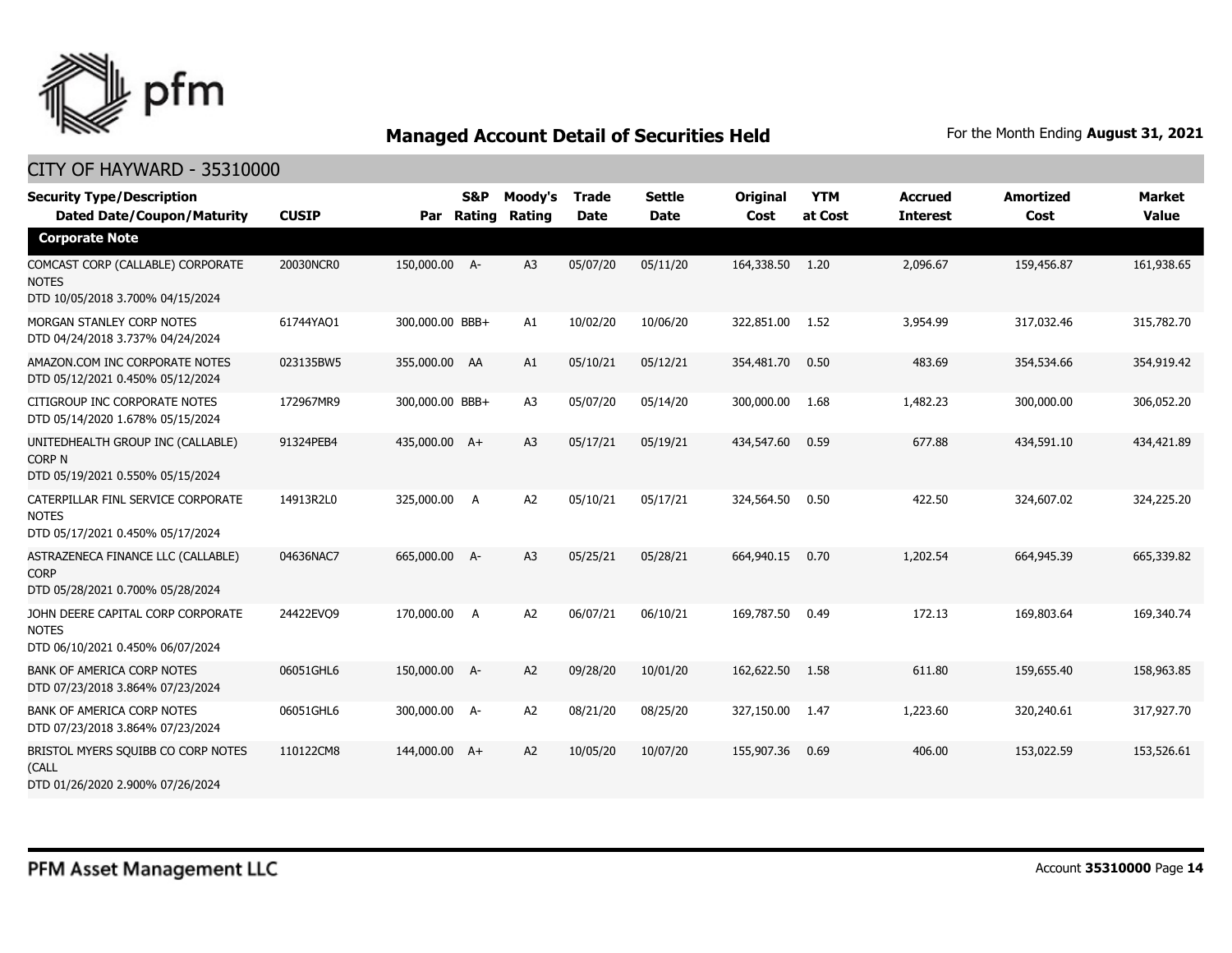

| <b>Security Type/Description</b><br><b>Dated Date/Coupon/Maturity</b>                  | <b>CUSIP</b> | Par             | <b>S&amp;P</b><br>Rating | Moody's<br>Rating | <b>Trade</b><br><b>Date</b> | <b>Settle</b><br><b>Date</b> | <b>Original</b><br>Cost | <b>YTM</b><br>at Cost | <b>Accrued</b><br><b>Interest</b> | <b>Amortized</b><br>Cost | Market<br><b>Value</b> |
|----------------------------------------------------------------------------------------|--------------|-----------------|--------------------------|-------------------|-----------------------------|------------------------------|-------------------------|-----------------------|-----------------------------------|--------------------------|------------------------|
| <b>Corporate Note</b>                                                                  |              |                 |                          |                   |                             |                              |                         |                       |                                   |                          |                        |
| UNILEVER CAPITAL CORP CORPORATE<br><b>NOTES</b><br>DTD 08/12/2021 0.626% 08/12/2024    | 904764BN6    | 225,000.00 A+   |                          | A1                | 08/09/21                    | 08/12/21                     | 225,000.00              | 0.63                  | 74.34                             | 225,000.00               | 225,218.25             |
| BMW US CAPITAL LLC CORPORATE NOTES<br>DTD 08/12/2021 0.750% 08/12/2024                 | 05565EBU8    | 265,000.00      | $\overline{A}$           | A2                | 08/09/21                    | 08/12/21                     | 264,976.15              | 0.75                  | 104.90                            | 264,976.59               | 266,315.73             |
| JPMORGAN CHASE & CO CORPORATE<br>NOTES (CAL<br>DTD 09/16/2020 0.653% 09/16/2024        | 46647PBS4    | 125,000.00 A-   |                          | A2                | 09/28/20                    | 09/30/20                     | 124,967.50              | 0.66                  | 374.11                            | 124,975.05               | 125,209.75             |
| JPMORGAN CHASE & CO CORPORATE<br><b>NOTES (CAL</b><br>DTD 09/16/2020 0.653% 09/16/2024 | 46647PBS4    | 485,000.00 A-   |                          | A <sub>2</sub>    | 09/09/20                    | 09/16/20                     | 485,000.00              | 0.65                  | 1,451.57                          | 485,000.00               | 485,813.83             |
| BANK OF AMERICA CORP (CALLABLE)<br><b>CORPORAT</b><br>DTD 10/21/2020 0.810% 10/24/2024 | 06051GJH3    | 625,000.00 A-   |                          | A <sub>2</sub>    | 10/16/20                    | 10/21/20                     | 625,000.00              | 0.81                  | 1,785.94                          | 625,000.00               | 627,105.00             |
| MERCK & CO INC CORP NOTES<br>DTD 02/10/2015 2.750% 02/10/2025                          | 58933YAR6    | 295,000.00 A+   |                          | A1                | 03/08/21                    | 03/10/21                     | 314,234.00              | 1.05                  | 473.23                            | 311,723.97               | 313,661.70             |
| JPMORGAN CHASE & CO CORP NOTES<br>(CALLABLE<br>DTD 02/16/2021 0.563% 02/16/2025        | 46647PBY1    | 265,000.00 A-   |                          | A <sub>2</sub>    | 02/09/21                    | 02/16/21                     | 265,000.00              | 0.56                  | 62.16                             | 265,000.00               | 263,735.16             |
| EXXON MOBIL CORP CORPORATE NT<br>(CALLABLE)<br>DTD 03/06/2015 2.709% 03/06/2025        | 30231GAF9    | 300,000.00 AA-  |                          | Aa2               | 03/26/21                    | 03/30/21                     | 318,576.00              | 1.10                  | 3,950.63                          | 316,438.45               | 318,569.40             |
| BURLINGTN NORTH SANTA FE CORP NOTES<br>(CAL<br>DTD 03/09/2015 3.000% 04/01/2025        | 12189LAV3    | 300,000.00 AA-  |                          | A <sub>3</sub>    | 03/05/21                    | 03/09/21                     | 323,202.00              | 1.05                  | 3,750.00                          | 320,272.62               | 321,990.30             |
| BANK OF NY MELLON (CALLABLE) CORP<br><b>NOTES</b><br>DTD 04/24/2020 1.600% 04/24/2025  | 06406RAN7    | 325,000.00      | A                        | A1                | 03/04/21                    | 03/08/21                     | 334,317.75              | 0.89                  | 1,834.44                          | 333,201.13               | 333,515.00             |
| CITIGROUP INC CORPORATE NOTES<br>DTD 05/04/2021 0.981% 05/01/2025                      | 172967MX6    | 325,000.00 BBB+ |                          | A <sub>3</sub>    | 04/28/21                    | 05/04/21                     | 325,851.50              | 0.91                  | 1,036.18                          | 325,781.42               | 326,646.45             |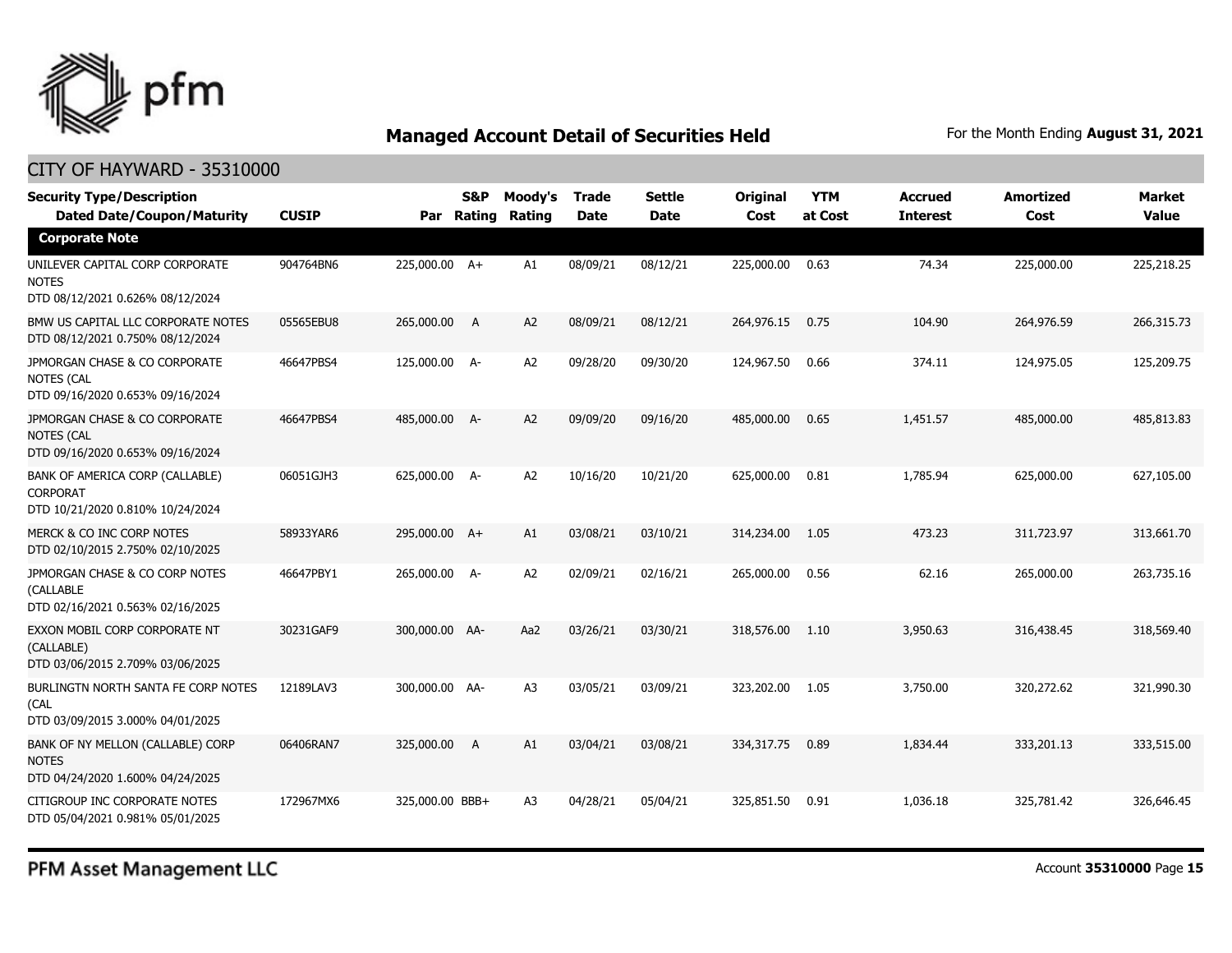

| <b>Security Type/Description</b><br><b>Dated Date/Coupon/Maturity</b>             | <b>CUSIP</b> | Par             | <b>S&amp;P</b><br>Rating | Moody's<br>Rating | <b>Trade</b><br><b>Date</b> | <b>Settle</b><br><b>Date</b> | Original<br>Cost | <b>YTM</b><br>at Cost | <b>Accrued</b><br><b>Interest</b> | <b>Amortized</b><br>Cost | <b>Market</b><br><b>Value</b> |
|-----------------------------------------------------------------------------------|--------------|-----------------|--------------------------|-------------------|-----------------------------|------------------------------|------------------|-----------------------|-----------------------------------|--------------------------|-------------------------------|
| <b>Corporate Note</b>                                                             |              |                 |                          |                   |                             |                              |                  |                       |                                   |                          |                               |
| JPMORGAN CHASE & CO CORPORATE<br><b>NOTES</b><br>DTD 06/01/2021 0.824% 06/01/2025 | 46647PCH7    | 615,000.00 A-   |                          | A2                | 05/24/21                    | 06/01/21                     | 615,000.00       | 0.82                  | 1,266.90                          | 615,000.00               | 615,753.38                    |
| <b>Security Type Sub-Total</b>                                                    |              | 12,024,000.00   |                          |                   |                             |                              | 12,269,624.86    | 0.86                  | 48,764.29                         | 12,211,309.71            | 12,257,532.75                 |
| <b>Certificate of Deposit</b>                                                     |              |                 |                          |                   |                             |                              |                  |                       |                                   |                          |                               |
| CREDIT SUISSE NEW YORK CERT DEPOS<br>DTD 08/07/2020 0.520% 02/01/2022             | 22549L6F7    | 975,000.00 A-1  |                          | $P-1$             | 08/05/20                    | 08/07/20                     | 975,000.00       | 0.52                  | 5,492.50                          | 975,000.00               | 976,394.25                    |
| SUMITOMO MITSUI BANK NY CERT DEPOS<br>DTD 07/14/2020 0.700% 07/08/2022            | 86565CKU2    | 475,000.00 A-1  |                          | $P-1$             | 07/10/20                    | 07/14/20                     | 475,000.00       | 0.70                  | 507.99                            | 475,000.00               | 476,903.80                    |
| NORDEA BANK ABP NEW YORK CERT DEPOS<br>DTD 08/29/2019 1.850% 08/26/2022           | 65558TLL7    | 625,000.00 A-1+ |                          | $P-1$             | 08/27/19                    | 08/29/19                     | 625,000.00       | 1.84                  | 192.71                            | 625,000.00               | 634,951.25                    |
| SKANDINAV ENSKILDA BANK LT CD<br>DTD 09/03/2019 1.860% 08/26/2022                 | 83050PDR7    | 625,000.00 A-1  |                          | $P-1$             | 08/29/19                    | 09/03/19                     | 625,000.00       | 1.85                  | 193.75                            | 625,000.00               | 635,012.50                    |
| DNB BANK ASA/NY LT CD<br>DTD 12/06/2019 2.040% 12/02/2022                         | 23341VZT1    | 625,000.00 AA-  |                          | Aa2               | 12/04/19                    | 12/06/19                     | 625,000.00       | 2.03                  | 3,222.92                          | 625,000.00               | 639,019.38                    |
| CREDIT SUISSE NEW YORK CERT DEPOS<br>DTD 03/23/2021 0.590% 03/17/2023             | 22552G3C2    | 975,000.00 A+   |                          | A1                | 03/19/21                    | 03/23/21                     | 975,000.00       | 0.59                  | 2,588.63                          | 975,000,00               | 976,402.05                    |
| <b>Security Type Sub-Total</b>                                                    |              | 4,300,000.00    |                          |                   |                             |                              | 4,300,000.00     | 1.17                  | 12,198.50                         | 4,300,000.00             | 4,338,683.23                  |
| <b>Bank Note</b>                                                                  |              |                 |                          |                   |                             |                              |                  |                       |                                   |                          |                               |
| PNC BANK NA CORP NOTES<br>DTD 06/08/2018 3.500% 06/08/2023                        | 69353RFL7    | 300,000.00      | A                        | A2                | 03/05/20                    | 03/09/20                     | 321,240.00       | 1.27                  | 2,420.83                          | 302,402.56               | 316,100.70                    |
| <b>Security Type Sub-Total</b>                                                    |              | 300,000.00      |                          |                   |                             |                              | 321,240.00       | 1.27                  | 2,420.83                          | 302,402.56               | 316,100.70                    |
| <b>Asset-Backed Security</b>                                                      |              |                 |                          |                   |                             |                              |                  |                       |                                   |                          |                               |
| <b>VWALT 2019-A A3</b><br>DTD 10/04/2019 1.990% 11/21/2022                        | 92867XAD8    | 234,035.85 AAA  |                          | <b>NR</b>         | 10/01/19                    | 10/04/19                     | 234,032.15       | 1.99                  | 142.31                            | 234,034.41               | 235,054.58                    |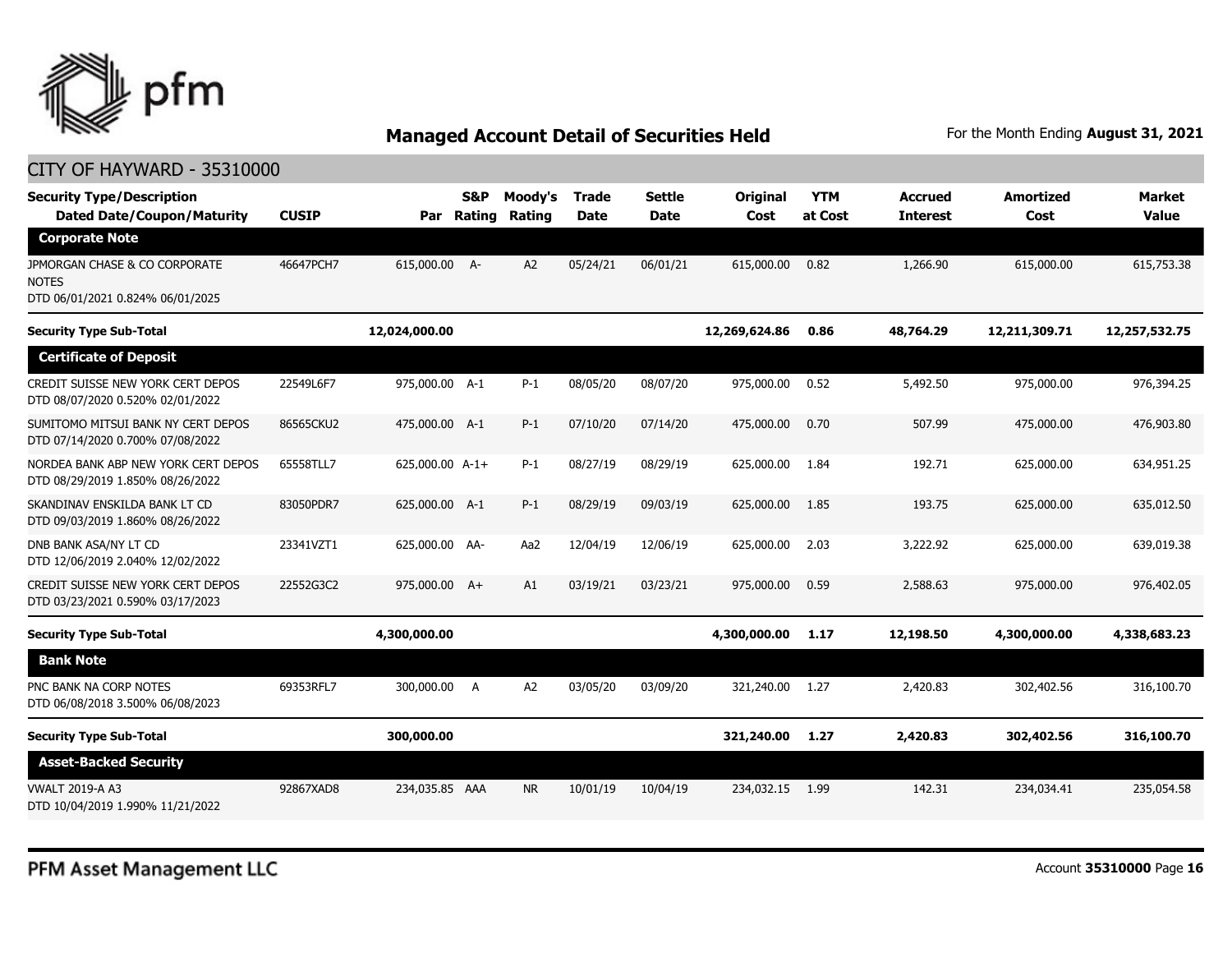

| <b>Security Type/Description</b><br><b>Dated Date/Coupon/Maturity</b>     | <b>CUSIP</b> |                | S&P<br>Par Rating | Moody's<br>Rating | <b>Trade</b><br><b>Date</b> | <b>Settle</b><br><b>Date</b> | <b>Original</b><br>Cost | <b>YTM</b><br>at Cost | <b>Accrued</b><br><b>Interest</b> | <b>Amortized</b><br>Cost | <b>Market</b><br><b>Value</b> |
|---------------------------------------------------------------------------|--------------|----------------|-------------------|-------------------|-----------------------------|------------------------------|-------------------------|-----------------------|-----------------------------------|--------------------------|-------------------------------|
| <b>Asset-Backed Security</b>                                              |              |                |                   |                   |                             |                              |                         |                       |                                   |                          |                               |
| HART 2018-B A3<br>DTD 12/12/2018 3.200% 12/15/2022                        | 44933AAC1    | 24,944.87 AAA  |                   | Aaa               | 12/04/18                    | 12/12/18                     | 24,944.57               | 3.20                  | 35.48                             | 24,944.77                | 25,049.74                     |
| HAROT 2019-1 A3<br>DTD 02/27/2019 2.830% 03/20/2023                       | 43814WAC9    | 71,793.90 AAA  |                   | <b>NR</b>         | 02/19/19                    | 02/27/19                     | 71,791.98               | 2.83                  | 73.37                             | 71,793.17                | 72,477.08                     |
| FORD CREDIT AUTO OWNER TRUST<br>DTD 10/23/2018 3.240% 04/15/2023          | 34532TAD4    | 46,266.55 NR   |                   | Aaa               | 10/16/18                    | 10/23/18                     | 46,258.63               | 3.24                  | 66.62                             | 46,263.69                | 46,553.17                     |
| CARMAX AUTO OWNER TRUST<br>DTD 07/25/2018 3.130% 06/15/2023               | 14313FAD1    | 73,005.14 AAA  |                   | <b>NR</b>         | 07/18/18                    | 07/25/18                     | 72,995.19               | 3.13                  | 101.56                            | 73,001.51                | 73,537.49                     |
| NAROT 2018-C A3<br>DTD 12/12/2018 3.220% 06/15/2023                       | 65478NAD7    | 73,211,22 AAA  |                   | Aaa               | 12/04/18                    | 12/12/18                     | 73,197.20               | 3.22                  | 104.77                            | 73,205.67                | 73,889.16                     |
| <b>HYUNDAI AUTO RECEIVABLES TRUST</b><br>DTD 04/10/2019 2.660% 06/15/2023 | 44932NAD2    | 106,359.36 AAA |                   | <b>NR</b>         | 04/03/19                    | 04/10/19                     | 106,345.36              | 2.66                  | 125.74                            | 106,353.38               | 107,228.73                    |
| GMALT 2020-3 A3<br>DTD 09/29/2020 0.450% 08/21/2023                       | 362569AC9    | 320,000.00 AAA |                   | Aaa               | 09/22/20                    | 09/29/20                     | 319,969.34              | 0.45                  | 44.00                             | 319,979.12               | 320,632.19                    |
| CARMAX AUTO OWNER TRUST<br>DTD 10/24/2018 3.360% 09/15/2023               | 14315EAC4    | 94,080.92 AAA  |                   | <b>NR</b>         | 10/17/18                    | 10/24/18                     | 94,080.07               | 3.36                  | 140.49                            | 94,080.57                | 95,225.85                     |
| COPAR 2019-1 A3<br>DTD 05/30/2019 2.510% 11/15/2023                       | 14042WAC4    | 91,599.10 AAA  |                   | Aaa               | 05/21/19                    | 05/30/19                     | 91,580.53               | 2.51                  | 102.18                            | 91,589.93                | 92,485.53                     |
| <b>MBALT 2020-B A3</b><br>DTD 09/23/2020 0.400% 11/15/2023                | 58769EAC2    | 170,000.00 AAA |                   | <b>NR</b>         | 09/15/20                    | 09/23/20                     | 169,991.38              | 0.40                  | 30.22                             | 169,993.96               | 170,351.90                    |
| FIFTH THIRD AUTO TRUST<br>DTD 05/08/2019 2.640% 12/15/2023                | 31680YAD9    | 105,044.03 AAA |                   | Aaa               | 04/30/19                    | 05/08/19                     | 105,020.94              | 2.65                  | 123.25                            | 105,032.57               | 105,983.11                    |
| BMWLT 2021-1 A3<br>DTD 03/10/2021 0.290% 01/25/2024                       | 05591RAC8    | 235,000.00 AAA |                   | Aaa               | 03/02/21                    | 03/10/21                     | 234,992.55              | 0.29                  | 11.36                             | 234,993.79               | 235,247.24                    |
| <b>HDMOT 2019-A A3</b><br>DTD 06/26/2019 2.340% 02/15/2024                | 41284WAC4    | 139,632,74 NR  |                   | Aaa               | 06/19/19                    | 06/26/19                     | 139,621.93              | 2.34                  | 145.22                            | 139,627.02               | 140,782.96                    |
| GMCAR 2019-2 A3<br>DTD 04/17/2019 2.650% 02/16/2024                       | 36257FAD2    | 147,051.84 AAA |                   | Aaa               | 04/09/19                    | 04/17/19                     | 147,039.87              | 2.65                  | 162.37                            | 147,045.75               | 148,463.54                    |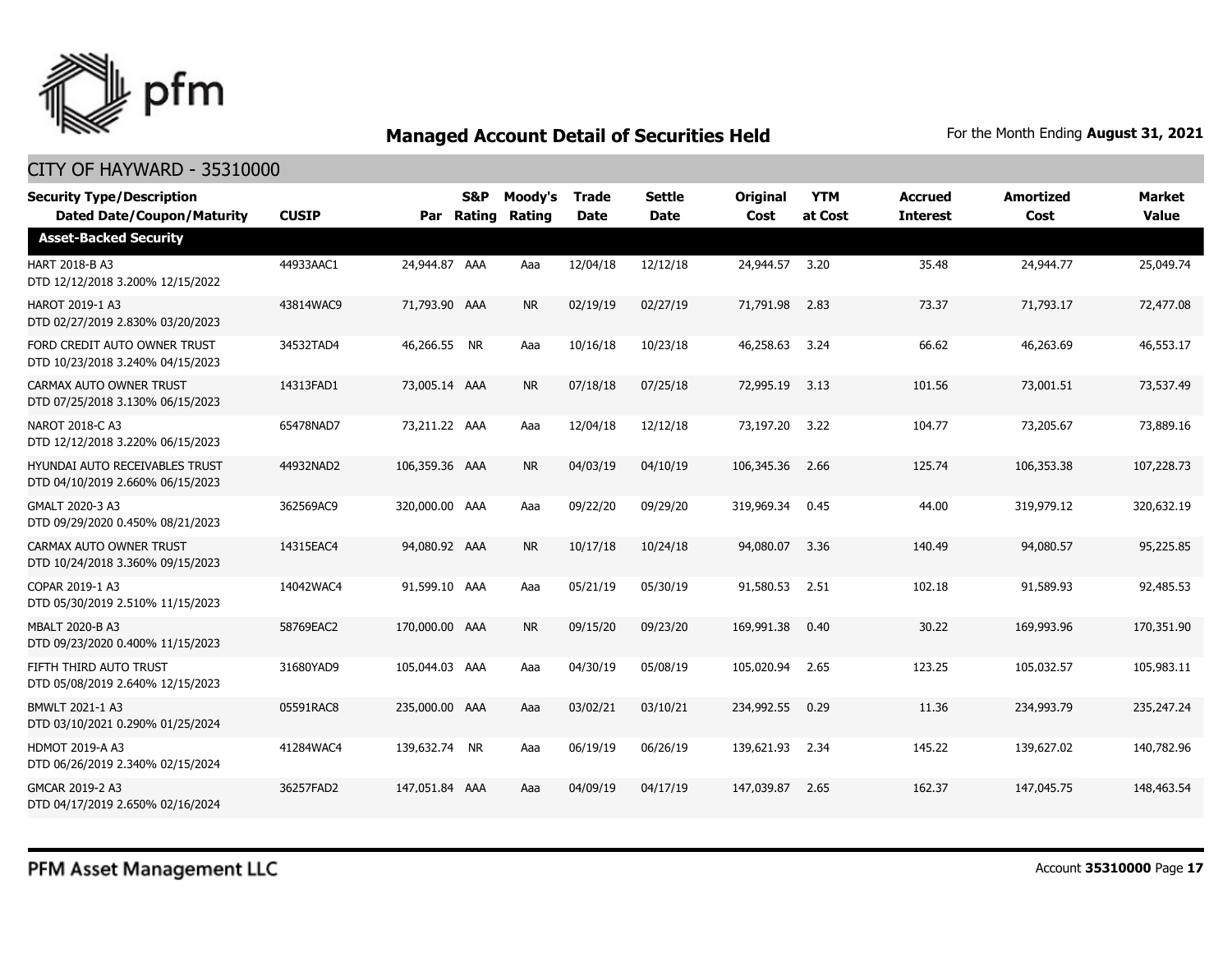

| <b>Security Type/Description</b><br><b>Dated Date/Coupon/Maturity</b> | <b>CUSIP</b> |                | <b>S&amp;P</b><br>Par Rating | Moody's<br>Rating | Trade<br><b>Date</b> | <b>Settle</b><br><b>Date</b> | <b>Original</b><br>Cost | <b>YTM</b><br>at Cost | Accrued<br><b>Interest</b> | Amortized<br>Cost | <b>Market</b><br><b>Value</b> |
|-----------------------------------------------------------------------|--------------|----------------|------------------------------|-------------------|----------------------|------------------------------|-------------------------|-----------------------|----------------------------|-------------------|-------------------------------|
| <b>Asset-Backed Security</b>                                          |              |                |                              |                   |                      |                              |                         |                       |                            |                   |                               |
| <b>TLOT 2021-A A3</b><br>DTD 04/21/2021 0.390% 04/22/2024             | 89238EAC0    | 340,000.00 AAA |                              | Aaa               | 04/13/21             | 04/21/21                     | 339,960.32              | 0.39                  | 40.52                      | 339,965.13        | 340,562.17                    |
| GMALT 2021-2 A3<br>DTD 05/26/2021 0.340% 05/20/2024                   | 380144AC9    | 485,000.00 AAA |                              | <b>NR</b>         | 05/18/21             | 05/26/21                     | 484,923.86              | 0.35                  | 50.39                      | 484,930.71        | 485,630.74                    |
| VZOT 2020-A A1A<br>DTD 01/29/2020 1.850% 07/22/2024                   | 92348TAA2    | 150,000.00 AAA |                              | Aaa               | 01/21/20             | 01/29/20                     | 149,982.44              | 1.85                  | 84.79                      | 149,988.68        | 152,244.65                    |
| <b>HDMOT 2020-A A3</b><br>DTD 01/29/2020 1.870% 10/15/2024            | 41284UAD6    | 117,475.05 AAA |                              | Aaa               | 01/21/20             | 01/29/20                     | 117,449.44              | 1.87                  | 97.63                      | 117,458.09        | 118,563.06                    |
| CARMX 2020-1 A3<br>DTD 01/22/2020 1.890% 12/16/2024                   | 14315XAC2    | 345,000.00 AAA |                              | <b>NR</b>         | 01/14/20             | 01/22/20                     | 344,932.31              | 1.89                  | 289.80                     | 344,954.55        | 350,160.10                    |
| <b>VZOT 2020-B A</b><br>DTD 08/12/2020 0.470% 02/20/2025              | 92290BAA9    | 675,000.00     | <b>NR</b>                    | Aaa               | 08/04/20             | 08/12/20                     | 674,858.25              | 0.47                  | 96.94                      | 674,891.26        | 677,312.75                    |
| GMCAR 2020-3 A3<br>DTD 08/19/2020 0.450% 04/16/2025                   | 362590AC5    | 445,000.00 NR  |                              | Aaa               | 08/11/20             | 08/19/20                     | 444,898.18              | 0.46                  | 83.44                      | 444,920.81        | 445,968.77                    |
| KCOT 2021-1A A3<br>DTD 04/14/2021 0.620% 08/15/2025                   | 50117TAC5    | 290,000.00 NR  |                              | Aaa               | 04/06/21             | 04/14/21                     | 289,940.67              | 0.62                  | 79.91                      | 289,945.91        | 289,499.90                    |
| <b>HART 2021-A A3</b><br>DTD 04/28/2021 0.380% 09/15/2025             | 44933LAC7    | 135,000.00 AAA |                              | <b>NR</b>         | 04/20/21             | 04/28/21                     | 134,985.80              | 0.38                  | 22.80                      | 134,986.92        | 135,010.45                    |
| KCOT 2021-2A A3<br>DTD 07/28/2021 0.560% 11/17/2025                   | 50117XAE2    | 480,000.00 NR  |                              | Aaa               | 07/20/21             | 07/28/21                     | 479,981.90              | 0.56                  | 119.47                     | 479,982.30        | 477,173.03                    |
| CARMX 2021-2 A3<br>DTD 04/21/2021 0.520% 02/17/2026                   | 14314QAC8    | 310,000.00 AAA |                              | <b>NR</b>         | 04/13/21             | 04/21/21                     | 309,933.20              | 0.52                  | 71.64                      | 309,938.24        | 310,571.49                    |
| CARMX 2021-3 A3<br>DTD 07/28/2021 0.550% 06/15/2026                   | 14317DAC4    | 595,000.00 AAA |                              | Aaa               | 07/21/21             | 07/28/21                     | 594,902.12              | 0.55                  | 145.44                     | 594,904.04        | 594,802.40                    |
| <b>Security Type Sub-Total</b>                                        |              | 6,299,500.57   |                              |                   |                      |                              | 6,298,610.18            | 1.03                  | 2,591.71                   | 6,298,805.95      | 6,320,461.78                  |
| <b>Managed Account Sub-Total</b>                                      |              | 127,890,614.33 |                              |                   |                      |                              | 128,623,972.30          | 0.82                  | 256,360.09                 | 128,448,698.83    | 129,142,989.51                |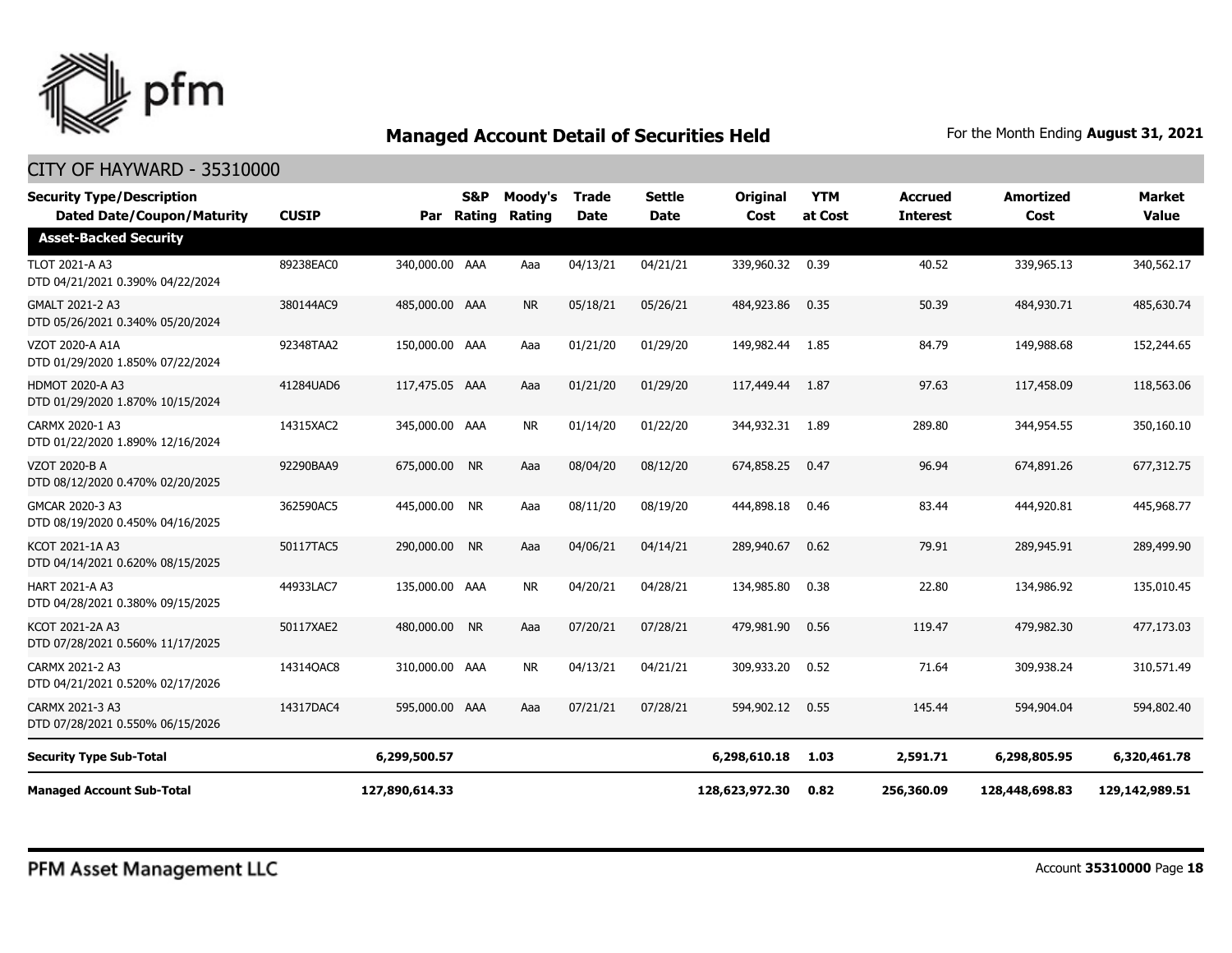

#### CITY OF HAYWARD - 35310000 **\$127,890,614.33 \$128,623,972.30 0.82% \$256,360.09 \$128,448,698.83 \$129,142,989.51 \$129,399,349.60 \$256,360.09 Total Investments Accrued Interest Securities Sub-Total**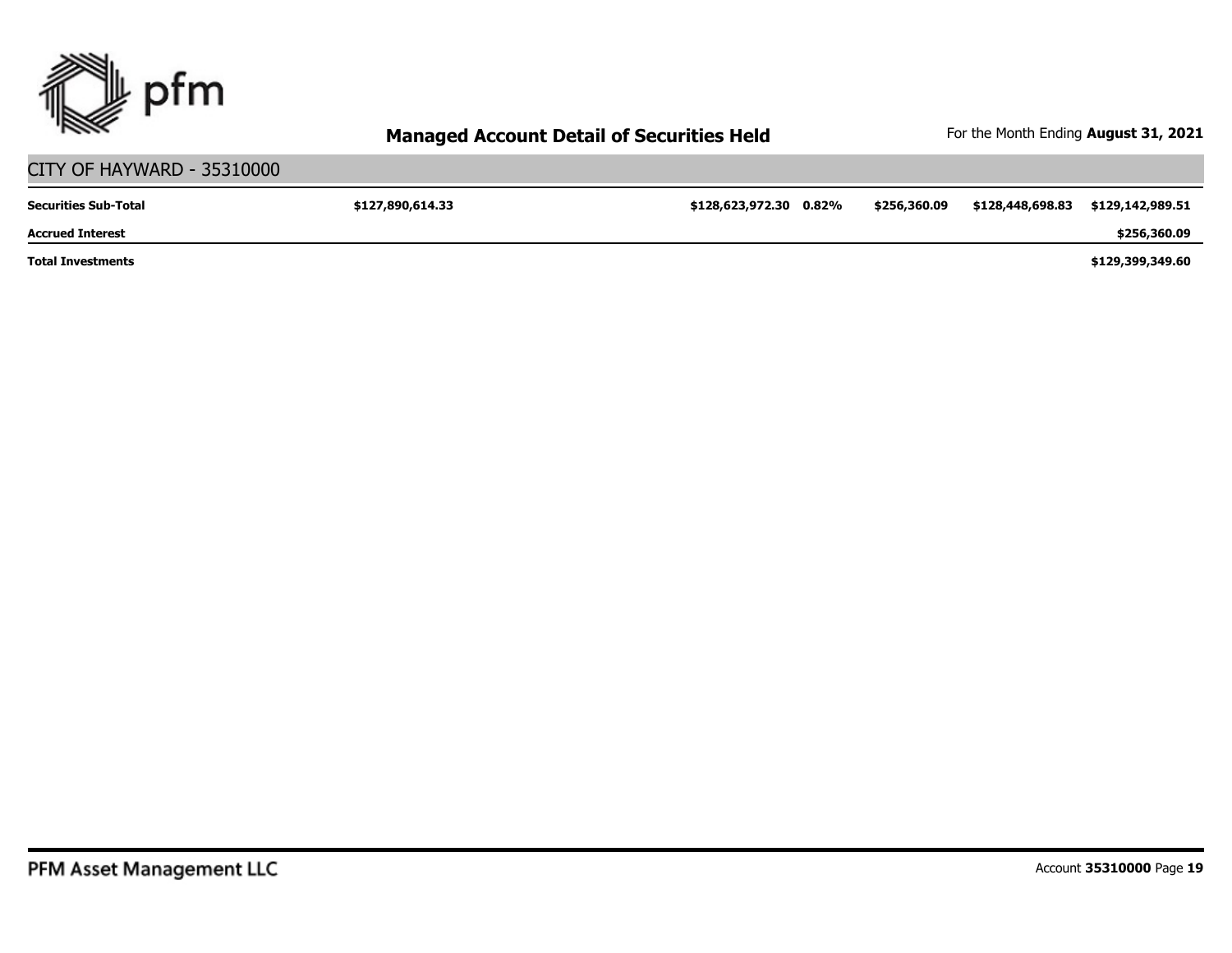

### CITY OF HAYWARD - 35310000

| <b>Security Type/Description</b>                             |              |                       |                     | <b>Next Call</b> | <b>Market</b> | <b>Market</b> | <b>Unreal G/L</b> | <b>Unreal G/L</b> | <b>Effective</b> | <b>YTM</b> |
|--------------------------------------------------------------|--------------|-----------------------|---------------------|------------------|---------------|---------------|-------------------|-------------------|------------------|------------|
| <b>Dated Date/Coupon/Maturity</b>                            | <b>CUSIP</b> | Par                   | <b>Broker</b>       | <b>Date</b>      | <b>Price</b>  | <b>Value</b>  | <b>On Cost</b>    | <b>Amort Cost</b> | <b>Duration</b>  | at Mkt     |
| <b>U.S. Treasury Bond / Note</b>                             |              |                       |                     |                  |               |               |                   |                   |                  |            |
| <b>US TREASURY NOTES</b><br>DTD 07/31/2017 1.875% 07/31/2022 | 9128282P4    | 1,600,000.00 NOMURA   |                     |                  | 101.64        | 1,626,249.92  | 20,812.42         | 24,638.99         | 0.91             | 0.08       |
| US TREASURY NOTES<br>DTD 07/31/2017 1.875% 07/31/2022        | 9128282P4    | 2,400,000.00 GOLDMAN  |                     |                  | 101.64        | 2,439,374.88  | 37,406.13         | 38,805.79         | 0.91             | 0.08       |
| <b>US TREASURY NOTES</b><br>DTD 08/31/2017 1.625% 08/31/2022 | 9128282S8    |                       | 125,000.00 MORGAN S |                  | 101.53        | 126,914.06    | 2,163.08          | 1,994.85          | 1.00             | 0.09       |
| <b>US TREASURY NOTES</b><br>DTD 10/15/2019 1.375% 10/15/2022 | 912828YK0    | 5,250,000.00 DEUTSCHE |                     |                  | 101.42        | 5,324,648.70  | 111,562.76        | 89,082.59         | 1.11             | 0.11       |
| <b>US TREASURY NOTES</b><br>DTD 01/15/2020 1.500% 01/15/2023 | 912828Z29    | 2,500,000.00 MERRILL  |                     |                  | 101.88        | 2,546,875.00  | 34,667.97         | 41,185.96         | 1.36             | 0.13       |
| US TREASURY NOTES<br>DTD 02/01/2016 1.750% 01/31/2023        | 912828P38    |                       | 150,000.00 MORGAN_S |                  | 102.28        | 153,421.88    | 2,812.50          | 3,140.84          | 1.40             | 0.14       |
| US TREASURY N/B NOTES<br>DTD 05/31/2021 0.125% 05/31/2023    | 91282CCD1    | 1,900,000.00 GOLDMAN  |                     |                  | 99.92         | 1,898,515.72  | (222.56)          | (358.63)          | 1.75             | 0.17       |
| <b>US TREASURY NOTES</b><br>DTD 08/01/2016 1.250% 07/31/2023 | 912828S92    | 660,000.00 JPM CHA    |                     |                  | 102.02        | 673,303.09    | (2,346.13)        | (454.03)          | 1.90             | 0.20       |
| <b>US TREASURY NOTES</b><br>DTD 11/15/2020 0.250% 11/15/2023 | 91282CAW1    | 3,450,000.00 NOMURA   |                     |                  | 100.02        | 3,450,538.89  | (2,695.49)        | (1,878.64)        | 2.20             | 0.24       |
| <b>US TREASURY NOTES</b><br>DTD 12/15/2020 0.125% 12/15/2023 | 91282CBA8    | 2,260,000.00 CITIGRP  |                     |                  | 99.69         | 2,252,937.50  | 1,765.62          | 624.13            | 2.29             | 0.26       |
| <b>US TREASURY NOTES</b><br>DTD 12/15/2020 0.125% 12/15/2023 | 91282CBA8    | 3,250,000.00 BARCLAY  |                     |                  | 99.69         | 3,239,843.75  | (2, 412.11)       | (4, 124.20)       | 2.29             | 0.26       |
| <b>US TREASURY NOTES</b><br>DTD 01/15/2021 0.125% 01/15/2024 | 91282CBE0    | 2,450,000.00 JPM_CHA  |                     |                  | 99.63         | 2,440,812.50  | (5,263.67)        | (6,029.47)        | 2.37             | 0.28       |
| <b>US TREASURY NOTES</b><br>DTD 02/15/2021 0.125% 02/15/2024 | 91282CBM2    | 4,500,000.00 CITIGRP  |                     |                  | 99.61         | 4,482,422.10  | 1,933.82          | (1,357.31)        | 2.45             | 0.28       |
| <b>US TREASURY NOTES</b><br>DTD 05/01/2017 2.000% 04/30/2024 | 912828X70    | 400,000.00 JPM_CHA    |                     |                  | 104.42        | 417,687.52    | (1,968.73)        | (151.77)          | 2.59             | 0.33       |
| <b>US TREASURY NOTES</b><br>DTD 05/01/2017 2.000% 04/30/2024 | 912828X70    | 2,300,000.00 CITIGRP  |                     |                  | 104.42        | 2,401,703.24  | (12, 488.17)      | 2,689.81          | 2.59             | 0.33       |
| US TREASURY N/B NOTES<br>DTD 06/15/2021 0.250% 06/15/2024    | 91282CCG4    | 3,400,000.00 JPM CHA  |                     |                  | 99.69         | 3,389,375.00  | 11,421.87         | 10,272.31         | 2.78             | 0.36       |
| US TREASURY N/B NOTES<br>DTD 07/15/2021 0.375% 07/15/2024    | 91282CCL3    | 750,000.00 CITIGRP    |                     |                  | 99.97         | 749,765.63    | (1, 113.28)       | (1,092.00)        | 2.86             | 0.39       |

PFM Asset Management LLC

Account **35310000** Page **20**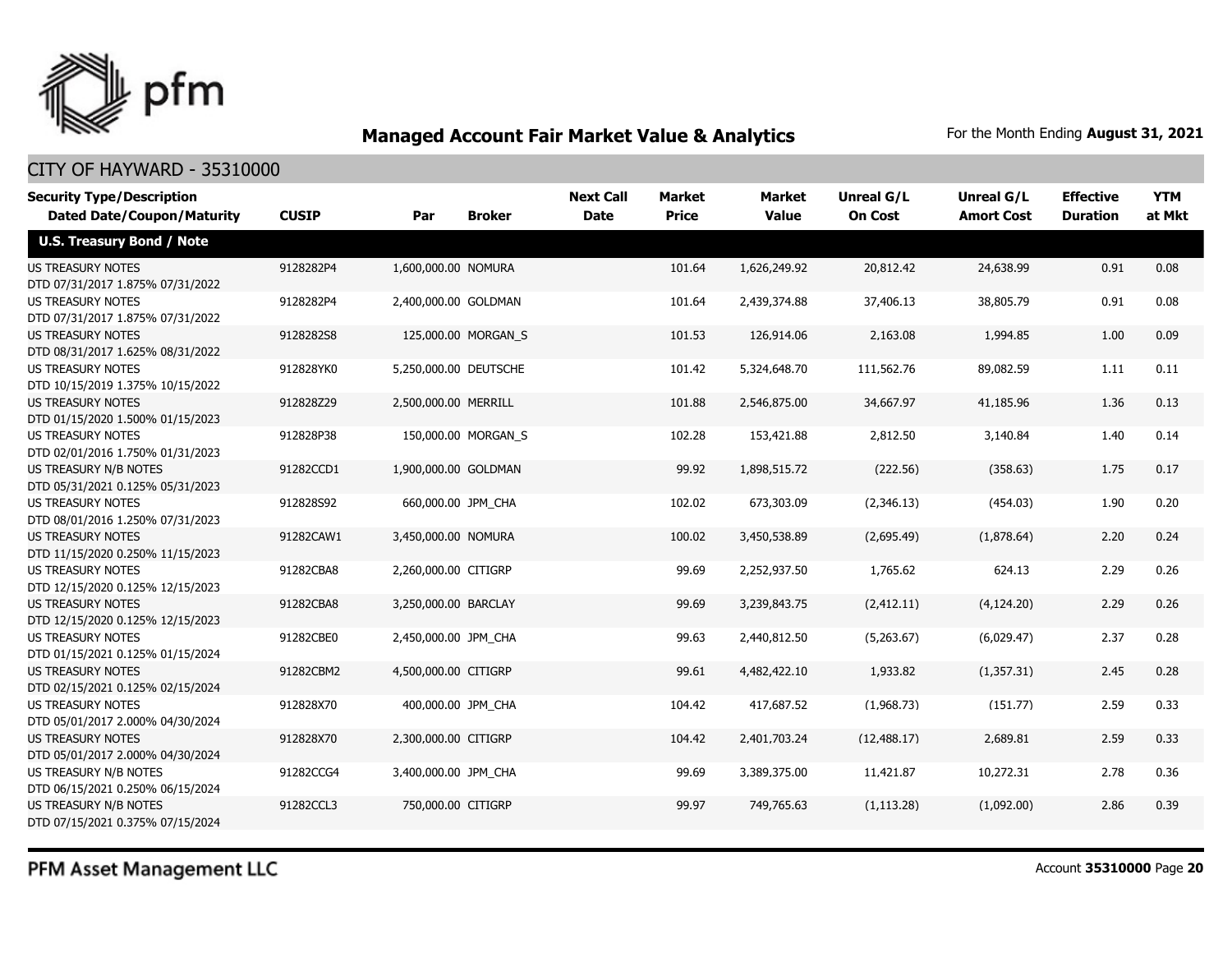

| <b>Security Type/Description</b><br><b>Dated Date/Coupon/Maturity</b>                  | <b>CUSIP</b> | Par                  | <b>Broker</b> | <b>Next Call</b><br><b>Date</b> | <b>Market</b><br><b>Price</b> | <b>Market</b><br><b>Value</b> | <b>Unreal G/L</b><br><b>On Cost</b> | Unreal G/L<br><b>Amort Cost</b> | <b>Effective</b><br><b>Duration</b> | <b>YTM</b><br>at Mkt |
|----------------------------------------------------------------------------------------|--------------|----------------------|---------------|---------------------------------|-------------------------------|-------------------------------|-------------------------------------|---------------------------------|-------------------------------------|----------------------|
| <b>U.S. Treasury Bond / Note</b>                                                       |              |                      |               |                                 |                               |                               |                                     |                                 |                                     |                      |
| <b>US TREASURY N/B NOTES</b><br>DTD 07/15/2021 0.375% 07/15/2024                       | 91282CCL3    | 760,000.00 NOMURA    |               |                                 | 99.97                         | 759,762.50                    | (148.44)                            | (150.35)                        | 2.86                                | 0.39                 |
| US TREASURY N/B NOTES<br>DTD 07/15/2021 0.375% 07/15/2024                              | 91282CCL3    | 1,700,000.00 CITIGRP |               |                                 | 99.97                         | 1,699,468.75                  | 1,261.72                            | 1,224.86                        | 2.86                                | 0.39                 |
| <b>US TREASURY NOTES</b><br>DTD 10/31/2019 1.500% 10/31/2024                           | 912828YM6    | 2,000,000.00 MERRILL |               |                                 | 103.34                        | 2,066,875.00                  | (6, 171.88)                         | 593.84                          | 3.09                                | 0.44                 |
| <b>US TREASURY NOTES</b><br>DTD 11/30/2019 1.500% 11/30/2024                           | 912828YV6    | 425,000.00 NOMURA    |               |                                 | 103.38                        | 439,343.75                    | (1, 112.30)                         | (181.51)                        | 3.17                                | 0.45                 |
| <b>US TREASURY NOTES</b><br>DTD 11/30/2019 1.500% 11/30/2024                           | 912828YV6    | 4,000,000.00 JPM_CHA |               |                                 | 103.38                        | 4,135,000.00                  | (13, 437.50)                        | (3,401.63)                      | 3.17                                | 0.45                 |
| <b>Security Type Sub-Total</b>                                                         |              | 46,230,000.00        |               |                                 |                               | 46,714,839.38                 | 176,427.63                          | 195,074.43                      | 2.18                                | 0.26                 |
| <b>Supra-National Agency Bond / Note</b>                                               |              |                      |               |                                 |                               |                               |                                     |                                 |                                     |                      |
| INTL BK OF RECON AND DEV NOTE<br>DTD 04/20/2021 0.125% 04/20/2023                      | 459058JV6    | 910,000,00 TD        |               |                                 | 99.90                         | 909,132.77                    | 1.016.47                            | 670.69                          | 1.64                                | 0.21                 |
| INTER-AMERICAN DEVEL BK NOTES<br>DTD 04/24/2020 0.500% 05/24/2023                      | 4581X0DM7    | 1,285,000.00 RBC     |               |                                 | 100.55                        | 1,292,013.53                  | 7,450.43                            | 7,258.19                        | 1.73                                | 0.18                 |
| INTL BK RECON & DEVELOP NOTES<br>DTD 11/24/2020 0.250% 11/24/2023                      | 459058JM6    | 1,375,000.00 TD      |               |                                 | 99.86                         | 1,373,065,38                  | 1,021.63                            | 262.99                          | 2.23                                | 0.31                 |
| <b>Security Type Sub-Total</b>                                                         |              | 3,570,000.00         |               |                                 |                               | 3,574,211.68                  | 9,488.53                            | 8,191.87                        | 1.90                                | 0.24                 |
| <b>Municipal Bond / Note</b>                                                           |              |                      |               |                                 |                               |                               |                                     |                                 |                                     |                      |
| CT ST T/E GO BONDS<br>DTD 06/25/2020 3.000% 06/01/2022                                 | 20772KKE8    | 750,000.00 MORGAN    |               |                                 | 102.13                        | 765,952.50                    | (18,885.00)                         | 2,481.34                        | 0.75                                | 0.17                 |
| CT ST TXBL GO BONDS<br>DTD 06/11/2020 2.500% 07/01/2022                                | 20772KJU4    | 305,000.00 SIEBERT   |               |                                 | 101.91                        | 310,816.35                    | 686.25                              | 3,743.79                        | 0.83                                | 0.22                 |
| PALOMAR COMM COLL DIST, CA TXBL GO<br><b>BONDS</b><br>DTD 11/03/2020 0.441% 08/01/2022 | 697511EZ2    | 375,000.00 RBC       |               |                                 | 100.13                        | 375,480.00                    | 480.00                              | 480.00                          | 0.92                                | 0.30                 |
| CHAFFEY UHSD, CA TXBL GO BONDS<br>DTD 12/05/2019 1.913% 08/01/2022                     | 157411TH2    | 600,000.00 RBC       |               |                                 | 101.37                        | 608,220.00                    | 8,220.00                            | 8,220.00                        | 0.91                                | 0.42                 |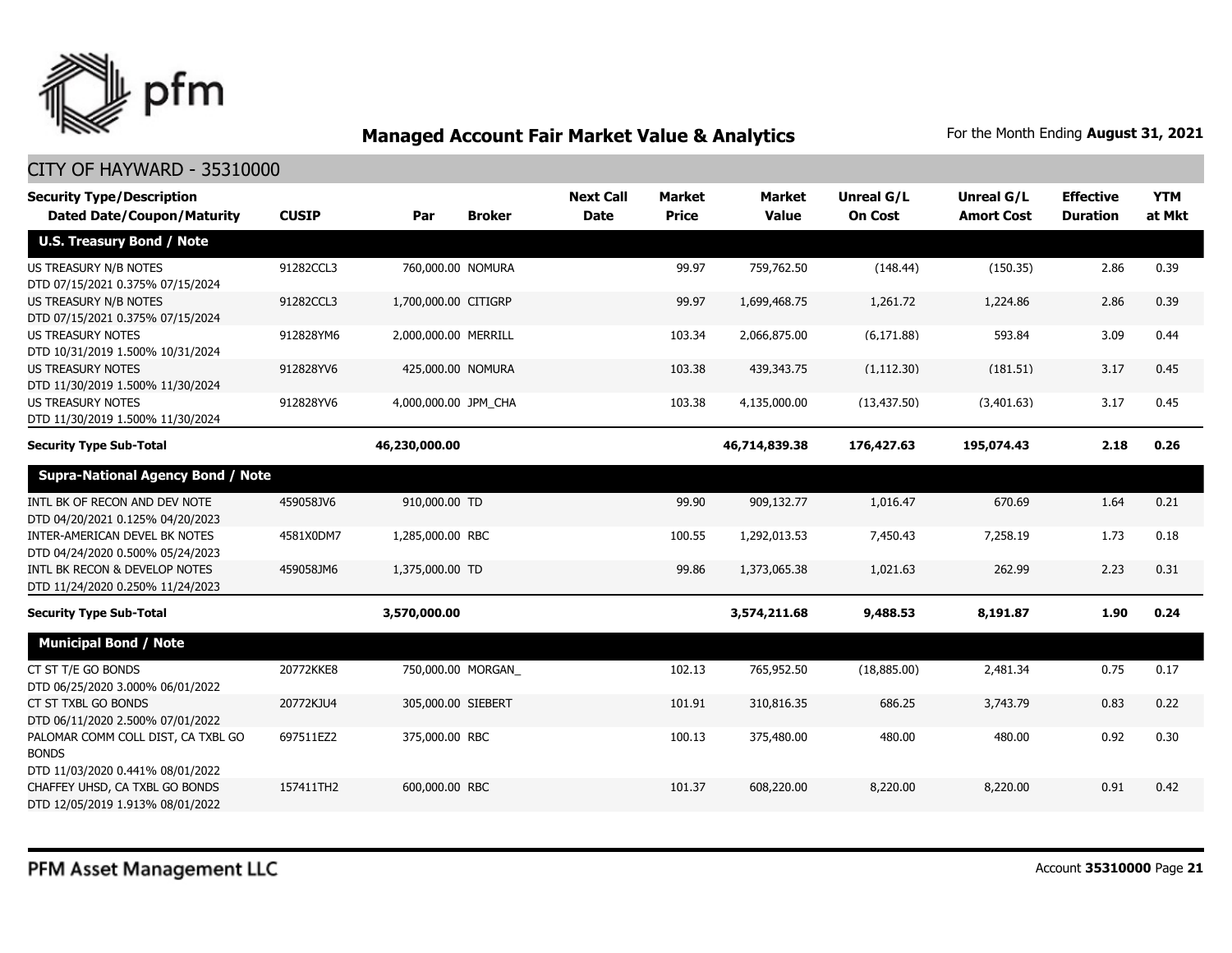

| <b>Security Type/Description</b><br><b>Dated Date/Coupon/Maturity</b>                  | <b>CUSIP</b> | Par                   | <b>Broker</b> | <b>Next Call</b><br><b>Date</b> | <b>Market</b><br><b>Price</b> | <b>Market</b><br><b>Value</b> | <b>Unreal G/L</b><br><b>On Cost</b> | Unreal G/L<br><b>Amort Cost</b> | <b>Effective</b><br><b>Duration</b> | <b>YTM</b><br>at Mkt |
|----------------------------------------------------------------------------------------|--------------|-----------------------|---------------|---------------------------------|-------------------------------|-------------------------------|-------------------------------------|---------------------------------|-------------------------------------|----------------------|
| <b>Municipal Bond / Note</b>                                                           |              |                       |               |                                 |                               |                               |                                     |                                 |                                     |                      |
| SAN DIEGO CCD, CA TXBL GO BONDS<br>DTD 10/16/2019 1.936% 08/01/2022                    | 7972720M6    | 675,000.00 RBC        |               |                                 | 101.51                        | 685,179.00                    | 10,179.00                           | 10,179.00                       | 0.91                                | 0.29                 |
| LONG BEACH CCD, CA TXBL GO BONDS<br>DTD 10/23/2019 1.702% 08/01/2022                   | 542411NG4    | 920,000.00 PIPER JA   |               |                                 | 101.44                        | 933,202.00                    | 13,202.00                           | 13,202.00                       | 0.92                                | 0.14                 |
| TAMALPAIS UHSD, CA TXBL GO BONDS<br>DTD 10/09/2019 1.925% 08/01/2022                   | 874857KH7    | 995,000.00 RBC        |               |                                 | 101.73                        | 1,012,203.55                  | 17,203.55                           | 17,203.55                       | 0.91                                | 0.04                 |
| SAN JOSE, CA TXBL GO BONDS<br>DTD 07/25/2019 2.300% 09/01/2022                         | 798135H44    | 1,150,000.00 MORGAN_S |               |                                 | 102.13                        | 1,174,529.50                  | 16,985.50                           | 22,101.32                       | 0.99                                | 0.17                 |
| OR ST DEPT OF TRANS TXBL REV BONDS<br>DTD 11/20/2019 1.855% 11/15/2022                 | 68607DTT2    | 600,000.00 CITIGRP    |               |                                 | 101.85                        | 611,106.00                    | 11,106.00                           | 11,106.00                       | 1.19                                | 0.32                 |
| NY ST URBAN DEV CORP TXBL REV BONDS<br>DTD 12/23/2020 0.480% 03/15/2023                | 650036DR4    | 290,000.00 WELLS_F    |               |                                 | 100.30                        | 290,867.10                    | 867.10                              | 867.10                          | 1.53                                | 0.29                 |
| UNIV OF CAL TXBL REV BONDS<br>DTD 07/16/2020 0.628% 05/15/2023                         | 91412HFK4    | 500,000.00 JPM_CHA    |               |                                 | 100.37                        | 501,845.00                    | 1,845.00                            | 1,845.00                        | 1.70                                | 0.41                 |
| CHAFFEY CMTY CLG DIST, CA TXBL GO<br><b>BONDS</b><br>DTD 09/24/2019 1.617% 06/01/2023  | 157432KD6    | 770,000.00 RBC        |               |                                 | 101.87                        | 784,360.50                    | (7,954.10)                          | (484.88)                        | 1.73                                | 0.55                 |
| CA ST EARTHQUAKE AUTH TXBL REV<br><b>BONDS</b><br>DTD 11/24/2020 1.477% 07/01/2023     | 13017HAK2    | 300,000.00 TFC        |               |                                 | 101.91                        | 305,733.00                    | 4,134.00                            | 4,607.47                        | 1.81                                | 0.43                 |
| WI DEPT OF TRANS TXBL REV BONDS<br>DTD 07/30/2020 0.420% 07/01/2023                    | 977123X52    | 625,000.00 WELLS F    |               |                                 | 100.27                        | 626,712.50                    | 1,712.50                            | 1,712.50                        | 1.83                                | 0.27                 |
| AZ TRAN BOARD TXBL REV BONDS<br>DTD 02/12/2020 1.795% 07/01/2023                       | 040654XT7    | 1,235,000.00 JPM_CHAS |               |                                 | 102.88                        | 1,270,555.65                  | 35,555.65                           | 35,555.65                       | 1.81                                | 0.22                 |
| LOS ANGELES CCD, CA TXBL GO BONDS<br>DTD 11/10/2020 0.444% 08/01/2023                  | 54438CYH9    | 310,000.00 MERRILL    |               |                                 | 100.40                        | 311,224.50                    | 1,224.50                            | 1,224.50                        | 1.91                                | 0.24                 |
| PALOMAR COMM COLL DIST, CA TXBL GO<br><b>BONDS</b><br>DTD 11/03/2020 0.580% 08/01/2023 | 697511FA6    | 350,000.00 RBC        |               |                                 | 100.23                        | 350,791.00                    | 791.00                              | 791.00                          | 1.91                                | 0.46                 |
| MD ST TXBL GO BONDS<br>DTD 08/05/2020 0.410% 08/01/2023                                | 574193TP3    | 650,000.00 JPM_CHA    |               |                                 | 100.35                        | 652,281.50                    | 2,281.50                            | 2,281.50                        | 1.91                                | 0.23                 |
| CA ST UNIV TXBL REV BONDS<br>DTD 09/17/2020 0.475% 11/01/2023                          | 13077DMJ8    | 325,000.00 GOLDMAN    |               |                                 | 99.61                         | 323,732.50                    | (1,267.50)                          | (1,267.50)                      | 2.16                                | 0.66                 |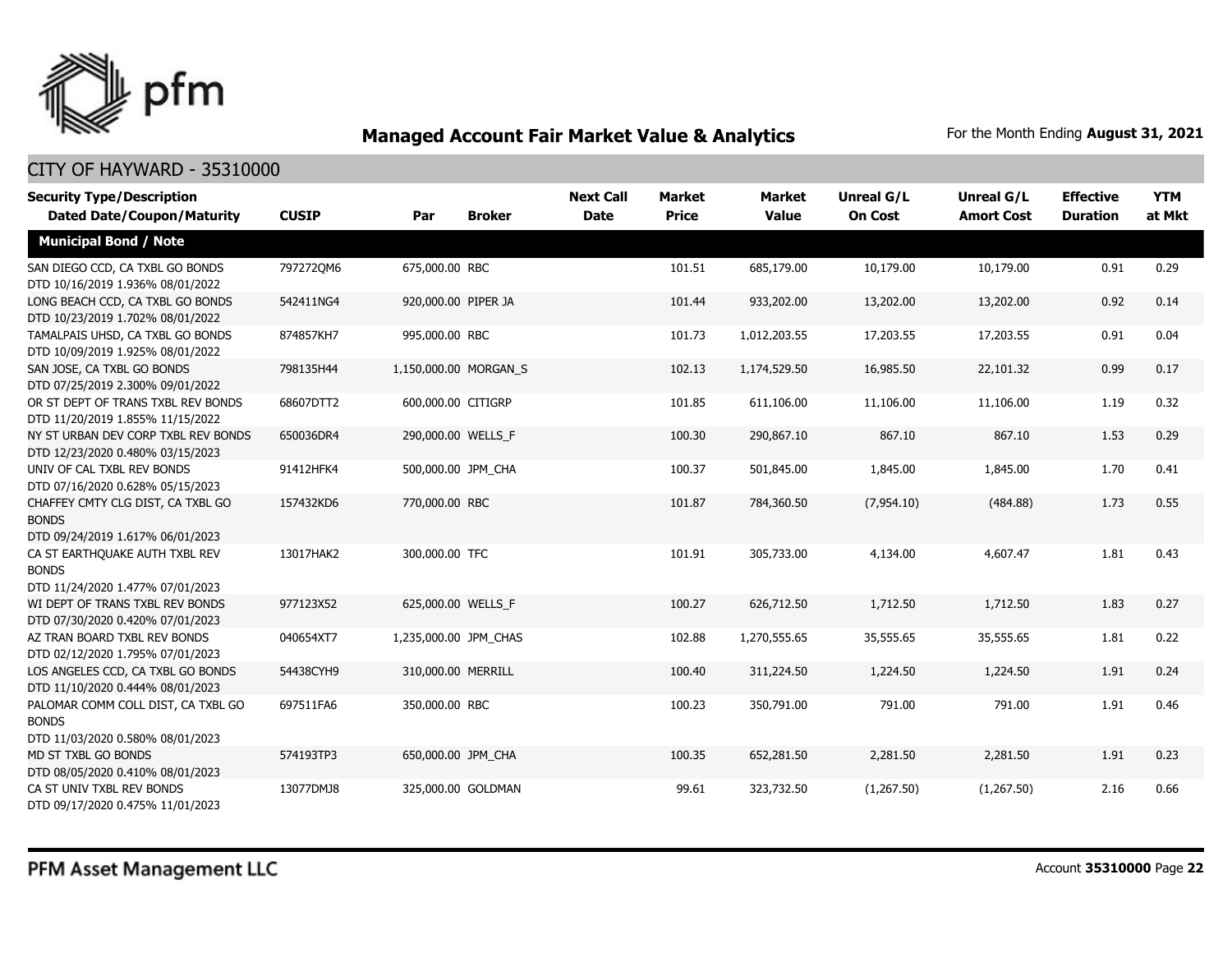

| <b>Security Type/Description</b><br><b>Dated Date/Coupon/Maturity</b>   | <b>CUSIP</b> | Par                   | <b>Broker</b>       | <b>Next Call</b><br><b>Date</b> | <b>Market</b><br><b>Price</b> | <b>Market</b><br><b>Value</b> | Unreal G/L<br><b>On Cost</b> | Unreal G/L<br><b>Amort Cost</b> | <b>Effective</b><br><b>Duration</b> | <b>YTM</b><br>at Mkt |
|-------------------------------------------------------------------------|--------------|-----------------------|---------------------|---------------------------------|-------------------------------|-------------------------------|------------------------------|---------------------------------|-------------------------------------|----------------------|
| <b>Municipal Bond / Note</b>                                            |              |                       |                     |                                 |                               |                               |                              |                                 |                                     |                      |
| MS ST TXBL GO BONDS<br>DTD 08/06/2020 0.422% 11/01/2023                 | 605581MY0    | 475,000.00 WELLS_F    |                     |                                 | 100.35                        | 476,638.75                    | 1,638.75                     | 1,638.75                        | 2.16                                | 0.26                 |
| NY ST URBAN DEV CORP TXBL REV BONDS<br>DTD 12/23/2020 0.620% 03/15/2024 | 650036DS2    | 880,000.00 WELLS_F    |                     |                                 | 100.05                        | 880,440.00                    | 440.00                       | 440.00                          | 2.52                                | 0.60                 |
| MD ST T/E GO BONDS<br>DTD 08/30/2017 5.000% 08/01/2024                  | 574193PK8    | 500,000.00 MERRILL    |                     |                                 | 114.10                        | 570,495.00                    | (13, 430.00)                 | 12,793.18                       | 2.76                                | 0.16                 |
| FL ST BOARD OF ADMIN TXBL REV BONDS<br>DTD 09/16/2020 1.258% 07/01/2025 | 341271AD6    | 295,000.00 MERRILL    |                     |                                 | 101.27                        | 298,755.35                    | 3,755.35                     | 3,755.35                        | 3.75                                | 0.92                 |
| <b>Security Type Sub-Total</b>                                          |              | 13,875,000.00         |                     |                                 |                               | 14,121,121.25                 | 90,771.05                    | 154,476.62                      | 1.55                                | 0.30                 |
| <b>Federal Agency Collateralized Mortgage Obligation</b>                |              |                       |                     |                                 |                               |                               |                              |                                 |                                     |                      |
| FNA 2018-M5 A2<br>DTD 04/01/2018 3.560% 09/01/2021                      | 3136B1XP4    |                       | 24.67 JPM CHAS      |                                 | 100.00                        | 24.67                         | (0.49)                       | 0.00                            | 0.08                                | 3.55                 |
| FHLMC MULTIFAMILY STRUCTURED P<br>DTD 05/01/2015 2.791% 01/01/2022      | 3137BHXY8    | 1,012,204.05 AMHERST  |                     |                                 | 100.49                        | 1,017,182.13                  | (13, 368.12)                 | 2,387.53                        | 0.30                                | 1.32                 |
| FHMS K019 A2<br>DTD 08/01/2012 2.272% 03/01/2022                        | 3137ASNJ9    |                       | 547,920.40 MORGAN_S |                                 | 100.66                        | 551,509.42                    | 7,634.21                     | 4,277.81                        | 0.44                                | 0.97                 |
| FHMS K023 A1<br>DTD 12/01/2012 1.583% 04/01/2022                        | 3137AWQG3    | 21,291.77 BAIRD       |                     |                                 | 100.41                        | 21,378.08                     | 548.75                       | 152.37                          | 0.37                                | 0.89                 |
| FHMS K023 A1<br>DTD 12/01/2012 1.583% 04/01/2022                        | 3137AWQG3    |                       | 93,476.04 BARCLAYS  |                                 | 100.41                        | 93,855.00                     | 2,741.42                     | 748.86                          | 0.37                                | 0.89                 |
| FHMS K023 A1<br>DTD 12/01/2012 1.583% 04/01/2022                        | 3137AWQG3    | 192,145.19 BAIRD      |                     |                                 | 100.41                        | 192,924.16                    | 4,982.15                     | 1,379.42                        | 0.37                                | 0.89                 |
| FHLMC MULTIFAMILY STRUCTURED P<br>DTD 11/01/2015 2.716% 06/01/2022      | 3137BLUR7    |                       | 580,997.90 JPM_CHAS |                                 | 101.13                        | 587,551.42                    | 7,276.36                     | 6,722.04                        | 0.59                                | 1.21                 |
| FHLMC MULTIFAMILY STRUCTURED P<br>DTD 12/01/2012 2.355% 07/01/2022      | 3137AVXN2    |                       | 563,380.55 WELLS_FA |                                 | 101.34                        | 570,952.56                    | 5,503.34                     | 7,007.32                        | 0.81                                | 0.74                 |
| FHLMC MULTIFAMILY STRUCTURED P<br>DTD 12/01/2012 2.355% 07/01/2022      | 3137AVXN2    | 1,213,132.28 WELLS_FA |                     |                                 | 101.34                        | 1,229,437.15                  | 21,043.67                    | 17,515.54                       | 0.81                                | 0.74                 |
| FHLMC MULTIFAMILY STRUCTURED P<br>DTD 12/01/2012 2.307% 08/01/2022      | 3137AWOH1    | 1,250,000.00 CANT_FIT |                     |                                 | 101.54                        | 1,269,304.03                  | 847.00                       | 13,471.82                       | 0.91                                | 0.62                 |
| FHLMC MULTIFAMILY STRUCTURED P<br>DTD 05/01/2013 2.510% 11/01/2022      | 3137B1BS0    | 500,000.00 PTRU       |                     |                                 | 102.14                        | 510,724.57                    | 1,076.13                     | 6,547.50                        | 1.12                                | 0.67                 |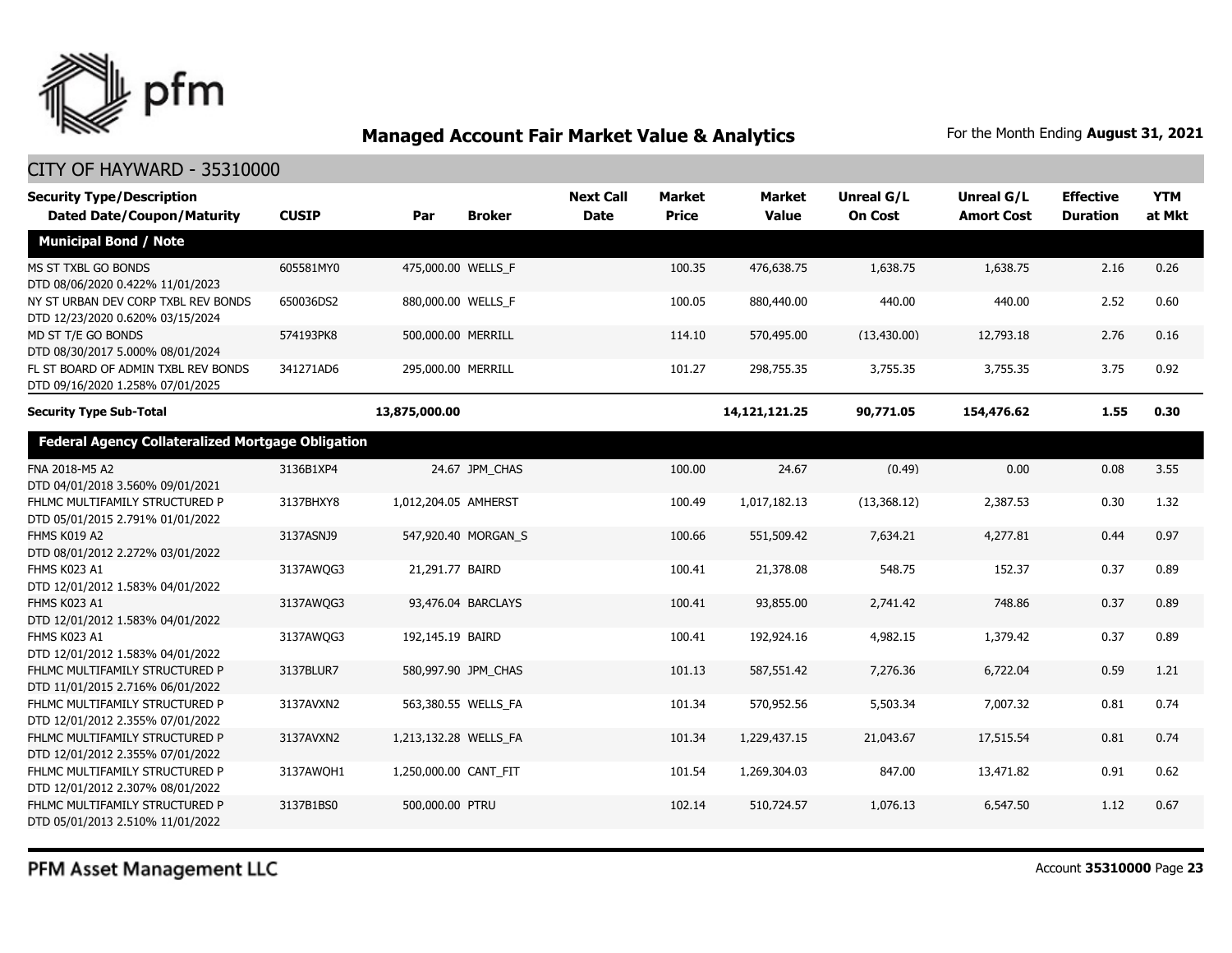

#### CITY OF HAYWARD - 35310000

| <b>Security Type/Description</b>                                   |              |                       |                     | <b>Next Call</b> | <b>Market</b> | <b>Market</b> | <b>Unreal G/L</b> | Unreal G/L        | <b>Effective</b> | <b>YTM</b> |
|--------------------------------------------------------------------|--------------|-----------------------|---------------------|------------------|---------------|---------------|-------------------|-------------------|------------------|------------|
| <b>Dated Date/Coupon/Maturity</b>                                  | <b>CUSIP</b> | Par                   | <b>Broker</b>       | <b>Date</b>      | <b>Price</b>  | <b>Value</b>  | <b>On Cost</b>    | <b>Amort Cost</b> | <b>Duration</b>  | at Mkt     |
| <b>Federal Agency Collateralized Mortgage Obligation</b>           |              |                       |                     |                  |               |               |                   |                   |                  |            |
| <b>FANNIEMAE-ACES</b><br>DTD 02/01/2013 2.509% 11/01/2022          | 3136ACGJ4    |                       | 873,184.76 JPM_CHAS |                  | 101.17        | 883,390.51    | (572.64)          | 6,451.38          | 1.11             | 1.50       |
| FHLMC MULTIFAMILY STRUCTURED P<br>DTD 05/01/2013 2.510% 11/01/2022 | 3137B1BS0    | 1,065,000.00 CITIGRP  |                     |                  | 102.14        | 1,087,843.32  | 13,524.57         | 19,623.70         | 1.12             | 0.67       |
| FNA 2013-M7 A2<br>DTD 05/01/2013 2.280% 12/01/2022                 | 3136AEGO4    | 265,522.88 BAIRD      |                     |                  | 101.25        | 268,842.88    | 1,665.52          | 2,676.28          | 1.24             | 1.27       |
| FNA 2013-M7 A2<br>DTD 05/01/2013 2.280% 12/01/2022                 | 3136AEGO4    | 351,761.07 BAIRD      |                     |                  | 101.25        | 356,159.38    | (210.11)          | 2,615.92          | 1.24             | 1.27       |
| FHMS KP05 A<br>DTD 12/01/2018 3.203% 07/01/2023                    | 3137FKK39    | 47,339.44 CSFB        |                     |                  | 101.73        | 48,160.48     | 821.19            | 821.10            | 0.87             | 2.24       |
| FHMS KJ27 A1<br>DTD 11/01/2019 2.092% 07/01/2024                   | 3137FQ3V3    |                       | 358,193.86 JPM_CHAS |                  | 101.98        | 365,273.46    | 7,088.19          | 7,084.89          | 1.69             | 1.38       |
| FHMS KJ30 A1<br>DTD 07/01/2020 0.526% 01/01/2025                   | 3137FUZN7    |                       | 381,538.91 JPM_CHA  |                  | 99.10         | 378,086.03    | (3,445.64)        | (3,447.42)        | 2.50             | 0.80       |
| <b>Security Type Sub-Total</b>                                     |              | 9,317,113.76          |                     |                  |               | 9,432,599.25  | 57,155.50         | 96,036.06         | 0.93             | 0.96       |
| <b>Federal Agency Bond / Note</b>                                  |              |                       |                     |                  |               |               |                   |                   |                  |            |
| <b>FREDDIE MAC NOTES</b><br>DTD 07/23/2020 0.125% 07/25/2022       | 3137EAET2    | 1,100,000.00 WELLS_F  |                     |                  | 100.02        | 1,100,169.40  | 2,655.40          | 1,279.95          | 0.90             | 0.11       |
| <b>FANNIE MAE NOTES</b><br>DTD 09/06/2019 1.375% 09/06/2022        | 3135G0W33    | 1,250,000.00 BARCLAYS |                     |                  | 101.28        | 1,265,975.00  | 20,325.00         | 17,443.52         | 1.01             | 0.12       |
| FEDERAL HOME LOAN BANKS NOTES<br>DTD 02/21/2020 1.375% 02/17/2023  | 3130AJ7E3    | 2,140,000.00 WELLS FA |                     |                  | 101.77        | 2,177,822.36  | 41,759.96         | 39,747.89         | 1.45             | 0.17       |
| FREDDIE MAC NOTES<br>DTD 04/20/2020 0.375% 04/20/2023              | 3137EAEO8    | 3,825,000.00 CITIGRP  |                     |                  | 100.31        | 3,836,964.60  | 21,527.10         | 17,169.39         | 1.63             | 0.18       |
| <b>FREDDIE MAC NOTES</b><br>DTD 05/07/2020 0.375% 05/05/2023       | 3137EAER6    | 1,750,000.00 JEFFERI  |                     |                  | 100.30        | 1,755,320.00  | 1,715.00          | 3,253.72          | 1.67             | 0.19       |
| FREDDIE MAC NOTES<br>DTD 05/07/2020 0.375% 05/05/2023              | 3137EAER6    | 2,410,000.00 WELLS_F  |                     |                  | 100.30        | 2,417,326.40  | 8,338.60          | 7,892.23          | 1.67             | 0.19       |
| <b>FANNIE MAE NOTES</b><br>DTD 05/22/2020 0.250% 05/22/2023        | 3135G04Q3    | 1,550,000.00 WELLS_F  |                     |                  | 100.10        | 1,551,509.70  | 4,222.20          | 3,082.60          | 1.72             | 0.19       |
| <b>FANNIE MAE NOTES</b><br>DTD 05/22/2020 0.250% 05/22/2023        | 3135G04Q3    | 2,550,000.00 CITIGRP  |                     |                  | 100.10        | 2,552,483.70  | 10,159.20         | 6,885.72          | 1.72             | 0.19       |

PFM Asset Management LLC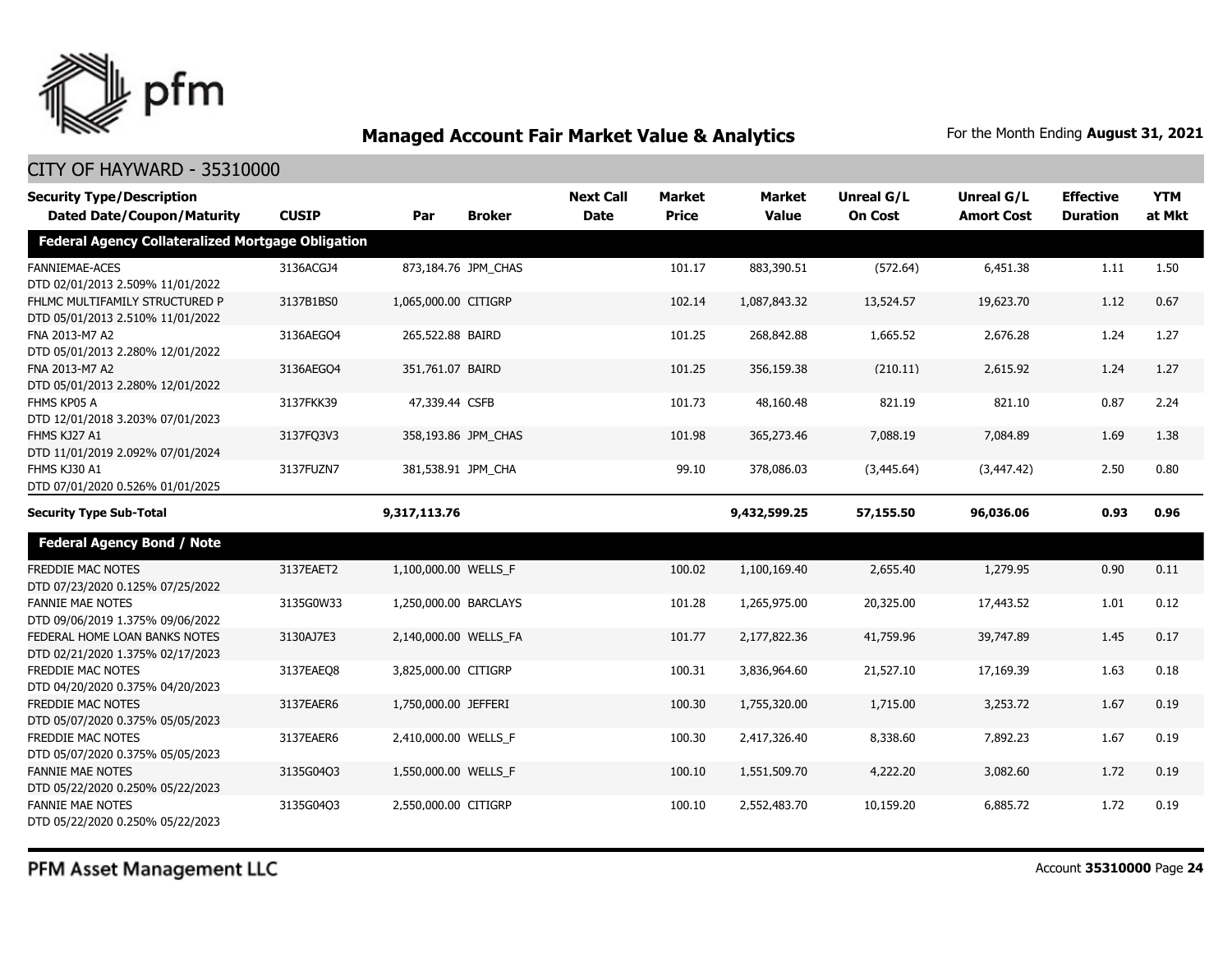

| <b>Security Type/Description</b>                                                       |              |                      |               | <b>Next Call</b> | <b>Market</b> | <b>Market</b> | <b>Unreal G/L</b> | Unreal G/L        | <b>Effective</b> | <b>YTM</b> |
|----------------------------------------------------------------------------------------|--------------|----------------------|---------------|------------------|---------------|---------------|-------------------|-------------------|------------------|------------|
| <b>Dated Date/Coupon/Maturity</b>                                                      | <b>CUSIP</b> | Par                  | <b>Broker</b> | <b>Date</b>      | <b>Price</b>  | <b>Value</b>  | <b>On Cost</b>    | <b>Amort Cost</b> | <b>Duration</b>  | at Mkt     |
| <b>Federal Agency Bond / Note</b>                                                      |              |                      |               |                  |               |               |                   |                   |                  |            |
| <b>FREDDIE MAC NOTES</b><br>DTD 06/26/2020 0.250% 06/26/2023                           | 3137EAES4    | 2,340,000.00 TD      |               |                  | 100.08        | 2,341,977.30  | 8,810.10          | 6,114.42          | 1.82             | 0.20       |
| <b>FANNIE MAE NOTES</b><br>DTD 07/10/2020 0.250% 07/10/2023                            | 3135G05G4    | 1,000,000.00 WELLS_F |               |                  | 100.09        | 1,000,897.00  | 1,257.00          | 1,139.51          | 1.86             | 0.20       |
| <b>FANNIE MAE NOTES</b><br>DTD 07/10/2020 0.250% 07/10/2023                            | 3135G05G4    | 2,455,000.00 CITIGRP |               |                  | 100.09        | 2,457,202.14  | 7,480.39          | 5,465.50          | 1.86             | 0.20       |
| <b>FANNIE MAE NOTES (CALLABLE)</b><br>DTD 08/10/2020 0.300% 08/10/2023                 | 3135G05R0    | 1,950,000.00 CITIGRP |               | 08/10/22         | 100.07        | 1,951,281.15  | 4,947.15          | 3,655.83          | 0.94             | 0.27       |
| <b>FREDDIE MAC NOTES</b><br>DTD 08/21/2020 0.250% 08/24/2023                           | 3137EAEV7    | 2,325,000.00 CITIGRP |               |                  | 100.08        | 2,326,762.35  | 4,133.85          | 3,321.75          | 1.98             | 0.21       |
| <b>FREDDIE MAC NOTES</b><br>DTD 09/04/2020 0.250% 09/08/2023                           | 3137EAEW5    | 710,000.00 NOMURA    |               |                  | 100.06        | 710,405.41    | 275.75            | 318.46            | 2.02             | 0.22       |
| <b>FREDDIE MAC NOTES</b><br>DTD 09/04/2020 0.250% 09/08/2023                           | 3137EAEW5    | 900,000.00 NOMURA    |               |                  | 100.06        | 900,513.90    | 801.90            | 713.20            | 2.02             | 0.22       |
| FREDDIE MAC NOTES<br>DTD 09/04/2020 0.250% 09/08/2023                                  | 3137EAEW5    | 1,590,000.00 WELLS_F |               |                  | 100.06        | 1,590,907.89  | 1,432.59          | 1,259.76          | 2.02             | 0.22       |
| <b>FREDDIE MAC NOTES</b><br>DTD 12/04/2020 0.250% 12/04/2023                           | 3137EAFA2    | 2,130,000.00 CITIGRP |               |                  | 100.00        | 2,129,921.19  | 2,029.89          | 1,508.01          | 2.25             | 0.25       |
| <b>Security Type Sub-Total</b>                                                         |              | 31,975,000.00        |               |                  |               | 32,067,439.49 | 141,871.08        | 120,251.46        | 1.69             | 0.20       |
| <b>Corporate Note</b>                                                                  |              |                      |               |                  |               |               |                   |                   |                  |            |
| ADOBE INC CORP NOTE<br>DTD 02/03/2020 1.700% 02/01/2023                                | 00724PAA7    | 300,000.00 KEYBANC   |               |                  | 102.09        | 306,272.10    | 6,341.10          | 6,304.77          | 1.41             | 0.22       |
| TOYOTA MOTOR CREDIT CORP<br><b>CORPORATE NOTES</b><br>DTD 04/01/2020 2.900% 03/30/2023 | 89236TGW9    | 575,000.00 BNP_PAR   |               |                  | 104.08        | 598,478.40    | (3, 109.60)       | 9,123.38          | 1.54             | 0.31       |
| EXXON MOBIL CORPORATION CORPORATE<br><b>NOTES</b><br>DTD 04/15/2020 1.571% 04/15/2023  | 30231GBL5    | 150,000.00 CITIGRP   |               |                  | 102.00        | 152,995.50    | 1,123.50          | 1,957.65          | 1.60             | 0.34       |
| CHEVRON CORP CORPORATE NOTES<br>DTD 05/11/2020 1.141% 05/11/2023                       | 166764BV1    | 150,000.00 JPM CHA   |               |                  | 101.26        | 151,888.65    | 1,888.65          | 1,888.65          | 1.68             | 0.40       |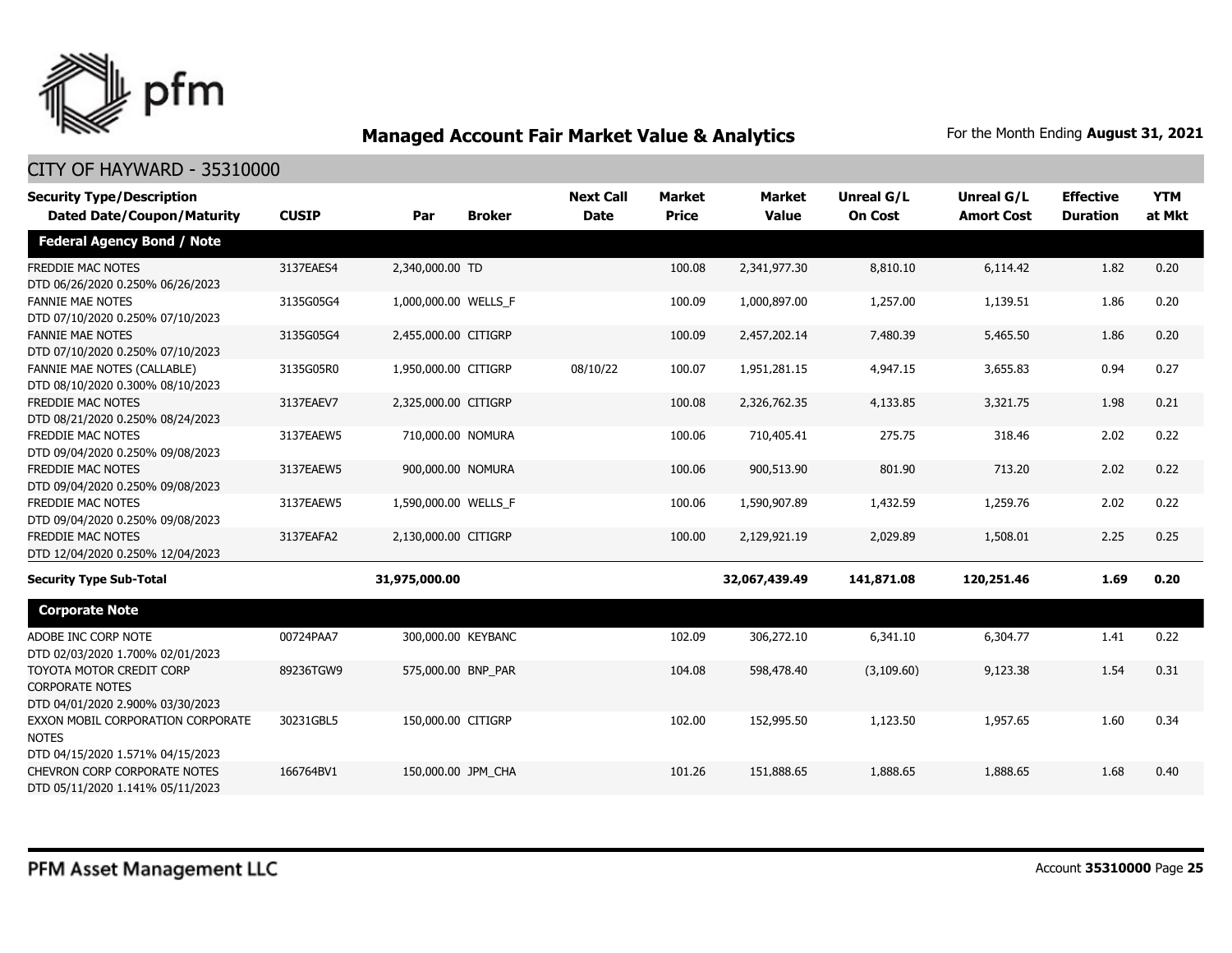

| <b>Security Type/Description</b><br><b>Dated Date/Coupon/Maturity</b>                  | <b>CUSIP</b> | Par                | <b>Broker</b> | <b>Next Call</b><br><b>Date</b> | <b>Market</b><br><b>Price</b> | <b>Market</b><br><b>Value</b> | <b>Unreal G/L</b><br><b>On Cost</b> | <b>Unreal G/L</b><br><b>Amort Cost</b> | <b>Effective</b><br><b>Duration</b> | <b>YTM</b><br>at Mkt |
|----------------------------------------------------------------------------------------|--------------|--------------------|---------------|---------------------------------|-------------------------------|-------------------------------|-------------------------------------|----------------------------------------|-------------------------------------|----------------------|
| <b>Corporate Note</b>                                                                  |              |                    |               |                                 |                               |                               |                                     |                                        |                                     |                      |
| PACCAR FINANCIAL CORP CORPORATE<br><b>NOTES</b><br>DTD 06/08/2020 0.800% 06/08/2023    | 69371RQ82    | 175,000.00 TD      |               |                                 | 100.75                        | 176,312.85                    | 1,556.10                            | 1,456.13                               | 1.76                                | 0.37                 |
| JOHN DEERE CAPITAL CORP CORPORATE<br><b>NOTES</b><br>DTD 06/04/2020 0.700% 07/05/2023  | 24422EVH9    | 200,000.00 HSBC    |               |                                 | 100.66                        | 201,324.60                    | 1,488.60                            | 1,422.48                               | 1.84                                | 0.34                 |
| CATERPILLAR FINL SERVICE CORPORATE<br><b>NOTES</b><br>DTD 07/08/2020 0.650% 07/07/2023 | 14913R2D8    | 325,000.00 BARCLAY |               |                                 | 100.51                        | 326,663.68                    | 1,845.68                            | 1,775.81                               | 1.84                                | 0.37                 |
| PACCAR FINANCIAL CORP CORPORATE<br><b>NOTES</b><br>DTD 08/11/2020 0.350% 08/11/2023    | 69371RQ90    | 325,000.00 BNP_PAR |               |                                 | 99.98                         | 324,940.53                    | 366.28                              | 216.20                                 | 1.94                                | 0.36                 |
| TOYOTA MOTOR CREDIT CORP<br><b>CORPORATE NOTES</b><br>DTD 08/14/2020 0.500% 08/14/2023 | 89236THF5    | 530,000.00 JPM CHA |               |                                 | 100.37                        | 531,981.67                    | 2,389.77                            | 2,247.03                               | 1.95                                | 0.31                 |
| BRISTOL-MYERS SQUIBB CO (CALLABLE)<br><b>CORP</b><br>DTD 11/13/2020 0.537% 11/13/2023  | 110122DT2    | 350,000.00 CITIGRP |               | 11/13/21                        | 100.02                        | 350,070.00                    | 70.00                               | 70.00                                  | 0.20                                | 0.53                 |
| GOLDMAN SACHS GROUP INC CORPORATE<br><b>NOTES</b><br>DTD 11/19/2020 0.627% 11/17/2023  | 38141GXL3    | 250,000.00 GOLDMAN |               |                                 | 100.11                        | 250,266.50                    | 266.50                              | 266.50                                 | 2.20                                | 0.58                 |
| <b>IBM CORP NOTES</b><br>DTD 02/12/2014 3.625% 02/12/2024                              | 459200HU8    | 275,000.00 WELLS_F |               |                                 | 107.39                        | 295,321.95                    | (6,993.80)                          | 370.74                                 | 2.37                                | 0.58                 |
| <b>GOLDMAN SACHS CORP NOTES</b><br>DTD 03/03/2014 4.000% 03/03/2024                    | 38141GVM3    | 325,000.00 TD      |               |                                 | 108.25                        | 351,826.48                    | (6,401.52)                          | 21.19                                  | 2.37                                | 0.68                 |
| CHARLES SCHWAB CORP NOTES<br>(CALLABLE)<br>DTD 03/18/2021 0.750% 03/18/2024            | 808513BN4    | 405,000.00 CSFB    |               | 02/18/24                        | 100.64                        | 407,589.17                    | 2,791.67                            | 2,760.81                               | 2.44                                | 0.50                 |
| MORGAN STANLEY CORP NOTES<br>(CALLABLE)<br>DTD 04/22/2021 0.731% 04/05/2024            | 61772BAA1    | 245,000.00 MORGAN  |               | 04/05/23                        | 100.26                        | 245,627.94                    | 627.94                              | 627.94                                 | 1.59                                | 0.63                 |
| COMCAST CORP (CALLABLE) CORPORATE<br><b>NOTES</b><br>DTD 10/05/2018 3.700% 04/15/2024  | 20030NCR0    | 150,000.00 CITIGRP |               | 03/15/24                        | 107.96                        | 161,938.65                    | (2,399.85)                          | 2,481.78                               | 2.42                                | 0.64                 |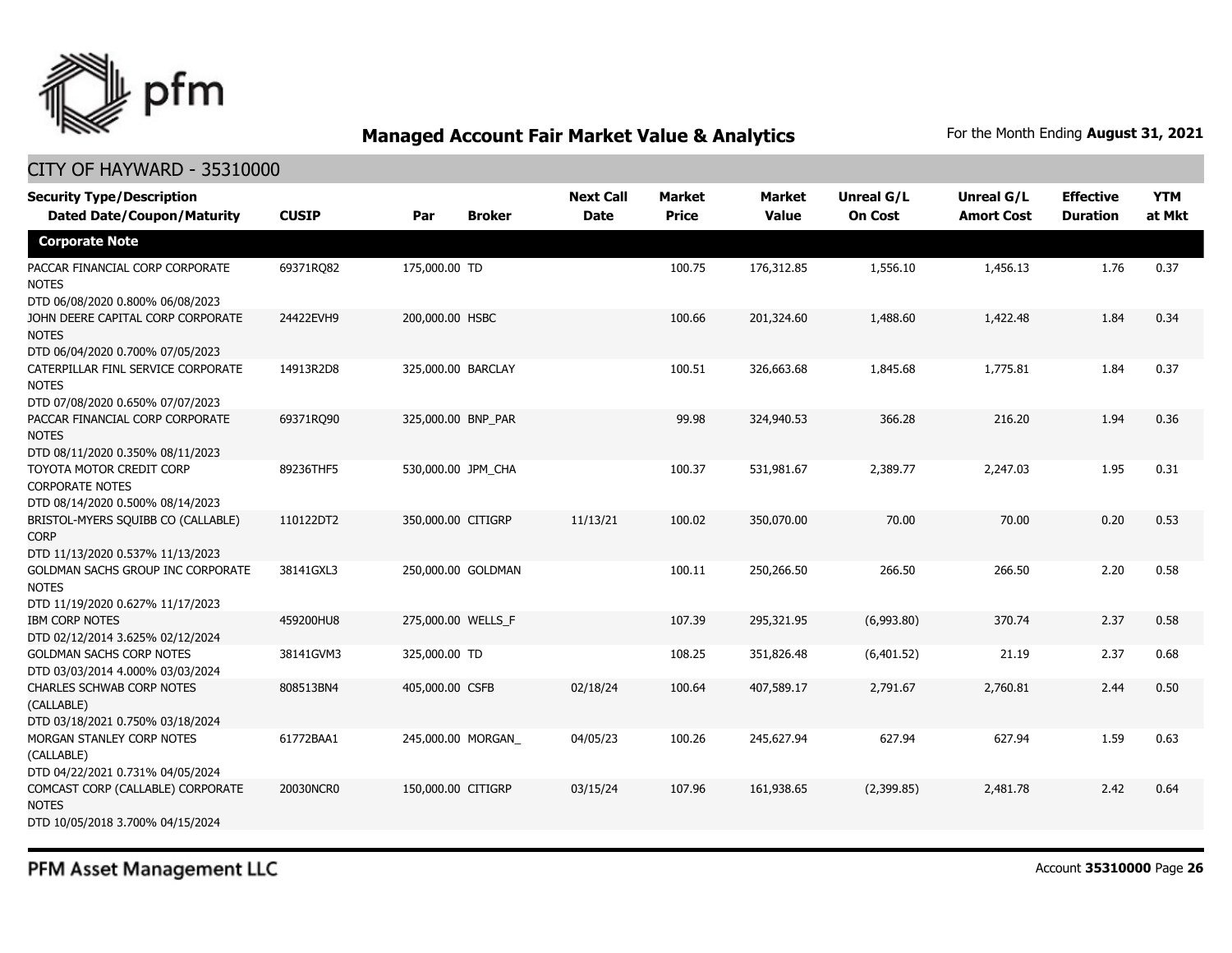

| <b>Security Type/Description</b>                                                       |              |                    |                    | <b>Next Call</b> | <b>Market</b> | <b>Market</b> | Unreal G/L     | <b>Unreal G/L</b> | <b>Effective</b> | <b>YTM</b> |
|----------------------------------------------------------------------------------------|--------------|--------------------|--------------------|------------------|---------------|---------------|----------------|-------------------|------------------|------------|
| <b>Dated Date/Coupon/Maturity</b>                                                      | <b>CUSIP</b> | Par                | <b>Broker</b>      | <b>Date</b>      | <b>Price</b>  | <b>Value</b>  | <b>On Cost</b> | <b>Amort Cost</b> | <b>Duration</b>  | at Mkt     |
| <b>Corporate Note</b>                                                                  |              |                    |                    |                  |               |               |                |                   |                  |            |
| MORGAN STANLEY CORP NOTES<br>DTD 04/24/2018 3.737% 04/24/2024                          | 61744YAQ1    | 300,000.00 CSFB    |                    |                  | 105.26        | 315,782.70    | (7,068.30)     | (1,249.76)        | 2.52             | 1.70       |
| AMAZON.COM INC CORPORATE NOTES<br>DTD 05/12/2021 0.450% 05/12/2024                     | 023135BW5    | 355,000.00 JPM CHA |                    |                  | 99.98         | 354,919.42    | 437.72         | 384.76            | 2.68             | 0.46       |
| CITIGROUP INC CORPORATE NOTES<br>DTD 05/14/2020 1.678% 05/15/2024                      | 172967MR9    | 300,000.00 CITIGRP |                    |                  | 102.02        | 306,052.20    | 6,052.20       | 6,052.20          | 2.65             | 0.92       |
| UNITEDHEALTH GROUP INC (CALLABLE)<br>CORP N<br>DTD 05/19/2021 0.550% 05/15/2024        | 91324PEB4    | 435,000.00 CITIGRP |                    | 05/15/22         | 99.87         | 434,421.89    | (125.71)       | (169.21)          | 0.71             | 0.60       |
| CATERPILLAR FINL SERVICE CORPORATE<br><b>NOTES</b><br>DTD 05/17/2021 0.450% 05/17/2024 | 14913R2L0    | 325,000.00 JPM CHA |                    |                  | 99.76         | 324,225.20    | (339.30)       | (381.82)          | 2.70             | 0.54       |
| ASTRAZENECA FINANCE LLC (CALLABLE)<br><b>CORP</b><br>DTD 05/28/2021 0.700% 05/28/2024  | 04636NAC7    |                    | 665,000.00 MORGAN  | 05/28/22         | 100.05        | 665,339.82    | 399.67         | 394.43            | 0.74             | 0.68       |
| JOHN DEERE CAPITAL CORP CORPORATE<br><b>NOTES</b><br>DTD 06/10/2021 0.450% 06/07/2024  | 24422EVO9    | 170,000.00 LOOP    |                    |                  | 99.61         | 169,340.74    | (446.76)       | (462.90)          | 2.75             | 0.59       |
| <b>BANK OF AMERICA CORP NOTES</b><br>DTD 07/23/2018 3.864% 07/23/2024                  | 06051GHL6    | 150,000.00 MERRILL |                    |                  | 105.98        | 158,963.85    | (3,658.65)     | (691.55)          | 2.76             | 1.74       |
| <b>BANK OF AMERICA CORP NOTES</b><br>DTD 07/23/2018 3.864% 07/23/2024                  | 06051GHL6    | 300,000.00 SUSQ    |                    |                  | 105.98        | 317,927.70    | (9,222.30)     | (2,312.91)        | 2.76             | 1.74       |
| BRISTOL MYERS SQUIBB CO CORP NOTES<br>(CALL<br>DTD 01/26/2020 2.900% 07/26/2024        | 110122CM8    | 144,000.00 HSBC    |                    | 06/26/24         | 106.62        | 153,526.61    | (2,380.75)     | 504.02            | 2.73             | 0.60       |
| UNILEVER CAPITAL CORP CORPORATE<br><b>NOTES</b><br>DTD 08/12/2021 0.626% 08/12/2024    | 904764BN6    | 225,000.00 DEUTSCH |                    |                  | 100.10        | 225,218.25    | 218.25         | 218.25            | 2.93             | 0.59       |
| BMW US CAPITAL LLC CORPORATE NOTES<br>DTD 08/12/2021 0.750% 08/12/2024                 | 05565EBU8    |                    | 265,000.00 GOLDMAN |                  | 100.50        | 266,315.73    | 1,339.58       | 1,339.14          | 2.92             | 0.58       |
| JPMORGAN CHASE & CO CORPORATE<br>NOTES (CAL<br>DTD 09/16/2020 0.653% 09/16/2024        | 46647PBS4    | 125,000.00 CSFB    |                    | 09/16/23         | 100.17        | 125,209.75    | 242.25         | 234.70            | 2.03             | 0.60       |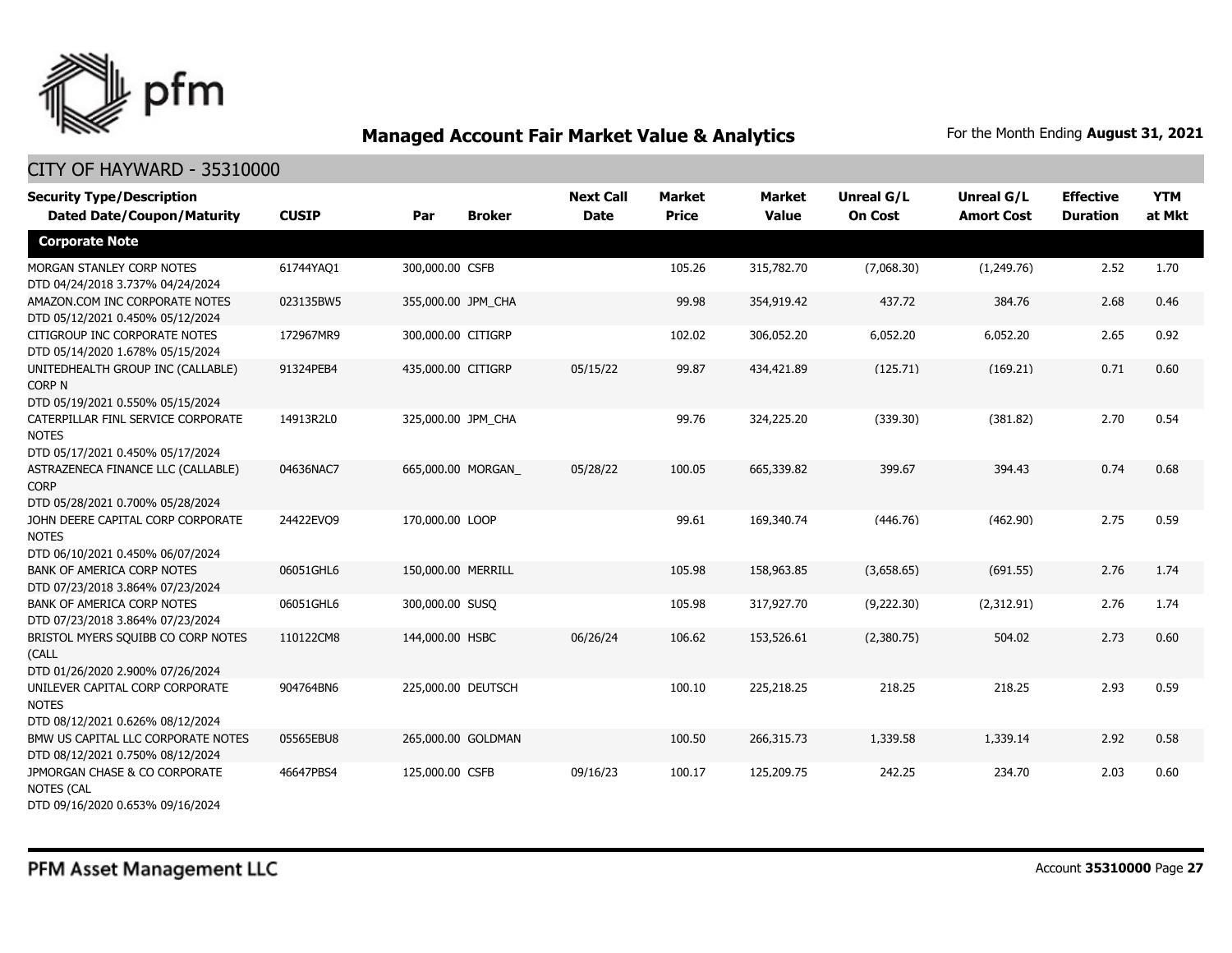

| <b>Security Type/Description</b><br><b>Dated Date/Coupon/Maturity</b>                  | <b>CUSIP</b> | Par                | <b>Broker</b>     | <b>Next Call</b><br><b>Date</b> | <b>Market</b><br><b>Price</b> | <b>Market</b><br><b>Value</b> | Unreal G/L<br><b>On Cost</b> | <b>Unreal G/L</b><br><b>Amort Cost</b> | <b>Effective</b><br><b>Duration</b> | <b>YTM</b><br>at Mkt |
|----------------------------------------------------------------------------------------|--------------|--------------------|-------------------|---------------------------------|-------------------------------|-------------------------------|------------------------------|----------------------------------------|-------------------------------------|----------------------|
| <b>Corporate Note</b>                                                                  |              |                    |                   |                                 |                               |                               |                              |                                        |                                     |                      |
| JPMORGAN CHASE & CO CORPORATE<br><b>NOTES (CAL</b><br>DTD 09/16/2020 0.653% 09/16/2024 | 46647PBS4    | 485,000.00 JPM_CHA |                   | 09/16/23                        | 100.17                        | 485,813.83                    | 813.83                       | 813.83                                 | 2.03                                | 0.60                 |
| BANK OF AMERICA CORP (CALLABLE)<br><b>CORPORAT</b><br>DTD 10/21/2020 0.810% 10/24/2024 | 06051GJH3    | 625,000.00 MERRILL |                   | 10/24/23                        | 100.34                        | 627,105.00                    | 2,105.00                     | 2,105.00                               | 2.13                                | 0.70                 |
| MERCK & CO INC CORP NOTES<br>DTD 02/10/2015 2.750% 02/10/2025                          | 58933YAR6    | 295,000.00 MERRILL |                   | 11/10/24                        | 106.33                        | 313,661.70                    | (572.30)                     | 1,937.73                               | 3.08                                | 0.88                 |
| JPMORGAN CHASE & CO CORP NOTES<br>(CALLABLE<br>DTD 02/16/2021 0.563% 02/16/2025        | 46647PBY1    | 265,000.00 JPM CHA |                   | 02/16/24                        | 99.52                         | 263,735.16                    | (1,264.84)                   | (1,264.84)                             | 2.45                                | 0.70                 |
| EXXON MOBIL CORP CORPORATE NT<br>(CALLABLE)<br>DTD 03/06/2015 2.709% 03/06/2025        | 30231GAF9    |                    | 300,000.00 MORGAN | 12/06/24                        | 106.19                        | 318,569.40                    | (6.60)                       | 2,130.95                               | 3.11                                | 0.92                 |
| BURLINGTN NORTH SANTA FE CORP<br><b>NOTES (CAL</b><br>DTD 03/09/2015 3.000% 04/01/2025 | 12189LAV3    | 300,000.00 BNP_PAR |                   | 01/01/25                        | 107.33                        | 321,990.30                    | (1,211.70)                   | 1,717.68                               | 3.17                                | 0.92                 |
| BANK OF NY MELLON (CALLABLE) CORP<br><b>NOTES</b><br>DTD 04/24/2020 1.600% 04/24/2025  | 06406RAN7    | 325,000.00 BARCLAY |                   | 03/24/25                        | 102.62                        | 333,515.00                    | (802.75)                     | 313.87                                 | 3.46                                | 0.87                 |
| CITIGROUP INC CORPORATE NOTES<br>DTD 05/04/2021 0.981% 05/01/2025                      | 172967MX6    | 325,000.00 MERRILL |                   |                                 | 100.51                        | 326,646.45                    | 794.95                       | 865.03                                 | 3.60                                | 0.84                 |
| JPMORGAN CHASE & CO CORPORATE<br><b>NOTES</b><br>DTD 06/01/2021 0.824% 06/01/2025      | 46647PCH7    | 615,000.00 JPM_CHA |                   |                                 | 100.12                        | 615,753.38                    | 753.38                       | 753.38                                 | 3.70                                | 0.79                 |
| <b>Security Type Sub-Total</b>                                                         |              | 12,024,000.00      |                   |                                 |                               | 12,257,532.75                 | (12,092.11)                  | 46,223.04                              | 2.24                                | 0.67                 |
| <b>Certificate of Deposit</b>                                                          |              |                    |                   |                                 |                               |                               |                              |                                        |                                     |                      |
| CREDIT SUISSE NEW YORK CERT DEPOS<br>DTD 08/07/2020 0.520% 02/01/2022                  | 22549L6F7    | 975,000.00 CSFB    |                   |                                 | 100.14                        | 976,394.25                    | 1,394.25                     | 1,394.25                               | 0.43                                | 0.18                 |
| SUMITOMO MITSUI BANK NY CERT DEPOS<br>DTD 07/14/2020 0.700% 07/08/2022                 | 86565CKU2    | 475,000.00 SMBC    |                   |                                 | 100.40                        | 476,903.80                    | 1,903.80                     | 1,903.80                               | 0.86                                | 0.22                 |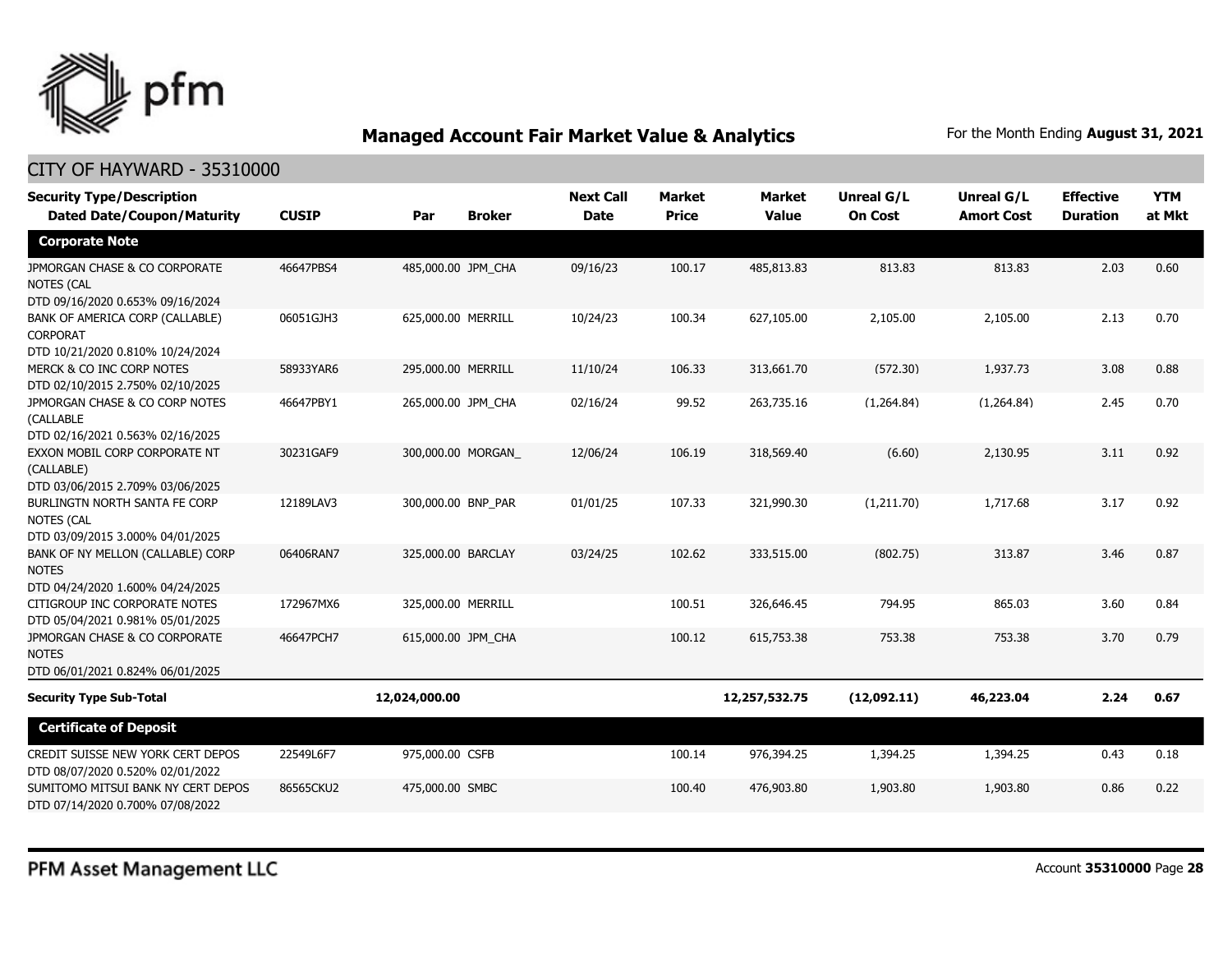

| <b>Security Type/Description</b><br><b>Dated Date/Coupon/Maturity</b>             | <b>CUSIP</b> | Par                 | <b>Broker</b> | <b>Next Call</b><br><b>Date</b> | <b>Market</b><br><b>Price</b> | <b>Market</b><br><b>Value</b> | <b>Unreal G/L</b><br><b>On Cost</b> | Unreal G/L<br><b>Amort Cost</b> | <b>Effective</b><br><b>Duration</b> | <b>YTM</b><br>at Mkt |
|-----------------------------------------------------------------------------------|--------------|---------------------|---------------|---------------------------------|-------------------------------|-------------------------------|-------------------------------------|---------------------------------|-------------------------------------|----------------------|
| <b>Certificate of Deposit</b>                                                     |              |                     |               |                                 |                               |                               |                                     |                                 |                                     |                      |
| NORDEA BANK ABP NEW YORK CERT<br><b>DEPOS</b><br>DTD 08/29/2019 1.850% 08/26/2022 | 65558TLL7    | 625,000.00 MERRILL  |               |                                 | 101.59                        | 634,951.25                    | 9,951.25                            | 9,951.25                        | 0.99                                | 0.23                 |
| SKANDINAV ENSKILDA BANK LT CD<br>DTD 09/03/2019 1.860% 08/26/2022                 | 83050PDR7    | 625,000.00 BARCLAYS |               |                                 | 101.60                        | 635,012.50                    | 10,012.50                           | 10,012.50                       | 0.99                                | 0.23                 |
| DNB BANK ASA/NY LT CD<br>DTD 12/06/2019 2.040% 12/02/2022                         | 23341VZT1    | 625,000.00 GOLDMAN  |               |                                 | 102.24                        | 639,019.38                    | 14,019.38                           | 14,019.38                       | 1.24                                | 0.24                 |
| CREDIT SUISSE NEW YORK CERT DEPOS<br>DTD 03/23/2021 0.590% 03/17/2023             | 22552G3C2    | 975,000.00 CSFB     |               |                                 | 100.14                        | 976,402.05                    | 1,402.05                            | 1,402.05                        | 1.54                                | 0.49                 |
| <b>Security Type Sub-Total</b>                                                    |              | 4,300,000.00        |               |                                 |                               | 4,338,683.23                  | 38,683.23                           | 38,683.23                       | 1.01                                | 0.28                 |
| <b>Bank Note</b>                                                                  |              |                     |               |                                 |                               |                               |                                     |                                 |                                     |                      |
| PNC BANK NA CORP NOTES<br>DTD 06/08/2018 3.500% 06/08/2023                        | 69353RFL7    | 300,000.00 TD       |               | 11/09/21                        | 105.37                        | 316,100.70                    | (5, 139.30)                         | 13,698.14                       | 0.18                                | 0.46                 |
| <b>Security Type Sub-Total</b>                                                    |              | 300,000.00          |               |                                 |                               | 316,100.70                    | (5, 139.30)                         | 13,698.14                       | 0.18                                | 0.46                 |
| <b>Asset-Backed Security</b>                                                      |              |                     |               |                                 |                               |                               |                                     |                                 |                                     |                      |
| <b>VWALT 2019-A A3</b><br>DTD 10/04/2019 1.990% 11/21/2022                        | 92867XAD8    | 234,035.85 JPM_CHAS |               |                                 | 100.44                        | 235,054.58                    | 1,022.43                            | 1,020.17                        | 0.27                                | 1.63                 |
| HART 2018-B A3<br>DTD 12/12/2018 3.200% 12/15/2022                                | 44933AAC1    | 24,944.87 BARCLAYS  |               |                                 | 100.42                        | 25,049.74                     | 105.17                              | 104.97                          | 0.15                                | 2.87                 |
| HAROT 2019-1 A3<br>DTD 02/27/2019 2.830% 03/20/2023                               | 43814WAC9    | 71,793.90 MERRILL   |               |                                 | 100.95                        | 72,477.08                     | 685.10                              | 683.91                          | 0.35                                | 2.21                 |
| FORD CREDIT AUTO OWNER TRUST<br>DTD 10/23/2018 3.240% 04/15/2023                  | 34532TAD4    | 46,266.55 BARCLAYS  |               |                                 | 100.62                        | 46,553.17                     | 294.54                              | 289.48                          | 0.21                                | 2.85                 |
| CARMAX AUTO OWNER TRUST<br>DTD 07/25/2018 3.130% 06/15/2023                       | 14313FAD1    | 73,005.14 BARCLAYS  |               |                                 | 100.73                        | 73,537.49                     | 542.30                              | 535.98                          | 0.27                                | 2.71                 |
| NAROT 2018-C A3<br>DTD 12/12/2018 3.220% 06/15/2023                               | 65478NAD7    | 73,211.22 MIZUHO    |               |                                 | 100.93                        | 73,889.16                     | 691.96                              | 683.49                          | 0.32                                | 2.69                 |
| HYUNDAI AUTO RECEIVABLES TRUST<br>DTD 04/10/2019 2.660% 06/15/2023                | 44932NAD2    | 106,359.36 SOCGEN   |               |                                 | 100.82                        | 107,228.73                    | 883.37                              | 875.35                          | 0.35                                | 2.19                 |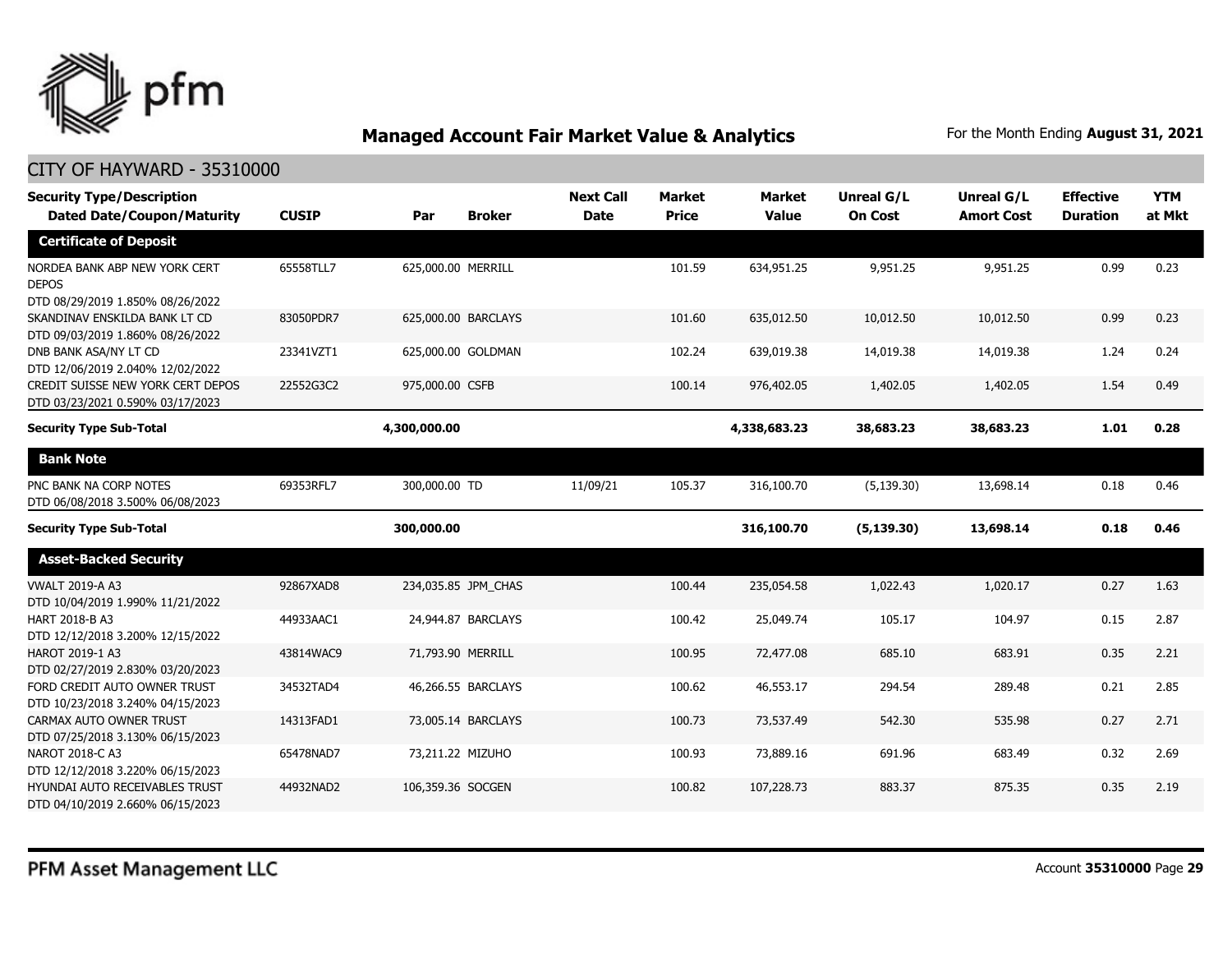

### CITY OF HAYWARD - 35310000

| <b>Security Type/Description</b>                            |              |                    |                     | <b>Next Call</b> | <b>Market</b> | <b>Market</b> | <b>Unreal G/L</b> | <b>Unreal G/L</b> | <b>Effective</b> | <b>YTM</b> |
|-------------------------------------------------------------|--------------|--------------------|---------------------|------------------|---------------|---------------|-------------------|-------------------|------------------|------------|
| <b>Dated Date/Coupon/Maturity</b>                           | <b>CUSIP</b> | Par                | <b>Broker</b>       | <b>Date</b>      | <b>Price</b>  | <b>Value</b>  | <b>On Cost</b>    | <b>Amort Cost</b> | <b>Duration</b>  | at Mkt     |
| <b>Asset-Backed Security</b>                                |              |                    |                     |                  |               |               |                   |                   |                  |            |
| GMALT 2020-3 A3<br>DTD 09/29/2020 0.450% 08/21/2023         | 362569AC9    | 320,000.00 WELLS F |                     |                  | 100.20        | 320,632.19    | 662.85            | 653.07            | 0.80             | 0.35       |
| CARMAX AUTO OWNER TRUST<br>DTD 10/24/2018 3.360% 09/15/2023 | 14315EAC4    |                    | 94,080.92 MERRILL   |                  | 101.22        | 95,225.85     | 1,145.78          | 1,145.28          | 0.40             | 2.75       |
| COPAR 2019-1 A3<br>DTD 05/30/2019 2.510% 11/15/2023         | 14042WAC4    |                    | 91,599.10 JPM_CHAS  |                  | 100.97        | 92,485.53     | 905.00            | 895.60            | 0.44             | 2.06       |
| MBALT 2020-B A3<br>DTD 09/23/2020 0.400% 11/15/2023         | 58769EAC2    | 170,000.00 MIZUHO  |                     |                  | 100.21        | 170,351.90    | 360.52            | 357.94            | 1.15             | 0.31       |
| FIFTH THIRD AUTO TRUST<br>DTD 05/08/2019 2.640% 12/15/2023  | 31680YAD9    | 105,044.03 CSFB    |                     |                  | 100.89        | 105,983.11    | 962.17            | 950.54            | 0.37             | 2.24       |
| BMWLT 2021-1 A3<br>DTD 03/10/2021 0.290% 01/25/2024         | 05591RAC8    | 235,000.00 MIZUHO  |                     |                  | 100.11        | 235,247.24    | 254.69            | 253.45            | 1.27             | 0.25       |
| HDMOT 2019-A A3<br>DTD 06/26/2019 2.340% 02/15/2024         | 41284WAC4    |                    | 139,632.74 BARCLAYS |                  | 100.82        | 140,782.96    | 1,161.03          | 1,155.94          | 0.35             | 2.00       |
| GMCAR 2019-2 A3<br>DTD 04/17/2019 2.650% 02/16/2024         | 36257FAD2    |                    | 147.051.84 BARCLAYS |                  | 100.96        | 148,463.54    | 1,423.67          | 1,417.79          | 0.38             | 2.25       |
| <b>TLOT 2021-A A3</b><br>DTD 04/21/2021 0.390% 04/22/2024   | 89238EAC0    | 340,000.00 JPM CHA |                     |                  | 100.17        | 340,562.17    | 601.85            | 597.04            | 1.68             | 0.33       |
| GMALT 2021-2 A3<br>DTD 05/26/2021 0.340% 05/20/2024         | 380144AC9    | 485,000.00 SOCGEN  |                     |                  | 100.13        | 485,630.74    | 706.88            | 700.03            | 1.53             | 0.29       |
| VZOT 2020-A A1A<br>DTD 01/29/2020 1.850% 07/22/2024         | 92348TAA2    | 150,000.00 MERRILL |                     |                  | 101.50        | 152,244.65    | 2,262.21          | 2,255.97          | 0.91             | 1.32       |
| <b>HDMOT 2020-A A3</b><br>DTD 01/29/2020 1.870% 10/15/2024  | 41284UAD6    | 117,475.05 CITIGRP |                     |                  | 100.93        | 118,563.06    | 1,113.62          | 1,104.97          | 0.54             | 1.57       |
| CARMX 2020-1 A3<br>DTD 01/22/2020 1.890% 12/16/2024         | 14315XAC2    | 345,000.00 MERRILL |                     |                  | 101.50        | 350,160.10    | 5,227.79          | 5,205.55          | 0.89             | 1.42       |
| <b>VZOT 2020-B A</b><br>DTD 08/12/2020 0.470% 02/20/2025    | 92290BAA9    | 675,000.00 RBC     |                     |                  | 100.34        | 677,312.75    | 2,454.50          | 2,421.49          | 1.43             | 0.37       |
| GMCAR 2020-3 A3<br>DTD 08/19/2020 0.450% 04/16/2025         | 362590AC5    | 445,000.00 CITIGRP |                     |                  | 100.22        | 445,968.77    | 1,070.59          | 1,047.96          | 1.10             | 0.39       |
| KCOT 2021-1A A3<br>DTD 04/14/2021 0.620% 08/15/2025         | 50117TAC5    | 290,000.00 JPM CHA |                     |                  | 99.83         | 289,499.90    | (440.77)          | (446.01)          | 2.46             | 0.66       |
| <b>HART 2021-A A3</b><br>DTD 04/28/2021 0.380% 09/15/2025   | 44933LAC7    | 135,000.00 BARCLAY |                     |                  | 100.01        | 135,010.45    | 24.65             | 23.53             | 1.94             | 0.38       |

PFM Asset Management LLC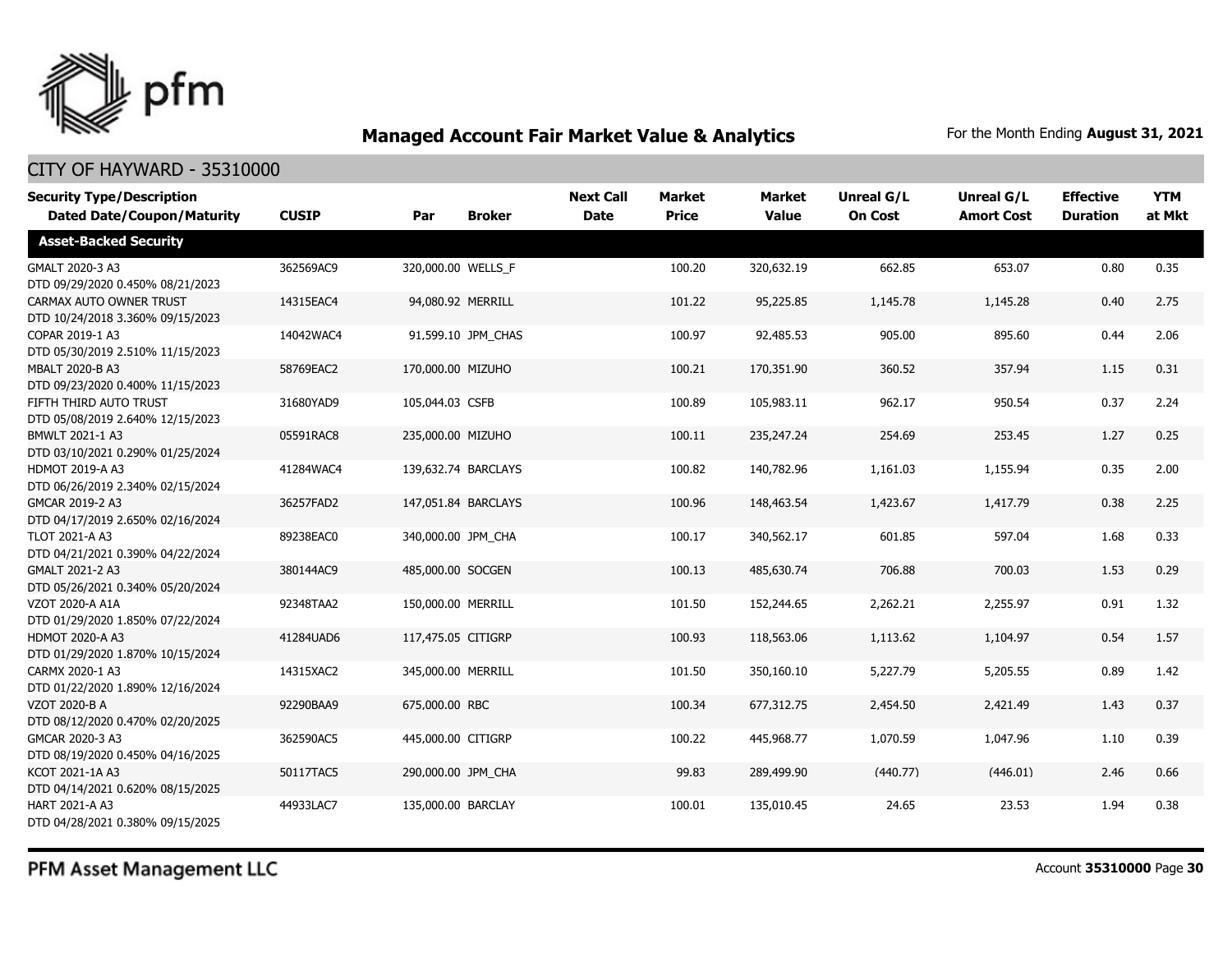

| <b>Security Type/Description</b><br><b>Dated Date/Coupon/Maturity</b> | <b>CUSIP</b> | Par              | <b>Broker</b>      | <b>Next Call</b><br>Date | Market<br><b>Price</b> | Market<br>Value  | Unreal G/L<br><b>On Cost</b> | Unreal G/L<br><b>Amort Cost</b> | <b>Effective</b><br><b>Duration</b> | YTM<br>at Mkt |
|-----------------------------------------------------------------------|--------------|------------------|--------------------|--------------------------|------------------------|------------------|------------------------------|---------------------------------|-------------------------------------|---------------|
| <b>Asset-Backed Security</b>                                          |              |                  |                    |                          |                        |                  |                              |                                 |                                     |               |
| KCOT 2021-2A A3<br>DTD 07/28/2021 0.560% 11/17/2025                   | 50117XAE2    | 480,000.00 MITSU |                    |                          | 99.41                  | 477,173.03       | (2,808.87)                   | (2,809.27)                      | 2.71                                | 0.70          |
| CARMX 2021-2 A3<br>DTD 04/21/2021 0.520% 02/17/2026                   | 14314QAC8    |                  | 310,000.00 MERRILL |                          | 100.18                 | 310,571.49       | 638.29                       | 633.25                          | 2.18                                | 0.48          |
| CARMX 2021-3 A3<br>DTD 07/28/2021 0.550% 06/15/2026                   | 14317DAC4    | 595,000.00 RBC   |                    |                          | 99.97                  | 594,802.40       | (99.72)                      | (101.64)                        | 2.52                                | 0.56          |
| <b>Security Type Sub-Total</b>                                        |              | 6,299,500.57     |                    |                          |                        | 6,320,461.78     | 21,851.60                    | 21,655.83                       | 1.41                                | 0.88          |
| <b>Managed Account Sub-Total</b>                                      |              | 127,890,614.33   |                    |                          |                        | 129,142,989.51   | 519,017.21                   | 694,290.68                      | 1.81                                | 0.37          |
| <b>Securities Sub-Total</b>                                           |              | \$127,890,614.33 |                    |                          |                        | \$129,142,989.51 | \$519,017.21                 | \$694,290.68                    | 1.81                                | 0.37%         |
| <b>Accrued Interest</b>                                               |              |                  |                    |                          |                        | \$256,360.09     |                              |                                 |                                     |               |
| <b>Total Investments</b>                                              |              |                  |                    |                          |                        | \$129,399,349.60 |                              |                                 |                                     |               |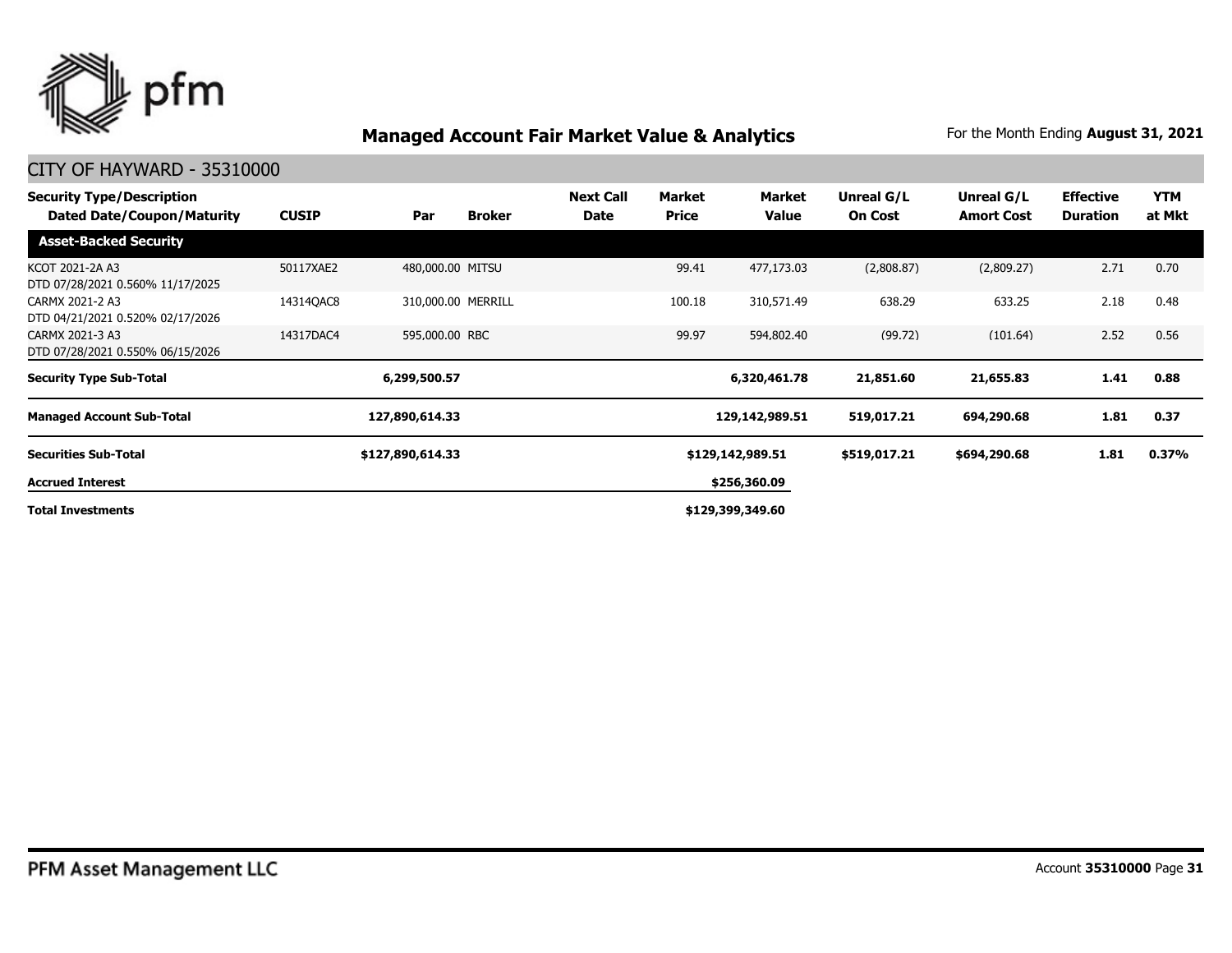

| <b>Trade</b>    | <b>Transaction Type</b><br><b>Settle</b> | <b>Security Description</b>                                                            | <b>CUSIP</b> | Par          | <b>Principal</b><br><b>Proceeds</b> | <b>Accrued</b><br><b>Interest</b> | <b>Total</b>   | <b>Realized G/L</b><br>Cost | <b>Realized G/L</b><br><b>Amort Cost</b> | <b>Sale</b><br>Method |
|-----------------|------------------------------------------|----------------------------------------------------------------------------------------|--------------|--------------|-------------------------------------|-----------------------------------|----------------|-----------------------------|------------------------------------------|-----------------------|
| <b>BUY</b>      |                                          |                                                                                        |              |              |                                     |                                   |                |                             |                                          |                       |
| 08/04/21        | 08/06/21                                 | US TREASURY N/B NOTES<br>DTD 07/15/2021 0.375% 07/15/2024                              | 91282CCL3    | 750,000.00   | (750, 878.91)                       | (168.14)                          | (751, 047.05)  |                             |                                          |                       |
| 08/05/21        | 08/09/21                                 | US TREASURY N/B NOTES<br>DTD 07/15/2021 0.375% 07/15/2024                              | 91282CCL3    | 760,000.00   | (759, 910.94)                       | (193.61)                          | (760, 104.55)  |                             |                                          |                       |
| 08/09/21        | 08/10/21                                 | US TREASURY N/B NOTES<br>DTD 07/15/2021 0.375% 07/15/2024                              | 91282CCL3    | 1,700,000.00 | (1,698,207.03)                      | (450.41)                          | (1,698,657.44) |                             |                                          |                       |
| 08/09/21        | 08/12/21                                 | BMW US CAPITAL LLC CORPORATE<br><b>NOTES</b><br>DTD 08/12/2021 0.750% 08/12/2024       | 05565EBU8    | 265,000.00   | (264, 976.15)                       | 0.00                              | (264, 976.15)  |                             |                                          |                       |
| 08/09/21        | 08/12/21                                 | UNILEVER CAPITAL CORP CORPORATE<br><b>NOTES</b><br>DTD 08/12/2021 0.626% 08/12/2024    | 904764BN6    | 225,000.00   | (225,000.00)                        | 0.00                              | (225,000.00)   |                             |                                          |                       |
|                 | <b>Transaction Type Sub-Total</b>        |                                                                                        |              | 3,700,000.00 | (3,698,973.03)                      | (812.16)                          | (3,699,785.19) |                             |                                          |                       |
| <b>INTEREST</b> |                                          |                                                                                        |              |              |                                     |                                   |                |                             |                                          |                       |
| 08/01/21        | 08/01/21                                 | LOS ANGELES CCD, CA TXBL GO BONDS<br>DTD 11/10/2020 0.444% 08/01/2023                  | 54438CYH9    | 310,000.00   | 0.00                                | 688.20                            | 688.20         |                             |                                          |                       |
| 08/01/21        | 08/01/21                                 | SAN DIEGO CCD, CA TXBL GO BONDS<br>DTD 10/16/2019 1.936% 08/01/2022                    | 797272QM6    | 675,000.00   | 0.00                                | 6,534.00                          | 6,534.00       |                             |                                          |                       |
| 08/01/21        | 08/01/21                                 | LONG BEACH CCD, CA TXBL GO BONDS<br>DTD 10/23/2019 1.702% 08/01/2022                   | 542411NG4    | 920,000.00   | 0.00                                | 7,829.20                          | 7,829.20       |                             |                                          |                       |
| 08/01/21        | 08/01/21                                 | MD ST T/E GO BONDS<br>DTD 08/30/2017 5.000% 08/01/2024                                 | 574193PK8    | 500,000.00   | 0.00                                | 12,500.00                         | 12,500.00      |                             |                                          |                       |
| 08/01/21        | 08/01/21                                 | MD ST TXBL GO BONDS<br>DTD 08/05/2020 0.410% 08/01/2023                                | 574193TP3    | 650,000.00   | 0.00                                | 1,332.50                          | 1,332.50       |                             |                                          |                       |
| 08/01/21        | 08/01/21                                 | PALOMAR COMM COLL DIST, CA TXBL<br><b>GO BONDS</b><br>DTD 11/03/2020 0.580% 08/01/2023 | 697511FA6    | 350,000.00   | 0.00                                | 1,015.00                          | 1,015.00       |                             |                                          |                       |
| 08/01/21        | 08/01/21                                 | ADOBE INC CORP NOTE<br>DTD 02/03/2020 1.700% 02/01/2023                                | 00724PAA7    | 300,000.00   | 0.00                                | 2,550.00                          | 2,550.00       |                             |                                          |                       |
| 08/01/21        | 08/01/21                                 | PALOMAR COMM COLL DIST, CA TXBL<br><b>GO BONDS</b><br>DTD 11/03/2020 0.441% 08/01/2022 | 697511EZ2    | 375,000.00   | 0.00                                | 826.88                            | 826.88         |                             |                                          |                       |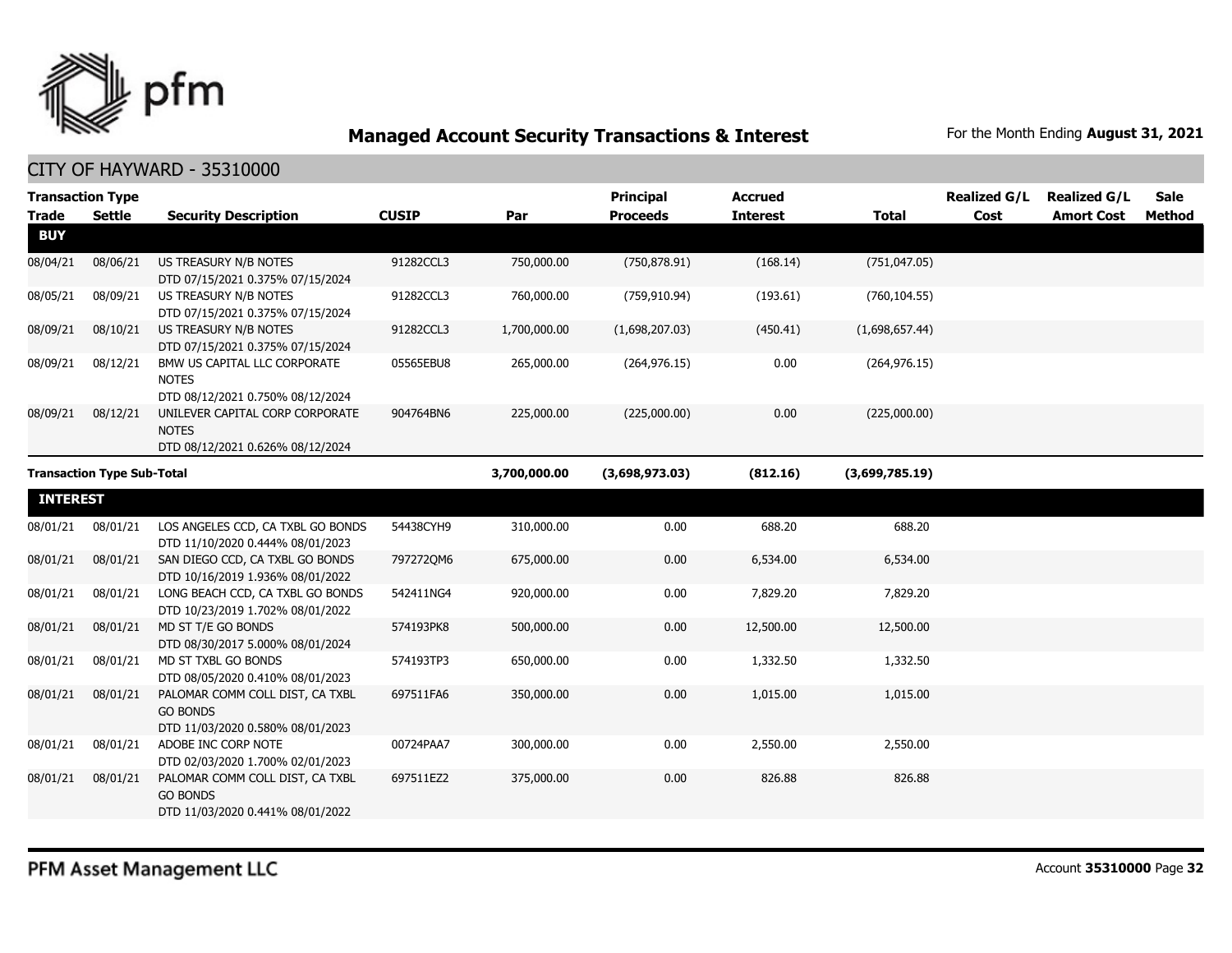

| <b>Transaction Type</b> |               |                                                                      |              |              | <b>Principal</b> | <b>Accrued</b>  |              | <b>Realized G/L</b> | <b>Realized G/L</b> | <b>Sale</b> |
|-------------------------|---------------|----------------------------------------------------------------------|--------------|--------------|------------------|-----------------|--------------|---------------------|---------------------|-------------|
| <b>Trade</b>            | <b>Settle</b> | <b>Security Description</b>                                          | <b>CUSIP</b> | Par          | <b>Proceeds</b>  | <b>Interest</b> | <b>Total</b> | Cost                | <b>Amort Cost</b>   | Method      |
| <b>INTEREST</b>         |               |                                                                      |              |              |                  |                 |              |                     |                     |             |
| 08/01/21                | 08/01/21      | TAMALPAIS UHSD, CA TXBL GO BONDS<br>DTD 10/09/2019 1.925% 08/01/2022 | 874857KH7    | 995,000.00   | 0.00             | 9,576.88        | 9,576.88     |                     |                     |             |
| 08/01/21                | 08/01/21      | CHAFFEY UHSD, CA TXBL GO BONDS<br>DTD 12/05/2019 1.913% 08/01/2022   | 157411TH2    | 600,000.00   | 0.00             | 5,739.00        | 5,739.00     |                     |                     |             |
| 08/01/21                | 08/25/21      | FHMS KP05 A<br>DTD 12/01/2018 3.203% 07/01/2023                      | 3137FKK39    | 47,452.76    | 0.00             | 126.66          | 126.66       |                     |                     |             |
| 08/01/21                | 08/25/21      | FNA 2018-M5 A2<br>DTD 04/01/2018 3.560% 09/01/2021                   | 3136B1XP4    | 6,970.14     | 0.00             | 20.68           | 20.68        |                     |                     |             |
| 08/01/21                | 08/25/21      | FHLMC MULTIFAMILY STRUCTURED P<br>DTD 05/01/2015 2.791% 01/01/2022   | 3137BHXY8    | 1,120,500.19 | 0.00             | 2,606.10        | 2,606.10     |                     |                     |             |
| 08/01/21                | 08/25/21      | FHMS K019 A2<br>DTD 08/01/2012 2.272% 03/01/2022                     | 3137ASNJ9    | 549,434.94   | 0.00             | 1,040.26        | 1,040.26     |                     |                     |             |
| 08/01/21                | 08/25/21      | FHLMC MULTIFAMILY STRUCTURED P<br>DTD 12/01/2012 2.355% 07/01/2022   | 3137AVXN2    | 1,781,273.17 | 0.00             | 3,495.75        | 3,495.75     |                     |                     |             |
| 08/01/21                | 08/25/21      | FHMS KJ30 A1<br>DTD 07/01/2020 0.526% 01/01/2025                     | 3137FUZN7    | 382,610.55   | 0.00             | 167.71          | 167.71       |                     |                     |             |
| 08/01/21                | 08/25/21      | FHLMC MULTIFAMILY STRUCTURED P<br>DTD 12/01/2012 2.307% 08/01/2022   | 3137AWQH1    | 1,250,000.00 | 0.00             | 2,403.13        | 2,403.13     |                     |                     |             |
| 08/01/21                | 08/25/21      | FHLMC MULTIFAMILY STRUCTURED P<br>DTD 05/01/2013 2.510% 11/01/2022   | 3137B1BS0    | 1,565,000.00 | 0.00             | 3,273.46        | 3,273.46     |                     |                     |             |
| 08/01/21                | 08/25/21      | FHMS KJ27 A1<br>DTD 11/01/2019 2.092% 07/01/2024                     | 3137FQ3V3    | 358,913.89   | 0.00             | 625.71          | 625.71       |                     |                     |             |
| 08/01/21                | 08/25/21      | <b>FANNIEMAE-ACES</b><br>DTD 02/01/2013 2.509% 11/01/2022            | 3136ACGJ4    | 882,196.21   | 0.00             | 1,880.21        | 1,880.21     |                     |                     |             |
| 08/01/21                | 08/25/21      | FHMS K023 A1<br>DTD 12/01/2012 1.583% 04/01/2022                     | 3137AWQG3    | 343,557.88   | 0.00             | 453.21          | 453.21       |                     |                     |             |
| 08/01/21                | 08/25/21      | FHLMC MULTIFAMILY STRUCTURED P<br>DTD 11/01/2015 2.716% 06/01/2022   | 3137BLUR7    | 600,000.00   | 0.00             | 1,317.32        | 1,317.32     |                     |                     |             |
| 08/01/21                | 08/25/21      | FNA 2013-M7 A2<br>DTD 05/01/2013 2.280% 12/01/2022                   | 3136AEGO4    | 628,447.09   | 0.00             | 1,238.11        | 1,238.11     |                     |                     |             |
| 08/10/21                | 08/10/21      | MERCK & CO INC CORP NOTES<br>DTD 02/10/2015 2.750% 02/10/2025        | 58933YAR6    | 295,000.00   | 0.00             | 4,056.25        | 4,056.25     |                     |                     |             |
| 08/10/21                | 08/10/21      | FANNIE MAE NOTES (CALLABLE)<br>DTD 08/10/2020 0.300% 08/10/2023      | 3135G05R0    | 1,950,000.00 | 0.00             | 2,925.00        | 2,925.00     |                     |                     |             |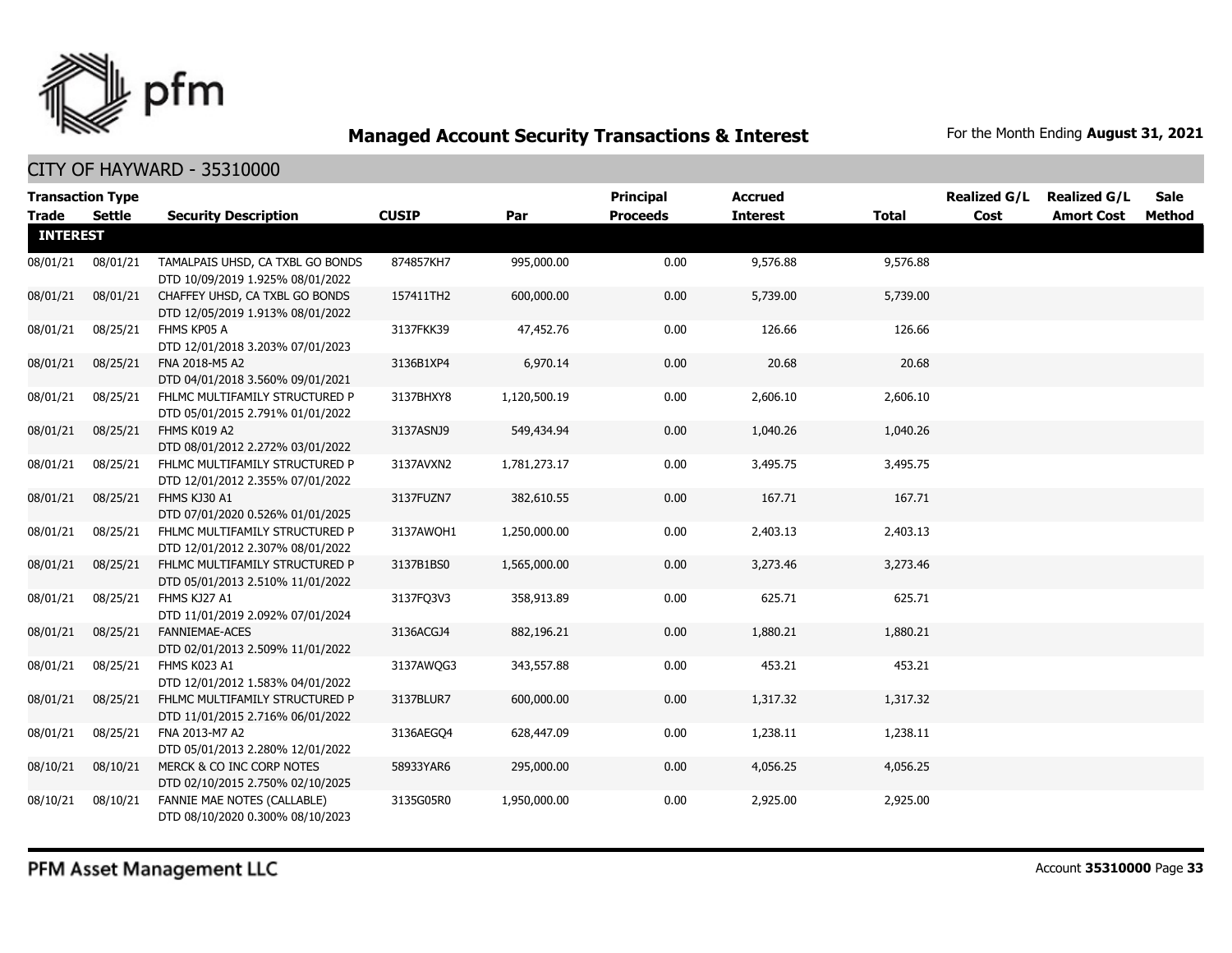

|                                 | <b>Transaction Type</b> |                                                                                        | <b>CUSIP</b> |            | <b>Principal</b> | <b>Accrued</b>  |              | <b>Realized G/L</b> | <b>Realized G/L</b> | <b>Sale</b> |
|---------------------------------|-------------------------|----------------------------------------------------------------------------------------|--------------|------------|------------------|-----------------|--------------|---------------------|---------------------|-------------|
| <b>Trade</b><br><b>INTEREST</b> | Settle                  | <b>Security Description</b>                                                            |              | Par        | <b>Proceeds</b>  | <b>Interest</b> | <b>Total</b> | Cost                | <b>Amort Cost</b>   | Method      |
| 08/11/21                        | 08/11/21                | PACCAR FINANCIAL CORP CORPORATE<br><b>NOTES</b><br>DTD 08/11/2020 0.350% 08/11/2023    | 69371RO90    | 325,000.00 | 0.00             | 568.75          | 568.75       |                     |                     |             |
| 08/12/21                        | 08/12/21                | <b>IBM CORP NOTES</b><br>DTD 02/12/2014 3.625% 02/12/2024                              | 459200HU8    | 275,000.00 | 0.00             | 4,984.38        | 4,984.38     |                     |                     |             |
| 08/14/21                        | 08/14/21                | TOYOTA MOTOR CREDIT CORP<br><b>CORPORATE NOTES</b><br>DTD 08/14/2020 0.500% 08/14/2023 | 89236THF5    | 530,000.00 | 0.00             | 1,325.00        | 1,325.00     |                     |                     |             |
| 08/15/21                        | 08/15/21                | MBALT 2020-B A3<br>DTD 09/23/2020 0.400% 11/15/2023                                    | 58769EAC2    | 170,000.00 | 0.00             | 56.67           | 56.67        |                     |                     |             |
| 08/15/21                        | 08/15/21                | <b>HDMOT 2019-A A3</b><br>DTD 06/26/2019 2.340% 02/15/2024                             | 41284WAC4    | 158,260.67 | 0.00             | 308.61          | 308.61       |                     |                     |             |
| 08/15/21                        | 08/15/21                | CARMX 2021-3 A3<br>DTD 07/28/2021 0.550% 06/15/2026                                    | 14317DAC4    | 595,000.00 | 0.00             | 154.53          | 154.53       |                     |                     |             |
| 08/15/21                        | 08/15/21                | HART 2018-B A3<br>DTD 12/12/2018 3.200% 12/15/2022                                     | 44933AAC1    | 32,935.80  | 0.00             | 87.83           | 87.83        |                     |                     |             |
| 08/15/21                        | 08/15/21                | CARMX 2021-2 A3<br>DTD 04/21/2021 0.520% 02/17/2026                                    | 14314QAC8    | 310,000.00 | 0.00             | 134.33          | 134.33       |                     |                     |             |
| 08/15/21                        | 08/15/21                | CARMAX AUTO OWNER TRUST<br>DTD 07/25/2018 3.130% 06/15/2023                            | 14313FAD1    | 85,737.53  | 0.00             | 223.63          | 223.63       |                     |                     |             |
| 08/15/21                        | 08/15/21                | <b>HDMOT 2020-A A3</b><br>DTD 01/29/2020 1.870% 10/15/2024                             | 41284UAD6    | 127,773.80 | 0.00             | 199.11          | 199.11       |                     |                     |             |
| 08/15/21                        | 08/15/21                | COPAR 2019-1 A3<br>DTD 05/30/2019 2.510% 11/15/2023                                    | 14042WAC4    | 101,979.02 | 0.00             | 213.31          | 213.31       |                     |                     |             |
| 08/15/21                        | 08/15/21                | NAROT 2018-C A3<br>DTD 12/12/2018 3.220% 06/15/2023                                    | 65478NAD7    | 83,237.91  | 0.00             | 223.36          | 223.36       |                     |                     |             |
| 08/15/21                        | 08/15/21                | FIFTH THIRD AUTO TRUST<br>DTD 05/08/2019 2.640% 12/15/2023                             | 31680YAD9    | 117,233.97 | 0.00             | 257.91          | 257.91       |                     |                     |             |
| 08/15/21                        | 08/15/21                | KCOT 2021-2A A3<br>DTD 07/28/2021 0.560% 11/17/2025                                    | 50117XAE2    | 480,000.00 | 0.00             | 126.93          | 126.93       |                     |                     |             |
| 08/15/21                        | 08/15/21                | HART 2021-A A3<br>DTD 04/28/2021 0.380% 09/15/2025                                     | 44933LAC7    | 135,000.00 | 0.00             | 42.75           | 42.75        |                     |                     |             |
| 08/15/21                        | 08/15/21                | HYUNDAI AUTO RECEIVABLES TRUST<br>DTD 04/10/2019 2.660% 06/15/2023                     | 44932NAD2    | 120,953.90 | 0.00             | 268.11          | 268.11       |                     |                     |             |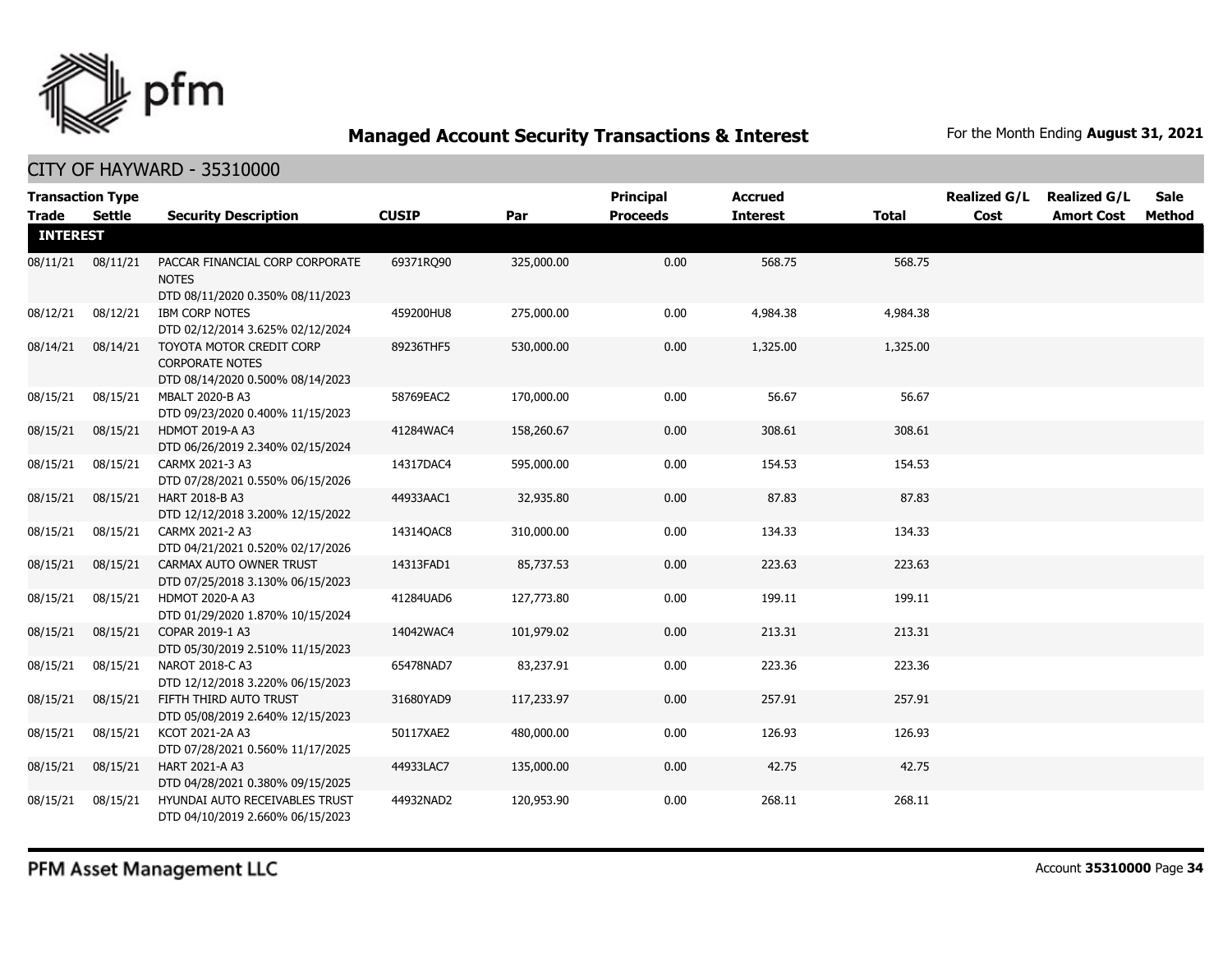

|              | <b>Transaction Type</b> |                                                                                 |              |              | <b>Principal</b> | <b>Accrued</b>  |              | <b>Realized G/L</b> | <b>Realized G/L</b> | <b>Sale</b> |  |  |  |
|--------------|-------------------------|---------------------------------------------------------------------------------|--------------|--------------|------------------|-----------------|--------------|---------------------|---------------------|-------------|--|--|--|
| <b>Trade</b> | Settle                  | <b>Security Description</b>                                                     | <b>CUSIP</b> | Par          | <b>Proceeds</b>  | <b>Interest</b> | <b>Total</b> | Cost                | <b>Amort Cost</b>   | Method      |  |  |  |
|              | <b>INTEREST</b>         |                                                                                 |              |              |                  |                 |              |                     |                     |             |  |  |  |
| 08/15/21     | 08/15/21                | KCOT 2021-1A A3<br>DTD 04/14/2021 0.620% 08/15/2025                             | 50117TAC5    | 290,000.00   | 0.00             | 149.83          | 149.83       |                     |                     |             |  |  |  |
| 08/15/21     | 08/15/21                | US TREASURY NOTES<br>DTD 02/15/2021 0.125% 02/15/2024                           | 91282CBM2    | 4,500,000.00 | 0.00             | 2,812.50        | 2,812.50     |                     |                     |             |  |  |  |
| 08/15/21     | 08/15/21                | FORD CREDIT AUTO OWNER TRUST<br>DTD 10/23/2018 3.240% 04/15/2023                | 34532TAD4    | 55,842.46    | 0.00             | 150.77          | 150.77       |                     |                     |             |  |  |  |
| 08/15/21     | 08/15/21                | CARMAX AUTO OWNER TRUST<br>DTD 10/24/2018 3.360% 09/15/2023                     | 14315EAC4    | 105,010.48   | 0.00             | 294.03          | 294.03       |                     |                     |             |  |  |  |
| 08/15/21     | 08/15/21                | CARMX 2020-1 A3<br>DTD 01/22/2020 1.890% 12/16/2024                             | 14315XAC2    | 345,000.00   | 0.00             | 543.38          | 543.38       |                     |                     |             |  |  |  |
| 08/16/21     | 08/16/21                | GMCAR 2020-3 A3<br>DTD 08/19/2020 0.450% 04/16/2025                             | 362590AC5    | 445,000.00   | 0.00             | 166.88          | 166.88       |                     |                     |             |  |  |  |
| 08/16/21     | 08/16/21                | JPMORGAN CHASE & CO CORP NOTES<br>(CALLABLE<br>DTD 02/16/2021 0.563% 02/16/2025 | 46647PBY1    | 265,000.00   | 0.00             | 745.98          | 745.98       |                     |                     |             |  |  |  |
| 08/16/21     | 08/16/21                | GMCAR 2019-2 A3<br>DTD 04/17/2019 2.650% 02/16/2024                             | 36257FAD2    | 164,275.00   | 0.00             | 362.77          | 362.77       |                     |                     |             |  |  |  |
| 08/17/21     | 08/17/21                | FEDERAL HOME LOAN BANKS NOTES<br>DTD 02/21/2020 1.375% 02/17/2023               | 3130AJ7E3    | 2,140,000.00 | 0.00             | 14,712.50       | 14,712.50    |                     |                     |             |  |  |  |
| 08/18/21     | 08/18/21                | HAROT 2019-1 A3<br>DTD 02/27/2019 2.830% 03/20/2023                             | 43814WAC9    | 81,497.22    | 0.00             | 192.20          | 192.20       |                     |                     |             |  |  |  |
| 08/20/21     | 08/20/21                | GMALT 2020-3 A3<br>DTD 09/29/2020 0.450% 08/21/2023                             | 362569AC9    | 320,000.00   | 0.00             | 120.00          | 120.00       |                     |                     |             |  |  |  |
| 08/20/21     | 08/20/21                | GMALT 2021-2 A3<br>DTD 05/26/2021 0.340% 05/20/2024                             | 380144AC9    | 485,000.00   | 0.00             | 137.42          | 137.42       |                     |                     |             |  |  |  |
| 08/20/21     | 08/20/21                | <b>VWALT 2019-A A3</b><br>DTD 10/04/2019 1.990% 11/21/2022                      | 92867XAD8    | 269,398.04   | 0.00             | 446.75          | 446.75       |                     |                     |             |  |  |  |
| 08/20/21     | 08/20/21                | VZOT 2020-B A<br>DTD 08/12/2020 0.470% 02/20/2025                               | 92290BAA9    | 675,000.00   | 0.00             | 264.38          | 264.38       |                     |                     |             |  |  |  |
| 08/20/21     | 08/20/21                | VZOT 2020-A A1A<br>DTD 01/29/2020 1.850% 07/22/2024                             | 92348TAA2    | 150,000.00   | 0.00             | 231.25          | 231.25       |                     |                     |             |  |  |  |
| 08/20/21     | 08/20/21                | TLOT 2021-A A3<br>DTD 04/21/2021 0.390% 04/22/2024                              | 89238EAC0    | 340,000.00   | 0.00             | 110.50          | 110.50       |                     |                     |             |  |  |  |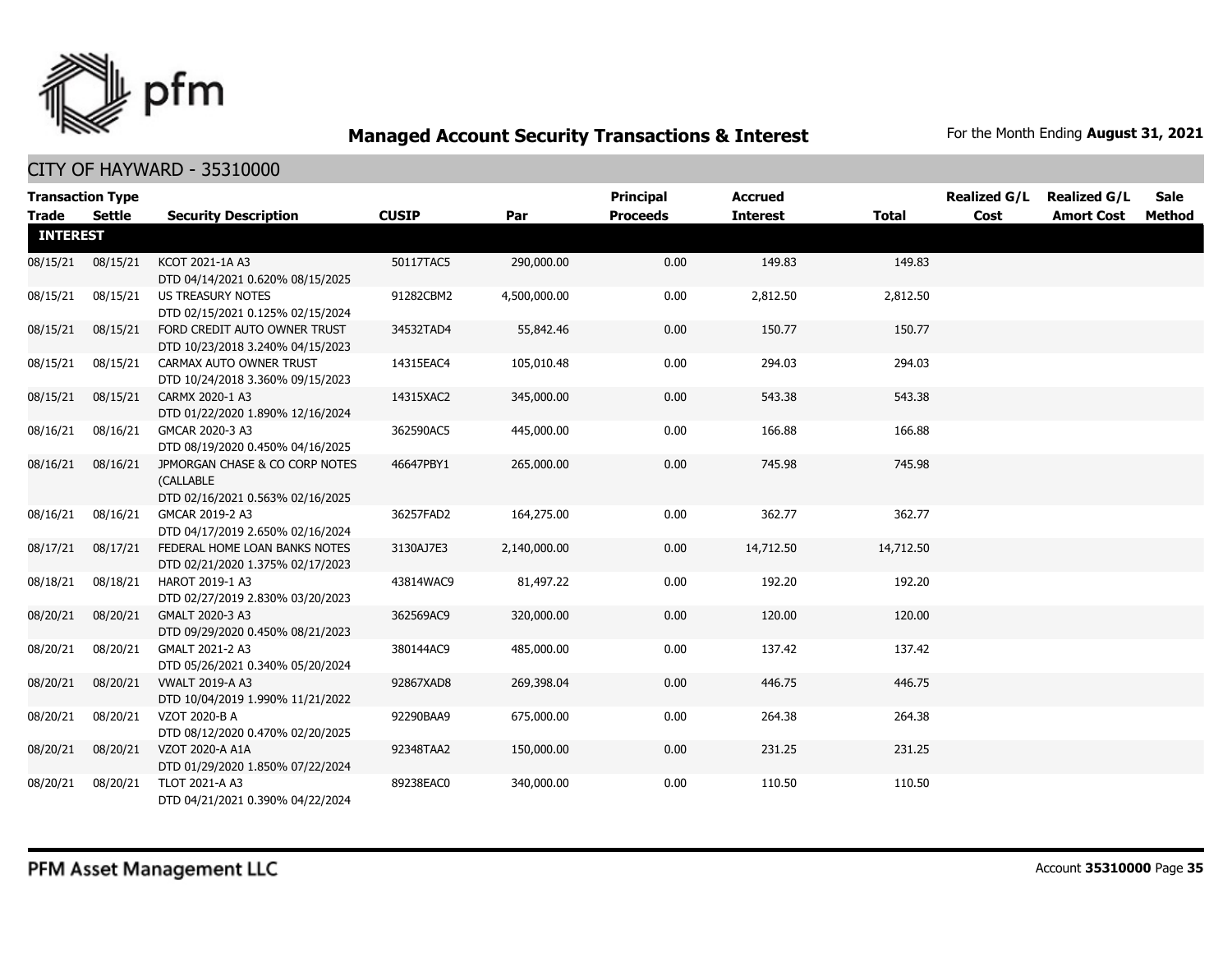

CITY OF HAYWARD - 35310000

| <b>Transaction Type</b>           |               |                                                                                   |              |              | <b>Principal</b> | <b>Accrued</b>  |              | <b>Realized G/L</b> | <b>Realized G/L</b> | Sale   |
|-----------------------------------|---------------|-----------------------------------------------------------------------------------|--------------|--------------|------------------|-----------------|--------------|---------------------|---------------------|--------|
| <b>Trade</b>                      | <b>Settle</b> | <b>Security Description</b>                                                       | <b>CUSIP</b> | Par          | <b>Proceeds</b>  | <b>Interest</b> | <b>Total</b> | Cost                | <b>Amort Cost</b>   | Method |
| <b>INTEREST</b>                   |               |                                                                                   |              |              |                  |                 |              |                     |                     |        |
| 08/24/21                          | 08/24/21      | <b>FREDDIE MAC NOTES</b><br>DTD 08/21/2020 0.250% 08/24/2023                      | 3137EAEV7    | 2,325,000.00 | 0.00             | 2,906.25        | 2,906.25     |                     |                     |        |
| 08/25/21                          | 08/25/21      | BMWLT 2021-1 A3<br>DTD 03/10/2021 0.290% 01/25/2024                               | 05591RAC8    | 235,000.00   | 0.00             | 56.79           | 56.79        |                     |                     |        |
| 08/26/21                          | 08/26/21      | NORDEA BANK ABP NEW YORK CERT<br><b>DEPOS</b><br>DTD 08/29/2019 1.850% 08/26/2022 | 65558TLL7    | 625,000.00   | 0.00             | 5,813.37        | 5,813.37     |                     |                     |        |
| 08/26/21                          | 08/26/21      | SKANDINAV ENSKILDA BANK LT CD<br>DTD 09/03/2019 1.860% 08/26/2022                 | 83050PDR7    | 625,000.00   | 0.00             | 5,844.79        | 5,844.79     |                     |                     |        |
| 08/31/21                          | 08/31/21      | <b>US TREASURY NOTES</b><br>DTD 08/31/2017 1.625% 08/31/2022                      | 9128282S8    | 125,000.00   | 0.00             | 1,015.63        | 1,015.63     |                     |                     |        |
| <b>Transaction Type Sub-Total</b> |               | 35,650,492.62                                                                     | 0.00         | 120,474.40   | 120,474.40       |                 |              |                     |                     |        |
| <b>PAYDOWNS</b>                   |               |                                                                                   |              |              |                  |                 |              |                     |                     |        |
| 08/01/21                          | 08/25/21      | FNA 2018-M5 A2<br>DTD 04/01/2018 3.560% 09/01/2021                                | 3136B1XP4    | 6,945.47     | 6,945.47         | 0.00            | 6,945.47     | (138.15)            | 0.00                |        |
| 08/01/21                          | 08/25/21      | <b>FANNIEMAE-ACES</b><br>DTD 02/01/2013 2.509% 11/01/2022                         | 3136ACGJ4    | 9,011.45     | 9,011.45         | 0.00            | 9,011.45     | (111.24)            | 0.00                |        |
| 08/01/21                          | 08/25/21      | FHMS K023 A1<br>DTD 12/01/2012 1.583% 04/01/2022                                  | 3137AWQG3    | 11,160.88    | 11,160.88        | 0.00            | 11,160.88    | 282.07              | 0.00                |        |
| 08/01/21                          | 08/25/21      | FHMS K023 A1<br>DTD 12/01/2012 1.583% 04/01/2022                                  | 3137AWQG3    | 2,542.20     | 2,542.20         | 0.00            | 2,542.20     | 55.21               | 0.00                |        |
| 08/01/21                          | 08/25/21      | FHMS K023 A1<br>DTD 12/01/2012 1.583% 04/01/2022                                  | 3137AWQG3    | 22,941.81    | 22,941.81        | 0.00            | 22,941.81    | 501.85              | 0.00                |        |
| 08/01/21                          | 08/25/21      | FHLMC MULTIFAMILY STRUCTURED P<br>DTD 12/01/2012 2.355% 07/01/2022                | 3137AVXN2    | 1,509.63     | 1,509.63         | 0.00            | 1,509.63     | (5.55)              | 0.00                |        |
| 08/01/21                          | 08/25/21      | FHLMC MULTIFAMILY STRUCTURED P<br>DTD 12/01/2012 2.355% 07/01/2022                | 3137AVXN2    | 3,250.71     | 3,250.71         | 0.00            | 3,250.71     | 12.70               | 0.00                |        |
| 08/01/21                          | 08/25/21      | FHLMC MULTIFAMILY STRUCTURED P<br>DTD 05/01/2015 2.791% 01/01/2022                | 3137BHXY8    | 108,296.14   | 108,296.14       | 0.00            | 108,296.14   | (1,962.87)          | 0.00                |        |
| 08/01/21                          | 08/25/21      | <b>FHMS K720 A1</b><br>DTD 11/01/2015 2.316% 11/01/2021                           | 3137BLUO9    | 62,464.63    | 62,464.63        | 0.00            | 62,464.63    | (170.80)            | 0.00                |        |
| 08/01/21                          | 08/25/21      | FHMS K019 A2<br>DTD 08/01/2012 2.272% 03/01/2022                                  | 3137ASNJ9    | 1,514.54     | 1,514.54         | 0.00            | 1,514.54     | 11.18               | 0.00                |        |

PFM Asset Management LLC

Account **35310000** Page **36**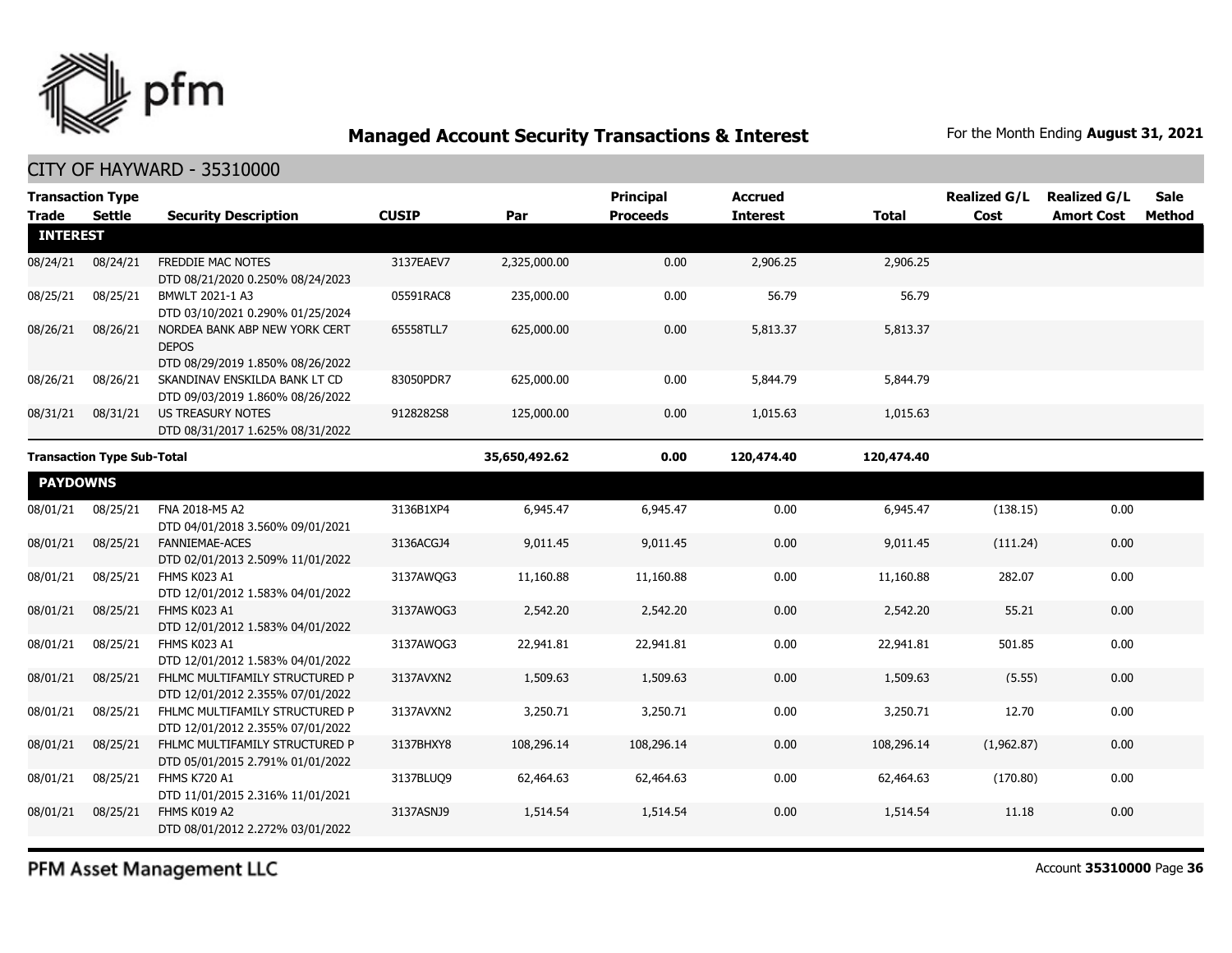

| <b>Trade</b>    | <b>Transaction Type</b><br><b>Settle</b> | <b>Security Description</b>                                        | <b>CUSIP</b> | Par       | Principal<br><b>Proceeds</b> | <b>Accrued</b><br><b>Interest</b> | <b>Total</b> | <b>Realized G/L</b><br>Cost | <b>Realized G/L</b><br><b>Amort Cost</b> | <b>Sale</b><br>Method |
|-----------------|------------------------------------------|--------------------------------------------------------------------|--------------|-----------|------------------------------|-----------------------------------|--------------|-----------------------------|------------------------------------------|-----------------------|
| <b>PAYDOWNS</b> |                                          |                                                                    |              |           |                              |                                   |              |                             |                                          |                       |
| 08/01/21        | 08/25/21                                 | FNA 2013-M7 A2<br>DTD 05/01/2013 2.280% 12/01/2022                 | 3136AEGO4    | 6,361.35  | 6,361.35                     | 0.00                              | 6,361.35     | (83.34)                     | 0.00                                     |                       |
| 08/01/21        | 08/25/21                                 | FHMS KP05 A<br>DTD 12/01/2018 3.203% 07/01/2023                    | 3137FKK39    | 113.32    | 113.32                       | 0.00                              | 113.32       | 0.00                        | 0.00                                     |                       |
| 08/01/21        | 08/25/21                                 | FHMS KJ27 A1<br>DTD 11/01/2019 2.092% 07/01/2024                   | 3137FQ3V3    | 720.03    | 720.03                       | 0.00                              | 720.03       | 0.02                        | 0.00                                     |                       |
| 08/01/21        | 08/25/21                                 | FNA 2013-M7 A2<br>DTD 05/01/2013 2.280% 12/01/2022                 | 3136AEGQ4    | 4,801.79  | 4,801.79                     | 0.00                              | 4,801.79     | (29.92)                     | 0.00                                     |                       |
| 08/01/21        | 08/25/21                                 | FHLMC MULTIFAMILY STRUCTURED P<br>DTD 11/01/2015 2.716% 06/01/2022 | 3137BLUR7    | 17,971.34 | 17,971.34                    | 0.00                              | 17,971.34    | 22.36                       | 0.00                                     |                       |
| 08/01/21        | 08/25/21                                 | FHLMC MULTIFAMILY STRUCTURED P<br>DTD 11/01/2015 2.716% 06/01/2022 | 3137BLUR7    | 1,030.76  | 1,030.76                     | 0.00                              | 1,030.76     | 1.28                        | 0.00                                     |                       |
| 08/01/21        | 08/25/21                                 | FHMS KJ30 A1<br>DTD 07/01/2020 0.526% 01/01/2025                   | 3137FUZN7    | 1,071.64  | 1,071.64                     | 0.00                              | 1,071.64     | 0.02                        | 0.00                                     |                       |
| 08/15/21        | 08/15/21                                 | FIFTH THIRD AUTO TRUST<br>DTD 05/08/2019 2.640% 12/15/2023         | 31680YAD9    | 12,189.94 | 12,189.94                    | 0.00                              | 12,189.94    | 2.68                        | 0.00                                     |                       |
| 08/15/21        | 08/15/21                                 | FORD CREDIT AUTO OWNER TRUST<br>DTD 10/23/2018 3.240% 04/15/2023   | 34532TAD4    | 9,575.91  | 9,575.91                     | 0.00                              | 9,575.91     | 1.64                        | 0.00                                     |                       |
| 08/15/21        | 08/15/21                                 | HYUNDAI AUTO RECEIVABLES TRUST<br>DTD 04/10/2019 2.660% 06/15/2023 | 44932NAD2    | 14,594.54 | 14,594.54                    | 0.00                              | 14,594.54    | 1.92                        | 0.00                                     |                       |
| 08/15/21        | 08/15/21                                 | <b>HDMOT 2020-A A3</b><br>DTD 01/29/2020 1.870% 10/15/2024         | 41284UAD6    | 10,298.75 | 10,298.75                    | 0.00                              | 10,298.75    | 2.25                        | 0.00                                     |                       |
| 08/15/21        | 08/15/21                                 | <b>HDMOT 2019-A A3</b><br>DTD 06/26/2019 2.340% 02/15/2024         | 41284WAC4    | 18,627.93 | 18,627.93                    | 0.00                              | 18,627.93    | 1.44                        | 0.00                                     |                       |
| 08/15/21        | 08/15/21                                 | <b>HART 2018-B A3</b><br>DTD 12/12/2018 3.200% 12/15/2022          | 44933AAC1    | 7,990.93  | 7,990.93                     | 0.00                              | 7,990.93     | 0.10                        | 0.00                                     |                       |
| 08/15/21        | 08/15/21                                 | CARMAX AUTO OWNER TRUST<br>DTD 10/24/2018 3.360% 09/15/2023        | 14315EAC4    | 10,929.56 | 10,929.56                    | 0.00                              | 10,929.56    | 0.10                        | 0.00                                     |                       |
| 08/15/21        | 08/15/21                                 | COPAR 2019-1 A3<br>DTD 05/30/2019 2.510% 11/15/2023                | 14042WAC4    | 10,379.92 | 10,379.92                    | 0.00                              | 10,379.92    | 2.10                        | 0.00                                     |                       |
| 08/15/21        | 08/15/21                                 | CARMAX AUTO OWNER TRUST<br>DTD 07/25/2018 3.130% 06/15/2023        | 14313FAD1    | 12,732.39 | 12,732.39                    | 0.00                              | 12,732.39    | 1.73                        | 0.00                                     |                       |
| 08/15/21        | 08/15/21                                 | NAROT 2018-C A3<br>DTD 12/12/2018 3.220% 06/15/2023                | 65478NAD7    | 10,026.69 | 10,026.69                    | 0.00                              | 10,026.69    | 1.92                        | 0.00                                     |                       |